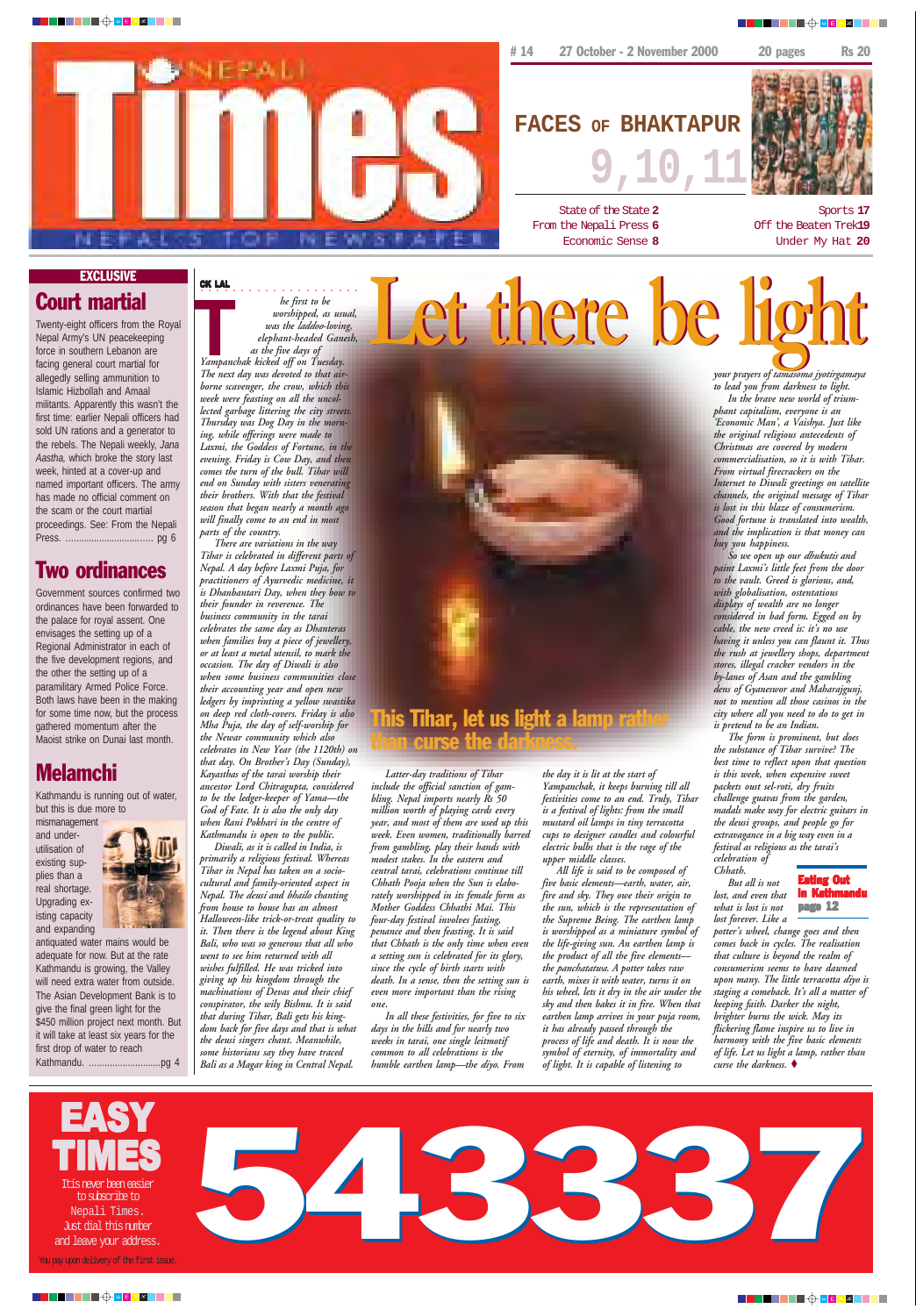**2** EDITORIAL 27 OCTOBER - 2 NOVEMBER 2000 NEPALI TIMES

██████▐<del>▕</del>▏▘▘▘▘▊▊▕▊▐



## WET DREAMS

hat a relief it was to see opposition leader Madhav Nepal cycling to Singh **Durbar a retief it was to see<br>poposition leader Madhav**<br>Durbar. For the people of his constituency in Rautahat District, bicycles, together with rickshaws and ox-carts, are the main modes of transport. But I was dismayed to discover that it was just a protest prank: Comrade Nepal will not be bicycling to work every day. A day later the UML Secretary General was being chauffeured to work in a black limousine.

Every time prices of petroleum products go up, symbolism takes over the streets of Kathmandu. There are rallies with empty jerry cans, traffic is held-up, bandhs are enforced, protest letters are handed over, the prime minister and his cabinet colleagues are burnt in effigy with much fanfare for the benefit of press photographers. Consumer activists issue angry statements. And then thing<mark>s</mark> get back to normal throughout the kingdom. People have come to take fuel price hikes as a fact of life. And protests are a diversion to be tolerated as a diversion from the dull routine of everyday life. Three-wheelers drive past blaring a call for a jerry can rally, very few people bother to look up. Why don't Nepalis care too much about fuel prices? A facile answer is: fatalism. That vapid sense of apathy that afflicts us all. Prices are beyond our control, so we accept them. Decades under dictatorship has further ingrained this fatalism into the Nepali psyche. The sense of hope that you can effect a change is not there. But the sense of resignation of a sullen population is not the real reason for this lack of interest. More important are the sources of energy used in Nepal. Total energy consumption in the country was about 292 million GJ in 1995/1996. Nearly 90 percent of it came from biomass sources such as fuelwood (80 percent), animal dung (6 percent—another reason to keep worshipping our cows and bulls) and agricultural residue (4 percent). Only about one percent of it was electricity, notwithstanding all the hydropower hype. The rest, only about 9

percent of total energy consumption, was met by fossil fuels.

The price of fossil fuel affects us all in one way or another: the newsprint on which you are reading these words is transported laboriously up from Birgunj in smoke-belching diesel trucks. But the impact of a hike on diesel (or even kerosene) prices on a subsistence farmer in Rumjatar is marginal. Despite the claim that kerosene is a poor man's fuel and needs state subsidy, the fact is that it is only the urban-dwellers and a section of rural elite who rely on fossil fuels for their daily needs. For the rest, kerosene is something that you need to fuel your tuki in the hills or dibiya in tarai and if it's



not available, or if it's too expensive, you blow it off and go to bed early. No big deal.

When Rajiv Gandhi imposed an undeclared economic blockade on Nepal in 1989, he had expected us go down on our knees and say we're sorry, please send us our kerosene. Well, guess what, Nepalis held out for more than a year. The reason was that most Nepalis didn't use fossil fuels, and those who did simply went back to cow-dung patties. For the urban users, the government flew in kerosene from Dhaka in Royal Nepal Airlines jets converted into tankers.

As for petrol, it had only two uses in my village in those days—either you needed it for your Chinese lighter, or you wanted some as a balm to apply upon your body when your muscles ached from a hard day's work in the rice-fields.

The Nepali elite which depends on petroleum products is a small and pampered group and does not make a hue and cry over fuel price hike for two reasons: the cost of fuel constitutes only a small portion of their total household expense, the rich are also aware that a government (in any Third World country) can do little about fuel price hikes.

It's people like me in the middleclass who are hurt most. The seven percent rise in bus fare and the increase in kerosene prices hits us badly. The poor may manage with their three-litre quota of subsidised kerosene—if they can afford to buy even that much. My peers in the middle class will probably brand me a traitor for saying this, but protests over the fuel

Nepali Times is published by Himalmedia Pvt Ltd Mailing address: GPO Box 725 y Rathmandu Nepal Editor: **Kunda Dixit** Desk editors: **Deepak Thapa, Samuel Thomas** <u>editors@enepaliton@sreom</u> Mayketingycijculation amdcsupscriptions:n(01) 543383-81 e-ek: (0\$) 5210063 marketing@nepalitimes.com www.nepalitimes.com Priptedat lagadamba Press (91) 521393 has to be reduced. And doing such a tight corner by raising public expectations of Mе<del>la</del>mchi it would be mailedal for them to back out now. laddese opverbylonggrathmen authorie is really no other adte Kunada voeixito reducidig rsthole pa kippa pa gsam bean propries sure op <u>Nespenesalionwesreome</u>ntralised capital. The growth of t**his** vkætiney citsulation ramd guba erling ma n(t)) 5463 på orterek: (t(t) 52 mold <u>ue heriri-</u> tage, <sup>orgen</sup> tages were the system and its astonishing international that will automatically take care of water demand.

█<mark>▊▊▊▊▊▋▕▊</mark>▗▛▅▛▅▗▗▗▗

price hike should be held outside OPEC headquarters in Vienna, not in Kathmandu. The Marxist-Leninists should call an Austria-wide bandh, burn in effigy Hugo Chavez, the Venezuelan OPEC Rambo. He has more to do with the rise of

kerosene prices than Girija.

The lesson for Nepal and the world is to lessen our dependence on fossil fuels. If only the transpor-

tation and diesel cartels would let go of their iron grip on state policy, we should be using this opportunity to look at a fast east-west electric railway along the tarai, connected to the hills with cargo cable car systems. All powered by the energy of our flowing rivers and not the liquefied remains of prehistoric rainforests.

The government certainly needs to do much more than it is presently doing to keep a check on spiralling prices. The opposition can help by not bringing the economy to a halt by planning bandhs. As it is, prices are on fire. Protests simply end up adding scarce fuel to the inferno. Cool it comrades, and make riding bicycles to work an enduring habit. It's good for the economy, and even better for the environment.

Whenever water shortage hits the Kathmandu Valley, which is most of the time, the subject of Melamchi invariably comes up. Melamchi is whispered in hushed tones, as if it is manna from heaven. Successive gangs of politicians since 1990 have sold Melamchi as the panacea to the capital's perennial water problem. Melamchi has already entered the vocabulary of Kathmandu's socialites as a synonym for water. "Can I have a glass of melamchi, please", or "Make mine Scotch with melamchi". Halfway through pontificating on the Valley's water crisis, politicians on the podium reach for a glass of melamchi.

With a population reaching nearly a million and a half, Kathmandu needs 150 million litres of water a day. Present supply is officially 80 million litres a day, although unofficially it is known that His Majesty's Government's undertaking, the Nepal Water Supply Corporation, pumps only 60 percent of that amount. Leakage and pilferage is conservatively estimated at 40 percent. That means a shortfall of a whopping 110 million litres a day. No wonder some neighbourhoods are on the verge of rioting.

Taps are now dry all year around, you don't have to wait for April. If it wasn't for groundwater, Kathmandu would have been uninhabitable. It may soon be anyway because shallow tubewell water is now contaminated with sewage and chemicals. For the short term, the



Valley's water supply can be substantially improved by demand management, supply management and reduction of leakage. Our investigation in this issue shows that the 6- and 8-inch Rana-era pipes of the Tri-Bhim and Bir Dhara networks are still the mainstay of the Valley's water distribution system. Many of the storage reservoirs on the outskirts of the town are nearly a hundred years old, but they are still functioning. It is the latter-day tubewell pumps that have broken down and not been repaired.



**STATE OF THE STATE by** CK LAL

Production engineers told us widening the intakes on the Nallu, Mahadev, and other streams that flow down to join the Bagmati, doubling the capacity of existing reservoirs, adding new ones with small 20-metre dams on the higher reaches of Bishnumati, Kitni, Nakkhu and other kholas, and replacing the antique 8-inch pipes with bigger trunk lines would easily take care of Kathmandu Valley water supply for now. Cut leaks and pilferage by half and you can boost supply by a further 15 percent.

This is the tragedy of modern Nepal: we'd rather build monumental follies than improve efficiency first. After all, monumental follies carry monumental kickbacks, efficiency is only good for the nation.

Even so, we have to admit that the way Kathmandu is bursting at the seams, the springs on the valley rim are not going to be enough in the long term. (Come to think of it, with a capacity of only 170 million litres a day in its first phase, Melamchi itself may not be a long-term solution either). Source augmentation by trans-basin transfer seems to be the only way out for the future. But as our politicians have now painted themselves into

## Petrol had only two uses in my village: as fuel for a Chinese lighter, or as balm for aching muscles after a hard day's Comrade Nepal pedals to work

**MIN BAJRACHARYA**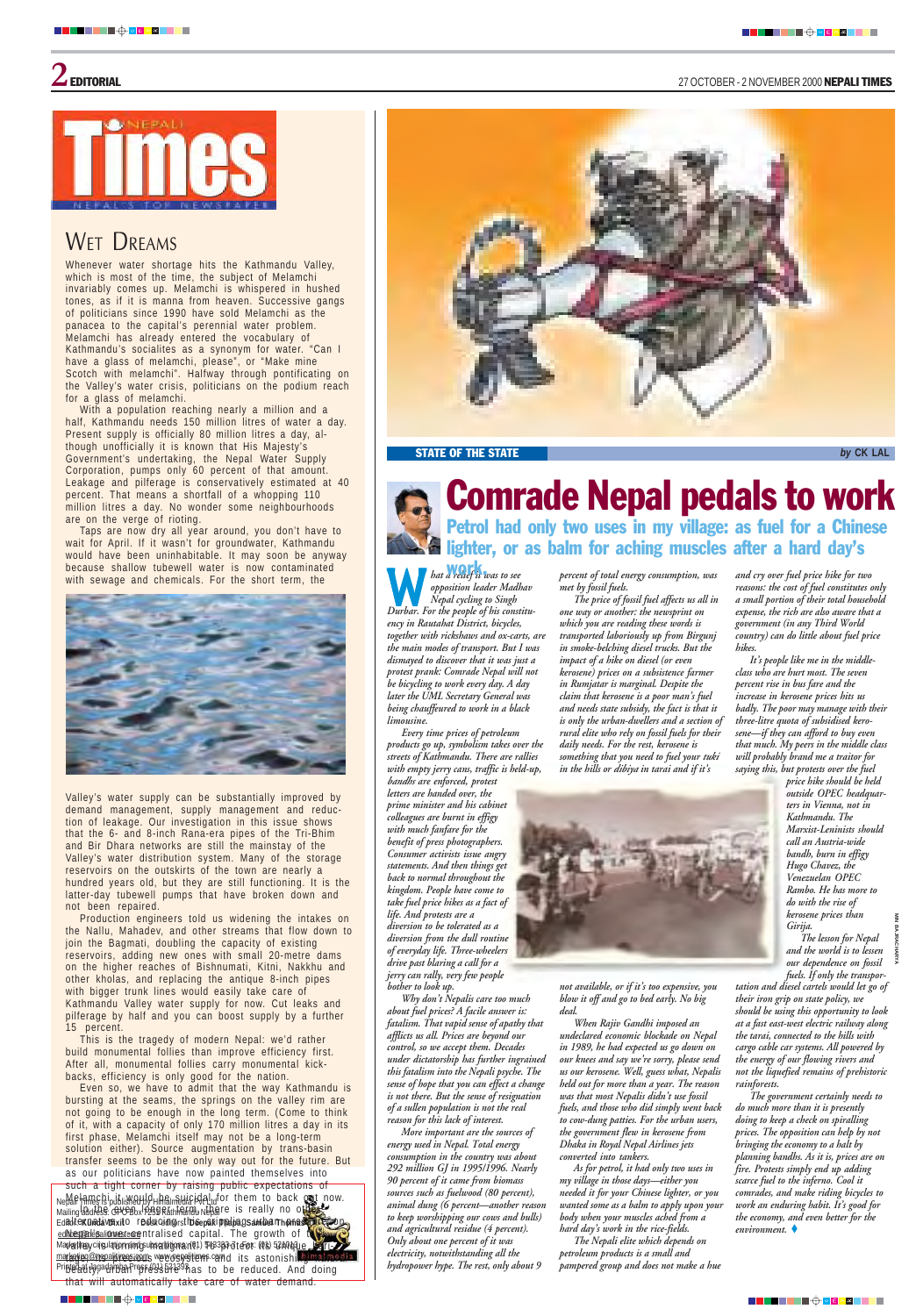#### LETTERS

#### WHOSE ARMY?

I have been following the interesting debate in Nepali Times about the constitutional ambiguity regarding who is in charge of the army (#11,12). The provision in the Constitution of Nepal 1990 regarding the Royal Nepal Army provides for a National Defence Council under the chairmanship of the prime minister with the defence minister and the commander-in- chief as members. The supreme command of the armed forces is vested in the King, but this is far less than those of the American president or of the English crown. The Constitution clearly states that the king shall operate and use the Royal Nepal Army on the recommendation of National Defence Council. Article 118–(3) states that "The establishment and management of the Royal Nepal Army, and other matters relating thereto shall be as determined as law." This means that although the king may have the power to declare war or peace it is competent for parliament to regulate or control the exercise of such powers. The king's role as supreme commander cannot be construed as

#### SAMRAT RANA ○○○○○○○○○○○○○○○○

a power independent of legislative control, since as a constitutional monarch he has to act on the advice of an elected prime minister. The Constitution enjoins that certain acts require the king to approach parliament for sanction.

The National Defence Council, as a subcommittee of the Council of Ministers, is a compromise reached during the framing of the present constitution. The role of the prime minister as head of the council of ministers is the most important in the operation of the army. In a modern democracy there cannot be a state within a state, unlike in the days of the warlords. After all, who pays for the armed forces? It is paid for from the coffers of the state, which is furbished by the taxes paid by the Nepali people.

**S Grimaljee Kathmandu**

#### **HOPE**

Congratulations, John Child, for writing such a positive article "New heroes, quiet revolution" (#13) on current-day Nepal. It is nice to know that there is somebody out there who thinks that there is still hope for Nepal. **docdel@parracity.nsw.gov.au**

#### UPWARDLY MOBILE

Comments on three points

n all the cacophony of spin generated by political factions  $\int_{0}^{\pi}$  all the cacophony of spi $_{in}$   $\int_{0}^{\pi}$  spalling rambunctious<br>democracy it is often diffici democracy, it is often difficult to tell what it is that the Maoists are really after and why they have taken the path of violence. In fact, the lack of a clear consensus in identifying the true nature and gravity of the threat posed by the Maoist movement has been a major deterrent to finding a solution or agreeing on effective counter measures.

> The Maoists responded by starting a pattern of escalating violence, and spreading their base areas. Again, successive governments refused to acknowledge the gravity of the situation and stuck to the conceptually defective plan to crush the spreading guerrilla

For their part, the Maoists have benefitted from government inaction brought about by aimless, and often ignorant, political debate. The result is there for us all to see: political violence, terrorism, and anarchy in areas affected by the Maoists, and in the rest of the country, fear and uncertainty.

The Maoist crisis is in an "insurgency" phase. An insurgency is the refusal of the people who are indigenous to an area to actively cooperate with, or express support for the current authority figures. An insurgency can exist in many forms and each presents its own unique challenge to governments that want to retain legitimacy and political control. The government has labelled the Maoists as terrorists because they have adopted violence as a means to achieve political ends. This is nothing new; most governments resort to calling violent opposition by the catch-all label—terrorism.

> The National Security Council (NSC) is the government's pivotal body to deal with crises such as these. But as political hindrances prevented I the NSC from being an action

VIEWPOINT 27 OCTOBER - 2 NOVEMBER 2000 NEPALI TIMES  $\boldsymbol{\beta}$ 

In Nepal's case, calling the Maoists terrorists oversimplifies the issue. Terror tactics, such as those used by the Maoists, are recognised worldwide as an element of political insurgency. Unlike terrorist violence, which targets the public, insurgencies focus on government targets. Real terrorism is an inappropriate means of waging an insurgent war if the real goal of the insurgent is to actually win an objective, rather than simply engage in combat.

A democratic government is supposed to respond to changes in the needs of its people. When change does not come easily since those in power are preoc-cupied with retaining that power and little else, public dissatisfaction



Initially, the government underestimated the strength and the resolve of the Maoists, and treated them like a bunch of bandits. This led to a misleading appraisal of the situation and a series of flawed responses. Operation Romeo in 1997 was a heavy-handed overreaction which used only the police to curb the movement. However, an undue emphasis on the use of counterforce clouded the key political, economic, and social realities, playing right into the hands of the Maoists who gained from the public backlash against the state.

#### pen-name of a military analyst.)

#### activity. So,

1998 saw the launch of Operation Kilo Sierra 1 and subsequently KS 2 and 3 in the following years. It is clear this approach did not work, and only ended up adding fuel to the fire by alienating the people with its heavy-handedness.

In hindsight, the question for governments that have ruled since 1996 is why they chose to use only the police to quell the problem in the first place? The misconceived notion that deployment of the Royal Nepal Army would endanger Nepal's nascent democracy and empower the king remains a major mistake, probably perpetrated by hidden hands. Why was the military, decidedly the trained experts in the business of counter-insurgency, kept on the sidelines? Why was no constitutional or legislative action taken to ban the activities of a group of avowedly undemocratic and openly lawless elements who say they want to overthrow the country's constitutional monarchy? The answers to these

#### questions lie hidden in the mindset of

politicians and political complexes, in their paranoia, and in the ruthless political intrigues of Nepal's post-1990 polity.

Once the government realised the futility of trying to eradicate the Maoist insurgency using a singular line of operation, it made significant adjustments to its plan of action. This now includes the recent drive to mobilise multipartisan backing for dialogue, and the muchvaunted economic package for Maoist-affected areas. At least the government has given up its earlier intransigence and shown more flexibility and vigour. Nevertheless, even these initiatives are plagued by factions jostling for credit and lack a long-term strategy and vision.

If war is the continuation of politics by other means, then an insurgency is politics by other means.

> oriented and effective entity, key decisions like defining the role of the Royal Nepal Army have been unnecessarily delayed. Ultimately, political leaders, through the medium of the NSC and preferably with the appointment of a National Security Adviser, have to take up responsibility for: • coordinating crisis management;

> > • identifying and assessing short-, medium-, and longterm threats to national

security;

• facilitating intelligence and analysis to political decision -makers and helping them



Insurgency is a zone between politics and war. If war, as Clausewitz declared, is "the

continuation of politics by other means" then an insurgency too

- arena. (Samrat Rana is the
- formulate responses; passing on NSC's directives and guidance to government departments; and
- monitoring and evaluating the implementation process.
- partially to provide security and ensure peace by keeping them safe from insurgent violence and activities.
- It should engage in the delivery of basic services to restore the people's faith and confidence in the
- government. It should assist in training a well-disciplined, and highly motivated police force.
- It should defeat the guerrilla forces through selective and measured use of force. The guiding principle should be that force is a means and not the end in itself, and, when applied, should be decisive.

Military operations are not conducted in isolation; their basic intent is to provide support and credibility to government actions. The Royal Nepal Army can offer such support, but it cannot reach and destroy the core of the Maoist insurgency, which lies in the sphere of ideology and political activities. The use of force and the military has to be a specific line of operation within the government's overall counterinsurgency strategy. The primary focus of the government must, however, remain in the political

mentioned in "Upwardly Mobile" (#13). The Belgian government loan that Nepal Telecommunication Corporation (NTC) received recently is not for a village phone network. It is for the purchase of telephone exchange equipment meant mostly for urban areas. Secondly, NTC always makes sure that price of any equipment purchased, even with tied loans on bilateral bases, are reasonable. Per line cost of exchange equipment under the Belgian loan, for instance, is less than \$50, which is one of the lowest in the world. The same equipment recently purchased by another SAARC country costs more than \$70 per line. Also, it is a typical case

of negative Nepali mentality to imply ulterior motives to our Prime Minister's stopover in Belgium. The government of Belgium has been assisting Nepal in the telecommunication sector for the past 20 years. Is it not natural that our Prime Minister wants to strengthen goodwill between the two countries with a brief stopover in Belgium? A paper like yours with a new vision should try to bring a paradigm shift in journalism and take responsibility to inject positive feelings and emotions in the highly negative mindset of our

society. Bad news may be good news, but the print media can also be a

powerful tool to brainwash society.

**Sugat Ratna Kansakar**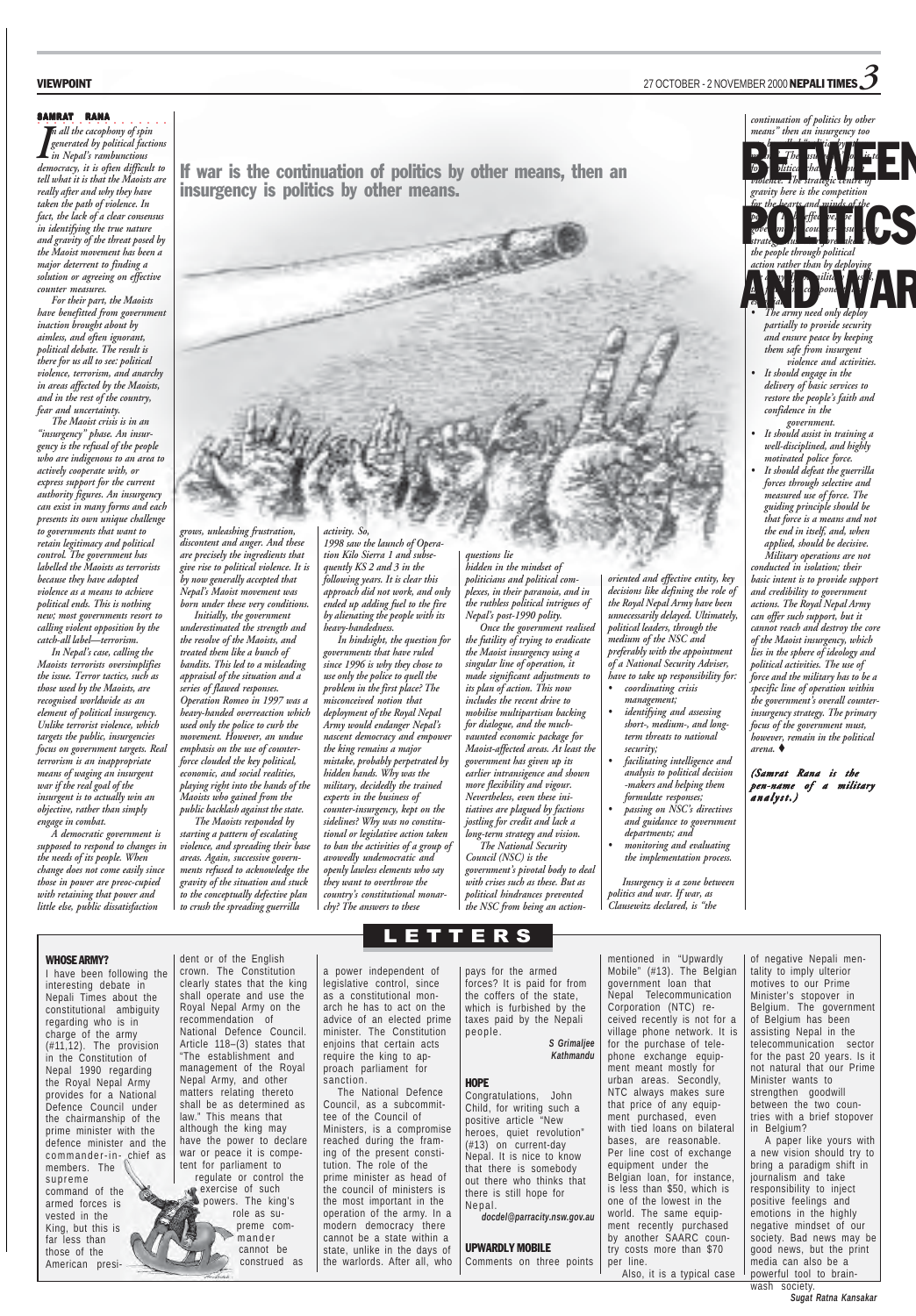## **4** NATION 27 OCTOBER - 2 NOVEMBER 2000 NEPALI TIMES

VILLAGE VOICE by **DUBBY BHAGAT Paradise? Lost?**

his is a development parable,<br>repeated many times in world<br>history in all corners of the u<br>of how the very act of trying to save repeated many times in world history in all corners of the world, of how the very act of trying to save Shangri-La can spoil it. It is a story about schmaltz, about tree-hugging. It is about how do-gooding does not always deliver the goods. This is a serious story of the dynamics of change. How to try to ensure that when change does occur, it is under control of the people who are being changed, and it is a change for the better, at least slightly. In the sixties, Sir Edmund Hillary and Desmond Doig stumbled upon Shangri-La in the Khumbu region. A beautiful village of six homes on a ridge full of conifers, with the Himalaya looming large and set amidst fields of flowers.

Let's talk of rites of passage, the loss of innocence. Let tomorrow come, we will face it together....................

> A decade later, when the two chanced by the village again, they found it in shambles. A shantytown had grown around the place of the little hamlet that they had discovered on their previous visit. The trees had disappeared, and where fields of flowers once bloomed there were potato fields. Smoke obscured the Himalaya. "What happened?" they asked the village elder. "Two white men came many years ago and gave us a pump," said the old man. "And since the women did not have to sleep at the water source there was population explosion. Then, neighbouring villages came and settled….<sup>"</sup>

So Hillary and Doig set up camp to savour it all, until they noticed a slight glitch in this Eden below Everest, this paradise called Shangri-La: there was no

water.

They watched as the women of the village carrying pots would walk down to a stream in the evening, a water source so far away that they had to spend the night there and labour up to their homes



with the water in the morning. So Hillary and Doig made the first move for woman's lib, for progress, but mostly for compassion. They set up a pump. And as the first gush of water came into the village they wandered off, pleased with a job well done.

from that book is being challenged every day, a faith that once bound us. So paradises are lost and Eden's serpents proliferate as indeed they are forced to. Dr Dhruba Man Shrestha, Nepal's leading psychiatrist, has to cope with the detritus of change.

So let's talk of these rites of passage, the loss of innocence. We may not find a solution to the problem of a region transformed forever by a STOL airport, or a highway, or a village turned into a slum by a water-pump. But maybe it will do good for the catalysers of change in Kathmandu to think about the change they bring. Not the immediate difference they make, but a future typhoon triggered by the flap of a butterfly wing here today. Write to us, and then let tomorrow come. We will face it together.  $\blacklozenge$ 

Second story. A famous anthropologist heard of this dreadful change, and determined not to upset the fragility of the Khumbu he went about and studied its people without disturbing a single thing. Then he went back and wrote a thesis which was widely acclaimed in academia. And a hundred anthropological teams followed. They made suggestions, helped the poor and needy, and generally did good. But the changes, people later said, were not good. The first anthropologist should never have written his thesis because it brought hordes of other researchers. The region's awesome enticing beauty became commonplace. The media is the message, these days. Yesteryear's water pumps and anthropologists have been replaced by an overwhelming force as powerful as nature's many moods that created change in the past. Television heightens expectations, gives us role models and lures with what we don't have, but could have. And a cloistered society has spawned violence, greed, and envy. The Internet whisks us to worlds undreamt of, and whose effects are yet to be understood. Admittedly today it's the elite of Nepal that is privy to most of this but there is also a burgeoning middle class. And there is suddenly the vocal and articulate disenchanted and disfranchised, be they Maosits or "ists" of a number of hues. There are now robbers

in a place that considered a fish net over a storefront as



The Gita says change is the only constant. But even the ancient faith

security enough.

A NEPALI TIMES INVES-  $\boldsymbol{h}$   $\boldsymbol{v}$   $\boldsymbol{v}$   $\boldsymbol{v}$   $\boldsymbol{v}$   $\boldsymbol{v}$   $\boldsymbol{v}$   $\boldsymbol{v}$   $\boldsymbol{v}$   $\boldsymbol{v}$   $\boldsymbol{v}$   $\boldsymbol{v}$   $\boldsymbol{v}$   $\boldsymbol{v}$   $\boldsymbol{v}$   $\boldsymbol{v}$   $\boldsymbol{v}$   $\boldsymbol{v}$   $\boldsymbol{v}$   $\boldsymbol{v}$   $\boldsymbol{v}$   $\boldsymbol{v}$   $\boldsymbol{v}$   $\boldsymbol{v}$   $\boldsymbol{$ TIGATION Kathmandu Valley's limits The best way to understand<br>Kathmandu Valley's limits<br>to growth is to regard it not as a valley at all, but as a plateau. We should be calling it the Kathmandu Plateau. The terrain on all sides, including the north, plunges to only 800 m above sea level before rising again. This leaves Nepal's capital high and dry, dependent only on the rainfall that is trapped by the hills on its rim. There are no snow-fed rivers running through, and with the population now nearing 1.5 million, the valley's only river has

turned into a sewer. Water shortages have become a yearround phenomenon, not just something that happened in the dry season.

As taps run dry, the cry for water has become louder and louder. Politicians can't ignore it anymore, so they respond with a one-word mantra: "Melamchi". Over the years, the river flowing below this picturesque little village on the boundary of the Langtang National Park, 30 km directly north of Kathmandu, has turned into a panacea for parched Kathmandu. The debate about whether or not

some \$500 million should be lavished on an over-pampered capital is not heard anymore, no one really asks the scientists what they think, and no one questions the unquestionable—wouldn't it be better to just start moving the capital somewhere else, or at least have a systematic plan to relocate key offices and industries?

Politics and populism take over, and the debate is so mired in slogans that any Nepali hydrologist who says that Kathmandu has enough water, that there is really no shortage, is regarded as a crank. Question Melamchi, and you are anti-development. Kathmandu needs about 150 million litres of water a day. Out of this, Nepal Water Supply Corporation, a public sector undertaking entrusted with the task of quenching the capital's thirst and taking care of its sewer system on a monopoly basis, claims that it supplies about 80 million litres a day. Out of that 40 percent is lost in leakage. That means a daily shortfall of about 90 million litres.

With an annual precipitation of 3,000-3,600 mm, there is enough rainfall on the valley rim to fulfil Kathmandu Valley's current and future demand. The

trouble is, most of this rain falls during the monsoon and all that needs to be done is to store it properly. Present storage capacity is woefully inadequate to meet rising demand, and even if it were, some of the water mains supplying the city were laid nearly 100 years ago and cannot carry enough water to the network. Add to this the leakage along the way, the wastage and pilferage, and it is not surprising that there is a shortage. "Simply cutting wastage and pilferage by 50 percent would alone mean increasing supply by 15 percent," one water expert told us. He requested anonymity because, working for the government, he doesn't want to be punished for his

#### views.

So Kathmandu's hapless citizens have been forced to bore for water. And they have to drill deeper and deeper as the water table falls because of over-extraction. One estimate says Kath-mandu's average water table has been falling by an average of 1.8 metres a year. Large hotels and soft-drink makers have drilled deep for geological water—and it is all a gift from nature, since there is no government policy to price extraction of this precious commodity. As Kathmandu's population grows exponentially, storage of water inside the valley alone will not meet demand, and there will have to be an outside source. The ADB says it has studied other

inter-basin transfer possibilities for Kathmandu Valley, but Melamchi is the only feasible one.

Critics of Melamchi say that not enough has been done to upgrade the existing water collection intakes, the capacity of the reservoirs on the valley rim and expanding the diameter of the trunk lines feeding the three main towns. If this is done, there is enough water within the valley to take care of demand for another ten years, they say. Differential pricing could ensure that intensive users like five-star hotels and industries will be more frugal with water that is subsidised for the citizens.

The Melamchi project ran into another problem that nearly derailed it. For once, it had nothing to do with the politicians in Kathmandu but with donor politics. Melamchi has always been a darling of the Japanese, who have worked closely with the ADB to push the project through. Norway had also been involved, and had preferred the option in which the tunnel bringing the water would generate 25 MW of electricity from a powerhouse at Sundarijal. The Japanese, with the ADB, were sharply opposed to this, and insiders in the Melamchi project say

After much debate and delay, the Asian Development Bank is finally getting ready to approve the Melamchi Project at its board meeting in December. But, even if all goes according to plan, Kathmandu will have to wait another six years for the first drop of melted snow to arrive at Sundarijal. What do we do till then?

# Melamchi on our minds



○○○○○○○○○○○○○○○○○○○ ○○○○○○○○○○○○○○○○○○○○○○○○○○○○○○○○○○○○○○○○○○○○○○○○



Confluence of Melamchi Khola and Gohare Khola, and (above left) Melamchi near the intake.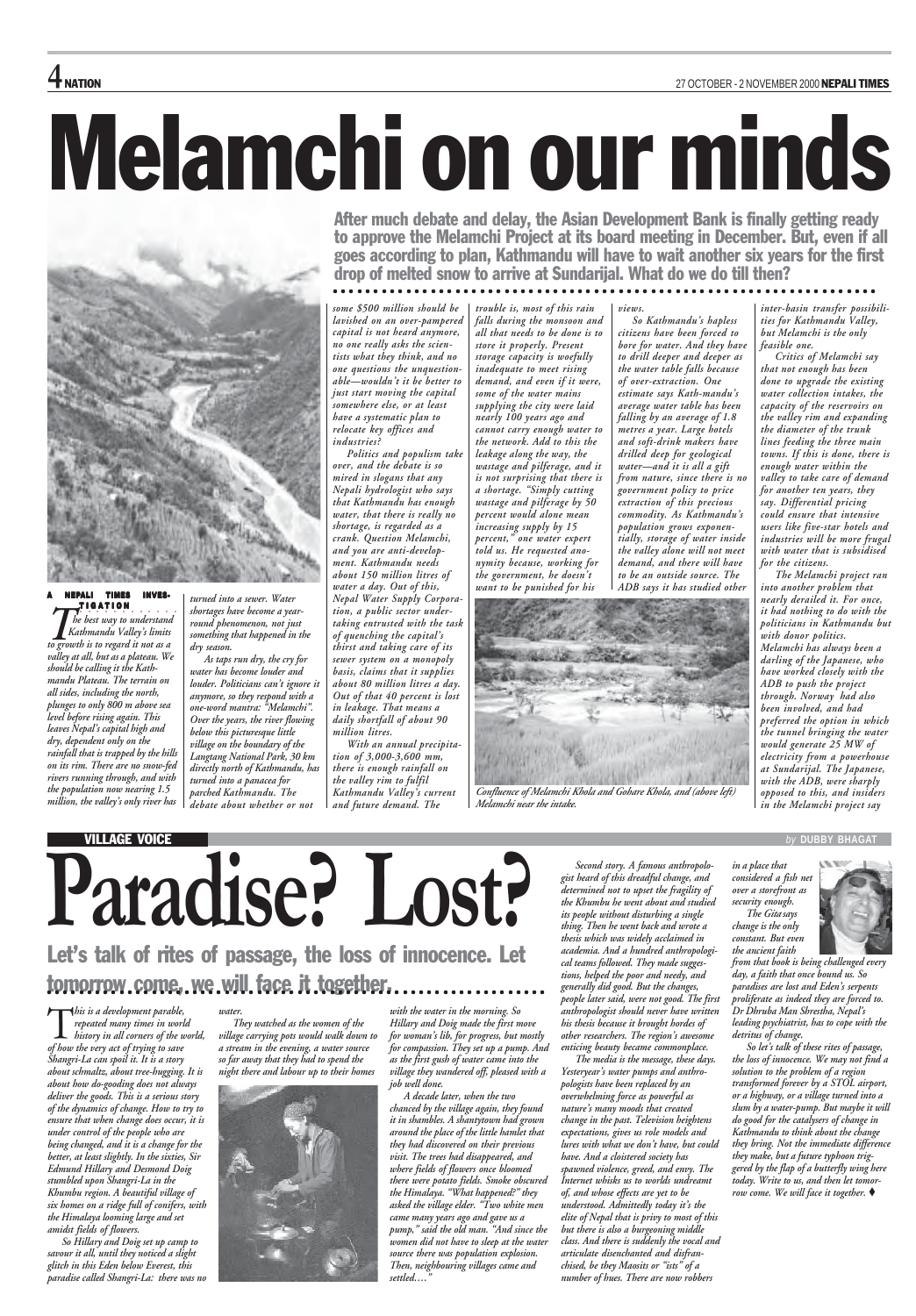the bank's mission gave "flimsy reasons" for being against the power generation. The ADB conducted a study last year and said the cost implications of a longer tunnel and a higher intake to justify power generation was not cost-effective. In the end, probably because of the uncertainty, no private sector investor was willing to invest in the hydropower portion and Melamchi became a stand-alone water supply project.

The ADB is the lead agency and the biggest lender to the project, which is supported by a consortium of donors that includes the Norwegian aid agency, NORAD; the Swedish agency, SIDA; the Nordic Development Fund (NDF); the Japanese Bank for International Cooperation (JBIC); the World Bank and the OPEC Fund.

The ADB's final mission was in Kathmandu from 18 September-4 October to appraise the project and prepare a report for the ADB board to discuss. The ADB loan amounts to \$120 million, and it will be upon the endorsement of this that other donors are expected to get their approval processes underway.

The base cost of the project as it stands today is \$338 million. But infrastructure projects are notorious for cost over-runs and after including financing, interest payments, taxes and contingencies for complications in the tunnel drilling activity, the total cost comes to \$441 million. The government is putting up 25 percent of the financing, most of which will be cost for land taxes, duties and interest during construction.

The current design will entail the construction of a low weir and de-sanding basin on the Melamchi Khola just above its confluence with Ribarma Khola at an altitude of about 1,500 m. About 170 million litres a day of water will be diverted through a 26.5 km long tunnel to bring the water to a treatment plant to be built at Mahankal near Sundarijal. The tunnel will have a cross section of 10 sq metres and will be a major feat of engineering. Although the new tunnel alignment is shorter, geologists involved with the project say it will involve boring through unstable rock and the tunnel may actually be more difficult to construct. The project also has "downstream" components of treatment and distribution once the water arrives in Kathmandu Valley. The existing distribution system will be overhauled to ensure reliable and adequate supply. A private operator will be hired by 2001 to improve operation, management and rehabilitation of Kathmandu's existing urban water supply and sewerage facilities. One way is to ensure people pay for water they use and improve the



 $\cdot$  + Traffic congestion in the Kathmandu Valley is not a result of poor management but caused by too many vehicles, says a government report. With over 154,700 registered vehicles, there's just enough space for every one of them. So much so, that if all the vehicles were to be lined up on the 740 kilometres of road there is in the Valley, there would not be enough standing room for all.

efficiency of the system. Supporters of the project say that although expensive, Kathmandu Valley residents will be paying for reliable water supply just like they pay for electricity. Water

tariffs in Kathmandu could increase to Rs 23 per cubic metre when Melamchi water is piped to homes and neighbourhoods. At present, water is sold at a subsidised rate of Rs 8 per cubic metre, even though the costs involved in supplying it is Rs 16 per cubic metre. Says the ADB's Nepal representative Richard Vokes: "Melamchi is a least-cost option, and private management has been brought in to ensure people pay for water. Tariffs have to be significant to ensure cost recovery, otherwise it will be difficult to justify subsidies for a rich valley population." What will remain to be seen is if just charging money will make Kathmandu's water supply dependable and regular and of acceptable quality. The argument is that if it is expensive, people will not waste; this would hold water if Kathmandu citizens

 $\stackrel{\dots}{\ldots}\stackrel{\dots}{\ldots}\stackrel{\dots}{\ldots}\stackrel{\dots}{\ldots}\stackrel{\dots}{\ldots}\stackrel{\dots}{\ldots}\stackrel{\dots}{\ldots}\stackrel{\dots}{\ldots}\stackrel{\dots}{\ldots}\stackrel{\dots}{\ldots}\stackrel{\dots}{\ldots}\stackrel{\dots}{\ldots}\stackrel{\dots}{\ldots}\stackrel{\dots}{\ldots}\stackrel{\dots}{\ldots}\stackrel{\dots}{\ldots}\stackrel{\dots}{\ldots}\stackrel{\dots}{\ldots}\stackrel{\dots}{\ldots}\stackrel{\dots}{\ldots}\stackrel{\dots}{\ldots}\stackrel{\dots}{\ldots}\stackrel{\dots}{\ldots}\stackrel{\dots}{\ldots}\stackrel{\$ in the price of petroleum products has forced the government to increase the quota of kerosene to be distributed at subsidised rates. Each family will now get five litres of subsidised kerosene, the Ministry of Commerce said.

showed the same frugality about using expensive electricity, or if electricity pilferage was cut. Says Vokes: "To bring water to Kathmandu, water has to be conserved and treated as a precious resource." For a final approval by the ADB board, the government will have to commit to the follow-

ing conditionalities: • Implementation of a Kathmandu valley water and

wastewater strategy

• Policy on groundwater extraction, licensing and monitoring

• Formulation of a Kathmandu valley development plan—including relocating more water-consuming industries

• Establishment of an autonomous Kathmandu valley water authority (KVWA) by 2002 for water resource management

#### Too many vehicles

A government task force formed to assess the carrying capacity of Kathmandu Valley roads has recommended that registrations of small vehicles be stopped for plying on routes within the Ring Road, which it says can carry just 28,000 vehicles.

ately do-able activities like improving the storage capacity and upgrading the mains should have been incorporated right away, they say.

One way to make the roads less crowded would be to phase out old vehicles, Surendra Hamal, Minister of State for Labour and Transport Management said at a press conference last week. However, one direct impact of the government report could be the cessation of registration of electric run three wheelers for public transport.

#### Kamaiyas impatient

○○○○○○○○○○○○○○○○○○○○○○○○○○○○○○○○ Bonded labourers who were freed by a government order on 17 July say they will agitate again to demand speedy rehabilitation. Leaders of two organisations—the Kamaiya Liberation Struggle Mobilisation Committee (KLSMC) and the Kamaiya Liberation Action Committee—are to meet early next week for finalise plans for a protest rally to be held on 6 November.

The plan is to submit memorandums demanding speedy registration and rehabilitation of Kamaiyas at District Administration Offices in five districts where the practice of bonded labour was widespread before the government's July decision. That would be followed by sit-ins and culminate in general strikes in Kailali, Kanchanpur, Banke, Bardia and Dang districts. A sit-in is also planned for Bhadrakali, the famous spot to the west of the Singa Durbar, the central secretariat.

Government officials say the Dasain and Tihar holidays have delayed identification and registration of the freed bonded labourers, which they say would be completed in about a month's time.

#### Oil prices spark protests, strikes

Kerosene is used mainly for lighting in the villages and for cooking by urban and semi-urban populations, mainly from the middle and lower middle classes. Rationed kerosene is sold at Rs 15.50 per litre while kerosene sells in the open market at Rs 26 per litre.

The government maintains that price hikes have resulted from the upward shift in global oil prices and that the rates would be revised should international prices fall. All opposition parties have announced protests against the increase in the price of petroleum products one of which, announced by a group of nine small communist parties, is to culminate in a two-day nation-wide general strike on 16-17 November. The Nepal Oil Corporation says it faces a loss of Rs 10 per litre of subsidised kerosene, which means that the subsidy burden could be as high as Rs 900 million if 40,000 families are to be provided the subsidised fuel. Last year NOC supplied 319,158 kilolitres of diesel and 298,351 kilolitres of kerosene.

#### Fresh influx of Tibetan refugees

○○○○○○○○○○○○○○○○○○○○○○○○○○○○○○○○ There has been a fresh influx of Tibetan refugees into Nepal in the past few weeks, which officials say is the handiwork of organised groups smuggling them into Nepal. The police rounded up 31 Tibetans who had slipped into Nepal on 24 October, just days after it had nabbed another 13.

On 22 October, police shot and wounded a Nepali

national, suspected to be a middleman involved in helping Tibetans cross the border. The accused was

| ADB                                        | 120 | loan     |
|--------------------------------------------|-----|----------|
| <b>JIBC</b>                                | 52  | loan     |
| (Japan Bank for International Cooperation) |     |          |
| NDF                                        | 11  | loan     |
| (Nordic Development Fund)                  |     |          |
| <b>NORAD</b>                               | 29  | Grant    |
| OPEC                                       | 14  | loan     |
| <b>SIDA</b>                                | 25  | 50/50    |
|                                            |     | loan and |
| grant                                      |     |          |
| World<br>Bank                              | 80  | loan     |
| HMG                                        |     |          |

#### MELAMCHI FINANCING PLAN (IN MILLIONS U\$)

• Establishment of a regulatory body to control tariff adjustments, monitor performance of water operators and protect consumer interests.

• A clearly defined tariff policy has to be prepared before the loan approval. The Melamchi headworks

are close to the Langtang National Park, and its access tunnels are located within the Shivapuri Watershed and Nature Reserve. ADB says it has mitigation plans to address the negative environmental impact of the tunnels and the social effects of the influx of thousands of construction workers from outside. The plan is to ensure that a minimum water supply level will be maintained in the Melamchi for downstream irrigation, water supply, water mill operation and for maintaining the habitat of aquatic life. A social uplift programme is also planned for 14 village development committees (VDCs) in the Melamchi valley, for which the project has allocated \$5 million. The plan is to ensure that a certain percentage of the water tariff paid by the people of Kathmandu will be made available to the 14 VDCs. ADB has also prepared a resettlement policy, for people displaced by the tunnel, which is awaiting government approval. The Melamchi Board is so conscious of its image and wary of negative press that they are in the process of hiring a public relations consultant.

Critics of the Melamchi project, and there are still some in the woodwork, admit that the plan for resettlement and the plough-back of part of the tariffs to the Melamchi villagers looks good on paper, but doubt whether future governments will keep that promise. "Nepal is full of development refugees who have suffered because the government didn't keep its word," says one activist. Besides, what are the people of Kathmandu going to do till 2006? Some of the immedi-

About 170 million litres a day of water will be diverted through a 26.5 km long tunnel to bring the water to a treatment plant to be built at Mahankal near Sundarijal. The tunnel will have a cross section of 10 sq metres and will be a major feat of engineering.

#### Tibetans arrested on 22 October, huddled outside the Immigration office at Baneswor.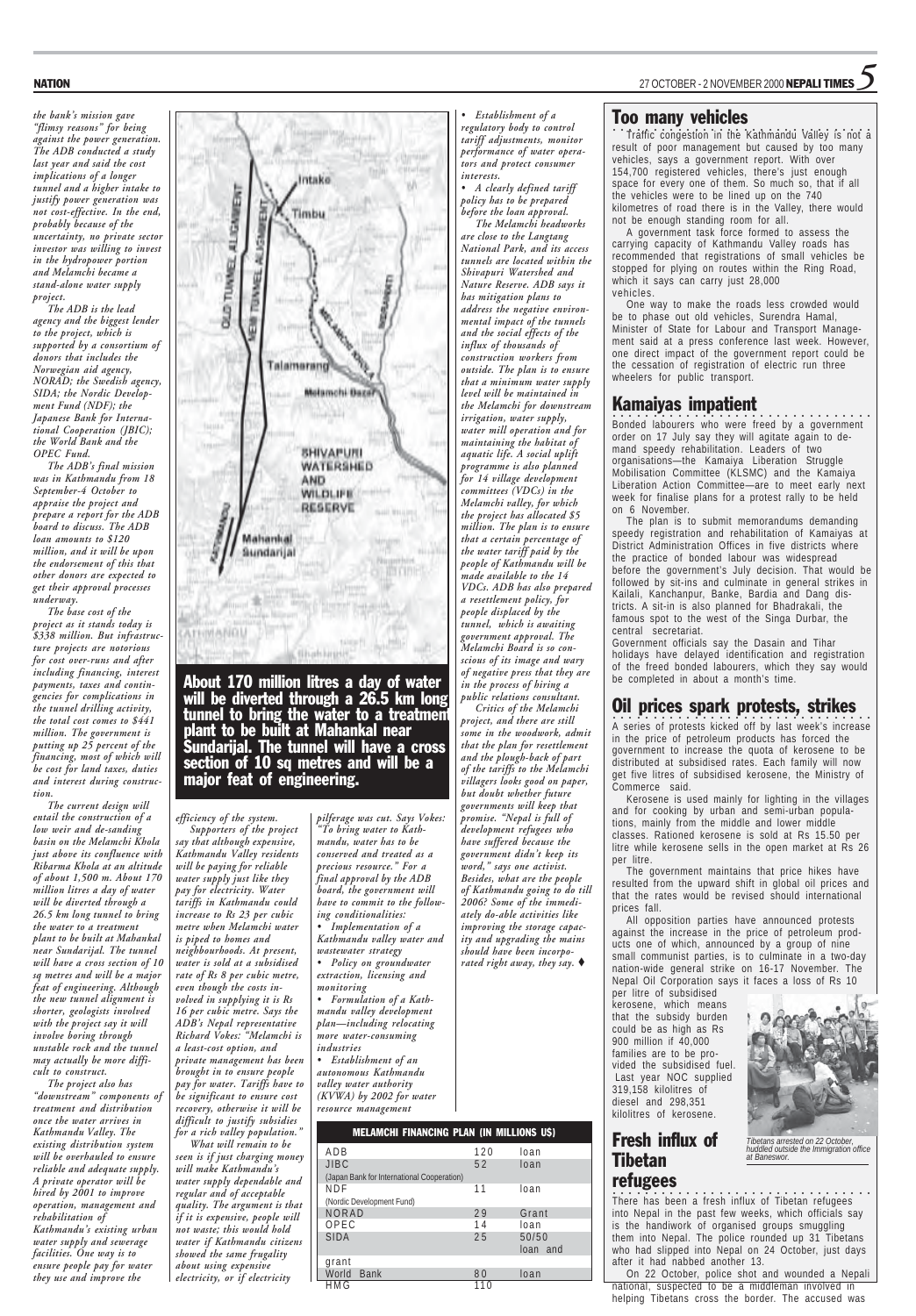# $\left\{\mathbf{NC}_{s}^{'}\right\}$  view of the Maoist problem  $\left\{\left\{\mathbf{S}_{a}^{'}\right\}_{\text{A}^{'}\text{A}}\right\}_{\text{A}^{'}\text{A}}$  ass court martials



We cannot give up multiparty democracy. In today's context there is also no question of doing away with constitutional monarchy. (The goverment) should be ready to talk (to Maoists) on all issues except these two.

–Jhal Nath Khanal, Permanent Committee Member, CPN(UML) in Deshanter, 22 October.

#### QUOTE OF THE WEEK

Issues related to the Constitution: The Nepali Congress will not be party to or support any effort or action that would go against the basic provisions of the Constitution. The Congress does not have any proposal to amend the Constitution. The party feels the need to make the present democratic institutions more effective by mobilising local governance units through decentralisation.

For the first time, the ruling party has made public its views on the Maoist insurgency. Congress party spokesman Narahari Acharya presented the party's opinion at the 16 October meeting convened by the committee looking for ways to resolve the problem. The six-part document deals with the problem vis-à-vis constitutional issues, talks and dialogue, deployment of security forces, political, socio-economic and administrative aspects. Excerpts from the document are as follows:

Dialogue: The Nepali Congress is always ready to end any problem facing the country through dialogue. The party is ready for unconditional talks. The party has instructed the government to make efforts to find ways for peace talks to resolve the Maoist problem. The party is ready to ensure the safety of the Maoists coming to talks and their safe passage back should the talks break down, and keep secret the discussions until a final decision is reached by both parties. The Maoists should give up violence while the talks are underway and the government should also not take any anti-insurgency measures during that time.

Mobilisation of security forces: One of the major responsibilities of the government is to ensure the security of all citizens. The government always has the right to mobilise its forces for the purpose. The armed struggle aimed at toppling the political system underway is not a simple law and order issue. This is what all political parties and people should be clear about. It is natural for the government to use the forces (the police and the army) at its command to disarm those that have taken up arms against the present political system.

Political aspect: It is necessary for all political parties in parliament and other national parties to agree on the following: have maximum policy-level agreement to denounce the Maoist violence and terror, and form joint citizen's security committees; undertake joint public meetings and other political programmes; and resolve the issues related to lawmaking to control the Maoist insurgency.

Administrative aspect: Proper rules and laws should be formulated and implemented to control the rebellion. A dialogue with the rebels must also be started. For this an understanding with all political parties is needed. Since all administrative aspects of the districts cannot be overseen by the centre, there is a need to create regional administrative centres. The government will have to make all efforts to provide peace and security to all citizens, by making the police more efficient. There is also a need to make intelligence gathering on the insurgency more effective.

Socio-economic aspect (related to the much talked about package programme): All programmes relating to education, health and development that have been prepared by the government should be promptly implemented. The help of all the political parties will be sought for its implementation. Since most of the affected areas are cut off from the mainstream, provisions will have to be made to provide food grains, education facilities and health services. Income and employment generating programmes should be given priority. Programmes developed for the affected areas in the past have not been effective. The government will, with help from district-level organisations and governance units and political parties, review these programmes and only implement them after making the required necessary changes.

The government should make provisions to provide loans to people to undertake income-generation projects. Loans may be provided by banks or nongovernmental organisations. Programmes that exploit the poor should be immediately stopped. Employment opportunities should be provided to those affected by the insurgency. Social inequality, injustice and superstitions are fertile grounds for the rebels to grow. The local people's representatives, the administration and the police should form small groups that move from one village to the other to listen to, understand and help resolve problems as they arise. Programmes relating to backward groups, women and other exploited groups should be implemented immediately.

#### ○○○○○○○ ○○○○○○○○○○○○○

Jana Aastha, 18 October

Based on a report published by this paper some time ago, the Royal Nepal Army is getting ready to court martial 55 soldiers at one go. The news story had made public a scandal in which the commanding officer of the Singhanath Battalion, Lt Colonel Rajendra Khadka, had sent 14 soldiers back to Nepal on the charge of selling 2,000 rounds of ammunition to the Hizbollah and Amal rebel groups during their term of service as part of the UN peacekeeping force in Lebanon. Of the 14 one committed suicide. But it has now become clear that Khadka himself was party to the



#### deal.

In the end our story has proven to be true and the army has formed a 10 member general court martial committee to bring to book Khadka and his alleged accomplices. Among those facing court martial are 28 officers, including Major Naresh Subba, Major Naresh Bhatta, Adjutant Prabhat Shah (possibly related to royalty) and Captain Bishnu Karki.

Even though delayed, the army has initiated action against those accused of selling ammunition. However, the army continues to remain silent about the generator and ammunition sold by Aditya Bahadur Shah—a relative of former military secretary to the king, Lt Gen (retd) Santa Kumar Malla who was in Lebanon before Khadka. It is said that arms and ammunition had begun to be reported to be missing when Shah headed the Nepali army unit in Lebanon before Khadka.

In an earlier issue this paper had

published that Lt Colonel Shah of the Bhairavnath Battalion, who headed the 36th batch of peacekeepers in Lebanon, had even sold a generator. Even though that report obtained from Lebanon was true no action was taken because of the clout Santa Kumar Malla wields. And Khadka is now facing punishment for continuing a tradition started by Shah. Commenting on Aditya Bahadur Shah, a top army official says: "If this scam were to be investigated further, even Aditya Shah will not go unscathed." This not the first time this sort of incident has taken place and the army, rather than take action against the guilty, has given them promotions. That is why the army's reputation is beginning to get tainted. It is said that the commander of the army's brigade in Dipayal, Kul Bahadur Khadka had sold goods worth \$70-80,000 and had been sent back with the proviso that he would not be eligible for UN service in the future. He was promoted instead of being punished. Likewise, Dipak Bikram Rana who has been accused of misappropriating money for cigarettes is being readied for more promotion.

Khadka and the others accused are

being held in groups of five at different army battalions. Now there are voices for similar action to be initiated against another colonel who is charged to have raised and misappropriated \$70,000 from servicemen who gave him the money to purchase gold. Because this colonel, Rimindranath, is the scion of a powerful family, it is unlikely that any action will be initiated against him. He has just returned from Lebanon (37th branch) and is now attending staff college to

prepare to take charge of the Sumsherdal Battalion.

Centre at fault:

Gorkhali

○○○○○○○○○○○○○○○○○○○○

#### Commission

Saptahik Deshanter, 22 October

The Gorkhali commission formed by the government to investigate and report of the Maoist attack on Dunai has submitted its findings to the government. The commission was headed by Madhu Sudan Gorkhali, with Binod Kumar Shrestha and Mohan Banjade as members.

The commission has said that officials at the centre were at fault. The commission, which also inspected the site, has pointed out lack of effective co-ordination among different levels of the administration.

According to the Dolpo police chief and the chief district officer, everyone in the vicinity knew that the rebels were planning an attack but no one knew where exactly they would strike. Had it not been for the striking force, there would have been more casu as the three-nought-three rifles of the police got heated up during the firing and stopped functioning after police had fired 7-8 rounds. According to sources, the policemen who were killed were in the kitchen when the rebels struck. The rebels had hurled a socket bomb into the kitchen and the policemen there were massacred. The officials of the looted Nepal Bank Limited also had no idea that they would be attacked. The commission has recommended that action be taken against highranking officials of the Home Ministry. Most of those officials are not holding the positions today. The commission has also pointed out that lapses in co-ordination between the army and the police need to be tackled. Information that the rebels were going to attack Dunai had been made available to the then Home Secretary and police chief by the parliamentarians representing Kalikot, Humla and Rukum a couple of days before the incident took place. But it was only on the eve of the attack that 48 policemen were sent to Dunai from Nepalgunj, the report adds.

#### **Cabinet** ○○○○○○○○○○○○○○○○○○○○ decisions

Deshanter, 22 October

As a way to curb the Maoist insurgency, the government has prepared ordinances in preparation of the Local Administration (fourth amendment) Act and the Armed Police Force Act. The administration act reached the cabinet on 19 October after getting the necessary approval from the Ministry of Law. It envisages the appointment of a regional administrator and coordinates the work of the army and the police. The draft ordinance on the Armed Police Force is expected to reach the cabinet this week.

According to a source in the cabinet secretariat the local administration act will make the presence of the local commander of the army unit a member of the district security committee. The presence of an army representative is not mandatory at the moment. The draft proposes having regional administration offices in all five development regions and the government will appoint a first class officer as the regional administrator. According to Clause 4 (c), the regional administrator would have authority to maintain law and order, order others to maintain peace and oversee the work of the district administration offices. He or she will also head the regional security committee, which will have representation of the regional heads of the army, the police and the national investigation department (intelligence office).

The ordinance amends a 1969 law to make the representation of the army in the security committee compulsory. A cabinet secretariat source said because there was no coordinating agency, the army was forced to stand by and watch the Maoist attack on Dunai, the headquarters of Dolpo district.

A cabinet source says the government will forward the armed police ordinance for His Majesty's approval next week. The armed police force is to be under the Home Ministry and will live in barracks. The ordinance proposes to use the paramilitary force to curb armed insurgencies and other conflicts that could take place in different parts of the country.

The force is also to be used in border security and for relief operations during natural calamities. The ordinance says the size of the force would be decided by the government and another clause would also allow the government to transfer personnel from the police to the force which will be under the command of an inspector general. The Nepal Police presently has a 7,000-strong armed wing. A government task force had recommended that a paramilitary force be created for fighting the Maoist rebels. Even though the task force had recommended a force with 15,156 personnel, Home Ministry sources said that the number had not been mentioned because the government wanted to create the force immediately using personnel from the police.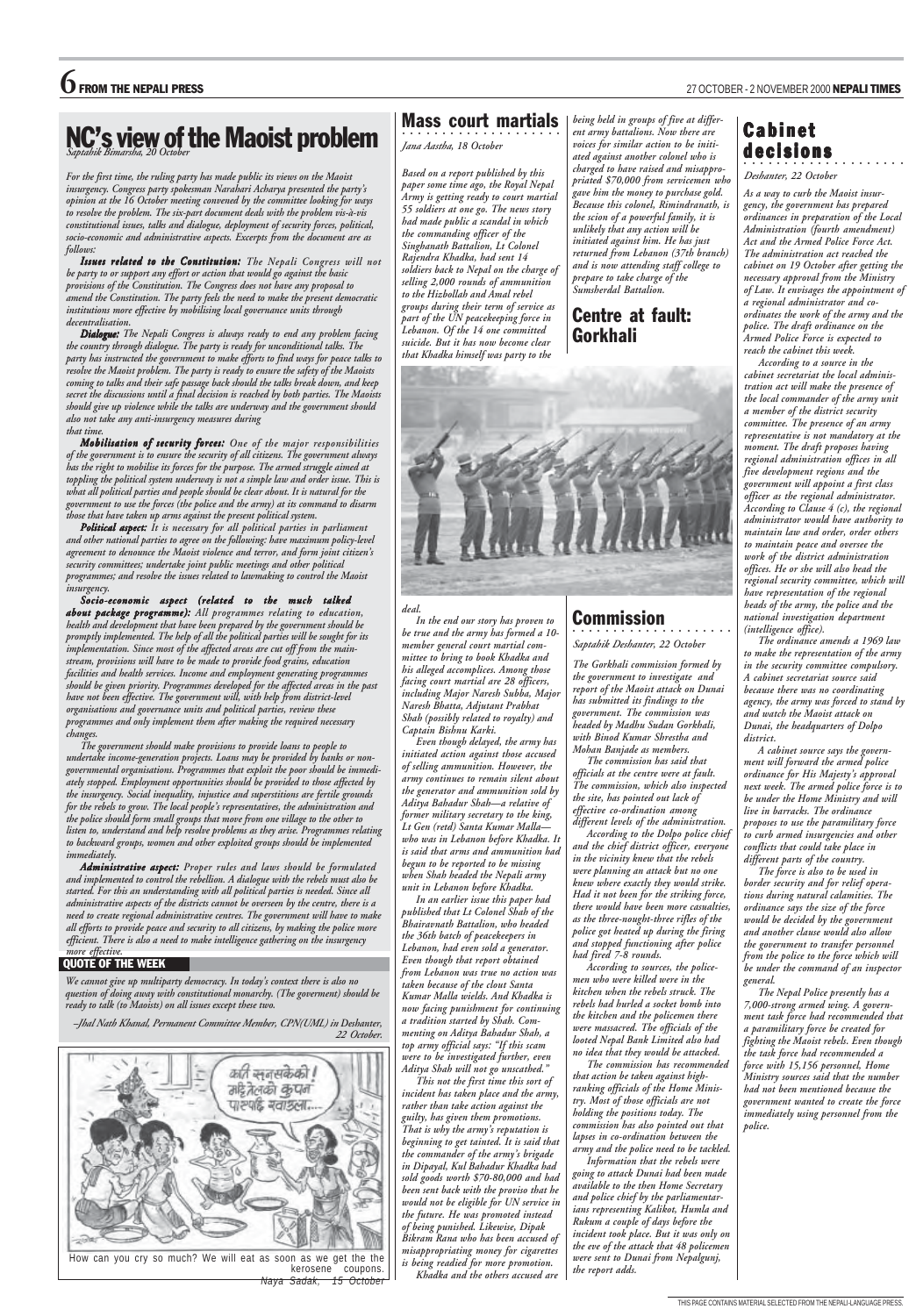# NATION 27 OCTOBER - 2 NOVEMBER 2000 NEPALI TIMES **7**

# Trash is back

#### HEMLA TA RAI ○○○○○○○○○○○○○○○○

arbage has begun piling up along the city's arbage has begun p<br>
along the city's<br>
sidewalks and main<br>
thoroughtares once goain at thoroughfares once again after the municipality stopped dumping waste along the banks of the Bagmati River. And matters may get worse once the government's temporary holding site in Teku is used up, mainly because the government and municipal officials have failed to find a lasting solution to manage waste.

The dumping along the Bagmati was stopped after several aircraft suffered bird hits at the Tribhuvan International Airport recently, which many said could have resulted because the waste was attract-

ing the birds. The government had been using the waste as landfill material for an 8-km section of road that is being built since July amid loud opposition from locals and environmentalists who argued that seepage from the waste would contaminate the waters of the "holy" river. But it was only the sudden increase in bird strikes at the airport that forced it to reconsider its decision.



The government's search for a permanent dumping site began <u>.</u><br>after the Gokarna landfill had run out of space. It has been considering four other potential sites since— Ramkot, Syuchatar, Thankot, and Okharpauwa—and has even spent millions to build the necessary infrastructure at Okharpauwa and Ramkot, despite claims by experts that both sites were inappropriate.

Sources at the Local Development Ministry told us that they were convinced that the use of garbage in road-building was the best immediate solution they could think of for managing the waste. "Studies have clearly established



that using city waste as filling material for the Guheshwori-Gokarna road was totally safe and certainly not the cause for the bird hazard at the airport," said Kul Prasad Marhatta, membersecretary of the Solid Waste Management National Council at the Local Development Ministry.

In April 1998, the government decided to hand over the responsibility for waste management to the Kathmandu Metropolitan City (KMC), and committed itself to making arrangements for a new landfill site. KMC came up with a

Clearly the city, which generates 300 tonnes of garbage every day, cannot wait that long. Tuladhar says there is still time for the government to re-think its decision. He also adds that if the factory is located closer, less money would be needed to build infrastructure, and should the best proposal be selected now, the composting would be up and running by summer next year. Either way, it will certainly be a long time before Kathmandu is rid of its waste.  $\blacklozenge$ 

The bird scare at the airport closes a landfill site, and trash is piling up once more on the city streets.

> better idea and proposed that compost plants also be set up to reuse biodegradable waste, arguing that this would generate income and also prolong the life span of the landfill.

KMC went ahead and sought bids from private businesses willing to invest in such a project and even signed a memorandum of understanding with Sushil Vanaspati Pvt Ltd in August last year. "We then asked the government to find us a plot of land to set up the factory as agreed upon earlier but never received an official response," says an irritated Bhusan Tuladhar at KMC. Instead, the government began suspecting the motive behind the MoU with the private company and published another advertisement inviting new bids. The evaluation and selection of the potential company to manage the capital's waste remains in limbo, even as newspapers reported last

week that a plan by the evaluation committee to go abroad to "study" waste management was rejected by the government.

KMC had identified two sites at Chobhar and one at Sundarighat for setting up the compost plant. The government, however, seems to have other plans—to build a link road to Okharpauwa where it would allow companies to build the compost factory.

Thirteen companies had responded to the ministry's call for proposals from firms interested in taking over management of Kathmandu's solid waste. Six were short-listed and three—Sushil Vanaspati, Luna Nepal and NEPCO International—have made it past the second round. "We'll start building the link

> In 1995, the Nepali Congress had 105,000 active members. The new decision could mean an addition of 1,000-1,500, a number that falls far short of being capable of affecting the outcome of the party election although Sher Bahadur Deuba and the handful of permanent dissenters he leads within the NC tend to believe otherwise. ٠

road to Okharpauwa (in Nuwakot district 20 km northwest of Kathmandu) immediately after Tihar," Marhatta told us. "It will be completed in eight months after which one of the three firms will be selected to build the compost plant," he adds. That way, he claimed, Kathmandu's solid waste management problem would be solved permanently in two years' time.

Trash piles up again in Thamel, and (above) the Teku "holding site".

NC readies for party election

Congress warlords Bhattarai and Koirala.

attempt to influence the outcome of the upcoming elections.

The party's central working committee met in a marathon seven-hour session at the Prime Minister Koirala's residence at Baluwatar on Sunday—with riot police deployed outside the gates to keep a motley crowd of slogan-chanting protestors at bay—before deciding to renew the membership of all those who figured in the 1995 party list

and who had applied for renewal by 29 September. The applicants would have to

provide valid applications, accompanied by recommendations from two regional and/or district units. However, the decision would not cover dissidents who had contested against the official NC candidates in the last elections, said spok-esman Narahari Acharya.

he ruling Nepali Congress (NC) has finally laid to rest a longstanding controversy that was proving to be a stumbling block to the election of a new president during the party's 10th general convention to be held early next year. This came about with the decision of the central leadership to renew the active membership of a small group that was up in arms against party president Girija Prasad Koirala for what it charged was an T

Renewals would also be made for those members who had been handed active party memberships by the president in 1996. This includes some Congress stalwarts such as Kath-mandu's Haribol Bhattarai and Marshal Julum Shakya, whose names had earlier been excluded by the then district president Prakash Man Singh. Singh was one of the 'stars' whose name did not figure in the roster of active members published by the NC some two weeks back. Neither did anyone from the Kathmandu district committee headed by him that was dissolved earlier this year appear in the list (against which the party

received about 900 complaints). Singh was among those

leading the protests Sunday. Party sources said membership of Singh and his followers had not been renewed not because that would make a difference in the party election but because of the technicalities, namely, they did not re-apply when the

first call was made and had submitted incomplete applications when applications were asked the second time. Others who will get their memberships renewed are those who joined the NC from other parties but had not had their membership

renewed and those who had not been given membership so far.

The party also decided not to renew membership of those that had moved to new districts unless the concerned members decided to accept renewals for representation



from districts where they had originally become members.



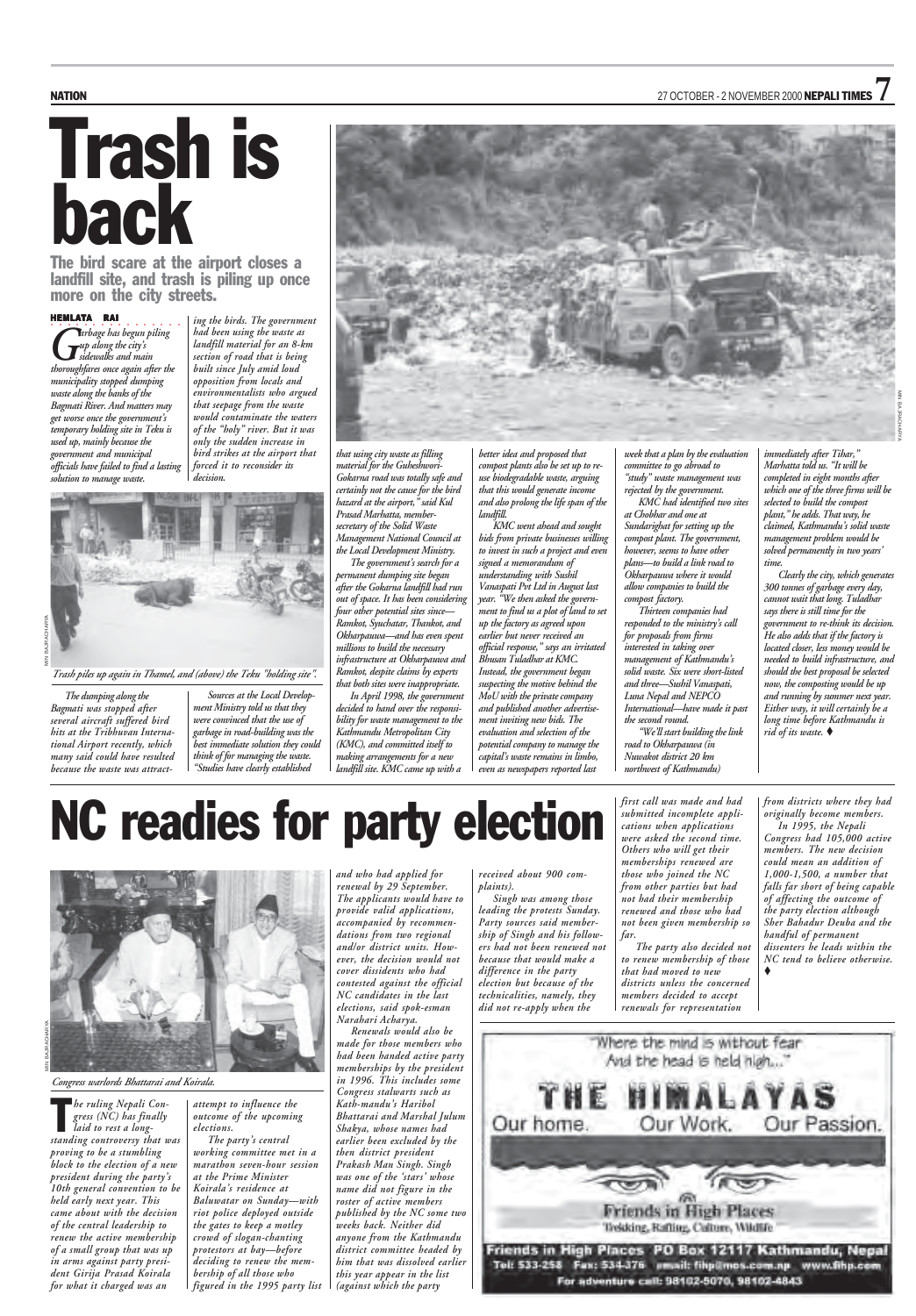# **8** NEPALI ECONOMY 27 OCTOBER - 2 NOVEMBER 2000 NEPALI TIMES

| <b>Standard &amp; Chartered</b>                          |               |               |  |  |  |
|----------------------------------------------------------|---------------|---------------|--|--|--|
| INTERNATIONAL SUBSCRIPTION RATES FOR NEPALI TIMES        |               |               |  |  |  |
| 6 months<br>1 year                                       |               |               |  |  |  |
| <b>SAARC</b> countries                                   | <b>US\$25</b> | <b>US\$48</b> |  |  |  |
| <b>US\$40</b><br><b>US\$75</b><br><b>Other countries</b> |               |               |  |  |  |
| marketing@nepalitimes.com                                |               |               |  |  |  |

#### BIZ NEWS

#### Grindlays Gazette

The average rate of 91 days T/Bill rate improved slightly on lower demands from the major commercial banks, as RBB and NBL were seen having less interest in bidding. T/bill rate is expected to remain stable with possibility of some improvement in coming weeks if major bidding banks decide not to bid aggressively while bidding for T/Bill in the primary market. Expected range for coming weeks 5.25 to 5.45.

| <b>INTEREST RATE UPDATE</b> |      |                           |  |  |  |
|-----------------------------|------|---------------------------|--|--|--|
| NEPALI RUPEE                |      | <b>CURRENT% PREVIOUS%</b> |  |  |  |
| Call Money Avg.             | 5.30 | 5.15                      |  |  |  |
| 83 Days t/bill              | 4.95 | 4.91                      |  |  |  |
| 91 Days t/bill              | 5.22 | 5.17                      |  |  |  |
| 365 Days t/bill             | 6.18 | 6.16                      |  |  |  |
| Repo rate                   | 5.72 | 5.67                      |  |  |  |

|                                         | USD  | EUR GBP JPY CHF     |  |  |
|-----------------------------------------|------|---------------------|--|--|
| LENDING                                 | 9.50 | 6.25 6.00 1.50 5.13 |  |  |
| LIBOR (1M) 6.62  4.88  6.05  0.32  3.28 |      |                     |  |  |

#### **FOREIGN CURRENCY : Interest rates**

| BANK RATES(DEPO/LENDING) Mkt Hi/LoMkt Avg |           |       |  |
|-------------------------------------------|-----------|-------|--|
| S/A NPR                                   | 6.0/3.5   | 5.23  |  |
| $F/D$ 1 $YR$                              | 7.5/6.0   | 6.73  |  |
| OVERDRAFT                                 | 15.5/12.5 | 13.54 |  |
| <b>TERM LOAN</b>                          | 14.5/13.0 | 13.37 |  |
| <b>IMPORT LN</b>                          | 13.0/10.5 | 11.52 |  |
| <b>EXPORT LN</b>                          | 13.0/10.0 | 10.63 |  |
| <b>MISC LOAN</b>                          | 17.5/13.5 | 15.03 |  |

friend in India sent a car over to take Artha Beed friend in India sent a cas<br>over to take Artha Beed<br>from Siliguri in India to<br>Dharan in eastern Nepal The Dharan in eastern Nepal. The journey in this car bearing Indian licence plates was an ordeal, and left very little doubt in my mind that we Nepalis have found that taxing Indian vehicles legitimately and illegitimately is our national weapon to vent our anger against India. We take revenge against Big Brother by hassling and fleecing every Indian vehicle. For a country that depends quite a bit on Indian overland tourists for revenue, this is a fairly shortsighted activity. Many of them swear never to return to Nepal.

It began at the shabby gate at Kakarvitta on the Nepal side of the border. The first was the Rs 30 stop. Nepali cops ask for Indian Rs 30 not Nepali Rs 30, and you'd be pretty foolish to question this if you are sitting inside an Indian car. The next is the entry permit—we were given a receipt for Rs 370, the customs personnel insisted payment in Indian currency, IRs 250, which meant another thirty rupees into the informal sector. Then there was the guy at the gate who wanted 'tea money'. Rs 10 in Indian currency.

A country that depends on tourism for most of its income much of it from across the southern border—should be going out of its way to welcome Indians to use our roads. Charge them by all means, especially since our roads are much better than theirs. It used to be Nepalis had to travel through India to get to another part of Nepal. Today, it is the other way around. But it won't be for much longer if our policemen behave like dacoits. The Canadians don't have much love lost for Americans, either, but the Mounties don't harass Yankees. ٠

As the car was parked on the highway while these not-so-official transactions went on, I discovered what decentralisation in Nepal really means. It has

empowered municipalities along the highways to conduct highway robbery in broad daylight. We were asked to pay for parking our vehicle on the national highway — Rs 20, as the car bore Indian plates. The next stop was to collect the temporary Nepali licence plates, for Rs 50. We were told to pay IRs 50 without a receipt or face the consequences.

The next stop on this eventful journey was to confront various barricades put up by locals on the national highway. The first was a group of six youth under the protection of a policeman who demanded IRs 100 as Dasain pocket money. The sight of the cop frightened the driver enough for him to reach for his wallet, but I put up a fight. In the end I left without paying, but two cars in front were not so lucky. Extortion under protection, a blend imported and perfected so well that it is now a fully Nepali phenomenon.

I had by now worked up a sweat, and it wasn't the heat of the plains. We drove into dusty Dhulabari to get some water and soft drinks. The entry fee was Rs 16 for Indian vehicles and Rs 10 for Nepali once. We denounce countervailing duties, but we love to make this difference ourselves. The next stop was at Urlabari where a member of Urlabari's finest asked for Dasain money. We gave him a dirty finger instead,

and moved on.

At last we were at the Dharan municipality gate to pay the entry fee. The guardian of Dharan told us that we had not taken a permit from the Yatayat Bibhag (Department of Transport) at Itahari. He coolly told us to turn around, drive back the 17 km and get that permit. When told that we were not informed by anybody that we required this document, he replied it was not his problem. After dropping a couple of names, and depositing my driving licence he let us go reluctantly. The net travel time was just over two hours—the total travel time was well over three and a half.

Readers can post their views and discuss issues at arthabeed@yahoo.com

| <b>CURRENCY UPDATE</b> |                  |        |         |  |  |  |  |
|------------------------|------------------|--------|---------|--|--|--|--|
| AG/USD                 | CURRENT * WK/AGO |        | %CHG    |  |  |  |  |
| OIL(Barrel)            | 33.40            | 33.96  | $-1.65$ |  |  |  |  |
| GOLD(Ounce)            | 271.60           | 271.80 | $-0.07$ |  |  |  |  |
| GOLD (NPR *)           |                  | 7115   | 7130    |  |  |  |  |
| $-0.21$                |                  |        |         |  |  |  |  |
| <b>EUR</b>             | 0.8382           | 0.8515 | $-1.56$ |  |  |  |  |
| GBP                    | 1.4535           | 1.4469 | $+0.46$ |  |  |  |  |
| JPY                    | 108.55           | 108.16 | $+0.36$ |  |  |  |  |
| CHF                    | 1.7897           | 1.7744 | $+0.86$ |  |  |  |  |

| AUD        | 0.5301 | 0.5226 | $+1.46$ |
|------------|--------|--------|---------|
| <b>INR</b> | 46.36  | 46.30  | $+0.13$ |

# Harassing Big Brother

Travel through Nepali highways in a car with an Indian plate to experience highway robbery in broad daylight.

> \*Currency bid prices at 6.41 p.m. on 23/10 - Source Reuters **Oil**: Crude oil prices stayed firm after a weekend of continued Israel- Palestine violence. No solution is in sight especially follo0wing a statement issued by Iraqi leaders on Sunday whcih urged Arabs to revolt.

**Currencies**: The Euro fell to within a half of all-time lows against the dollar reflecting widespread doubts that European policymakers can do much to rescue the embattled currency. Decline of Euro weighed heavily on the Swiss Franc, pulling it to fresh 11-year lows against the dollar at 1.80 Francs. The market was growing more skeptical that central banks will launch another rescue mission to shore up the beleaguered currency anytime soon. The Yen clawed back some territory against the dollar.

Samsonite, the company which claims to produce only the most "reliable, durable and stylish" luggage and accessories opened shop in Nepal last week. Samsonite Nepal, in association with Anirudh International, will distribute the products in Nepal, a market which the company says is dominated by low-priced unbranded products, with little choice for consumers. The company also promises that its products will be world class, supported by after sales service and "soft" on the

#### **INDIAN RUPEE OUTLOOK :**

The Indian currency hit a new closing low against the dollar on Monday but volumes were thin, with trade marked by poor supply of the U.S. currency. The rupee has lost more than 6.10 percent against the dollar since January and is within striking distance of its lifetime intra-day low of 46.45 hit on Aug 13.

#### Oil price aftershocks

○○○○○○○○○○○○○○○○ ○○○○○○○○○○○○○○○○○○○○○○○○○○○○○○○○○ After the petrol and diesel price hikes, it was only a matter of time before public transport fares went up which would soon be followed by corresponding increases in the price of almost every commodity. And as expected, within days of announcing the new fuel prices, the government fixed new transport fares. Bus operators can now charge Rs 4.50 for every seven kilometers—they're already said to be charging Rs 5.00 because of the problem of handling change—and Rs 5.50 for distances between 7-13 km, while the fare for a distance between 13 to 25 km is Rs 9.

Taxi rates have also increased: at flag down it is Rs 7 and the charge for every kilometre travelled is Rs 12, up from Rs 9 before the changes. Likewise, the flagdown rate for metered three-wheelers is Rs 3 and Rs 8.50 for every kilometre travelled. The taxi rates will be effective after the Department of Standards readjusts the meters, but drivers are already asking customers to pay the increased rates, which is calculated on the spot.

Actually, the government increase of 7 percent fell far short of the 30 percent hike demanded by transport operators for short-, medium- and long-distance public vehicles. It will be some time before the fuel price increase registers in national inflation statistics. This is because fuel, light, water and transport together account for less than 10 percent in the basket of goods on which the Consumer Price Index is calculated. But over time the increased prices will begin to reflect in the cost of production of all goods and services—from restaurant food to labour wages.

In the short run, because of the subsistence nature of the economy, the severest impact of the new oil prices will be felt mainly in urban and semi-urban areas where people rely solely on imported kerosene for cooking. It was thus not surprising that the Central Carpet Industries Association (CIAA) demanded that carpet workers be given 12 litres of subsidised kerosene each month since the proposed three litres would not be enough to meet their needs.

#### Carlsberg labels

○○○○○○○○○○○○○○○○ ○○○○○○○○○○○○○○○○○○○○○○○○○○○○○○○○○ Gorkha Brewery Pvt Ltd has begun labelling two of its beers with information on the brew, a move the company says will help customers buy what they are looking for. The company says affixing product information back labels, as they are called, is standard practice in the global market and adds to the standardisation of the beers. The labels come with both of its products Carlsberg and Tuborg.

#### NBL shares bullish



As if triggered by the Nepal Rastra Bank's decision to hand over Nepal Bank Limited (NBL) under a management contract to the private

sector, investors have begun to see a future for the bank, which had been dismissed by auditors early this year as "technically insolvent".

NBL stocks were top sellers in the first full week of business at the Nepal Stock Exchange which had shut down for an extended Dasain holiday. NBL stock transactions accounted for 98 percent of the total banking sector shares that were traded this past week. The value of the stock also went up from Rs 331 a week ago to Rs 655 when the market closed on Friday. A total of 18,739 NBL shares exchanged hands last week.

#### Pokhara bank

○○○○○○○○○○○○○○○○ ○○○○○○○○○○○○○○○○○○○○○○○○○○○○○○○○○

Macchapuchhare Bank, a new venture, began operations at Pokhara's Naya Bazaar on 3 October. It plans to open two more branches in the tourist city within three months. The bank's total capital is Rs 240 million and the issued capital is Rs 120 million. The bank presently has 36 promoter-shareholders and has plans to issue 25 percent of the shares to the general public.

#### Bad start for Kumari Bank

**ECONOMIC SENSE by ARTHA BEED** 

○○○○○○○○○○○○○○○○ ○○○○○○○○○○○○○○○○○○○○○○○○○○○○○○○○○

Even before it began banking services, Kumari Bank Ltd has been mired in controversy, apparently due to a boardroom dispute that has now reached the courts. The court has upheld the founding-chairman of the bank, Noor Pratap Rana, as the rightful head of the board of directors, as opposed to the new chairman GD Shrestha, promoter of Hotel Radisson, who was appointed some weeks ago. The court also declared illegal the decisions taken by the new board of directors. The bank plans to begin operations in December.

#### Qatar's French connection ○○○○○○○○○○○○○○○○ ○○○○○○○○○○○○○○○○○○○○○○○○○○○○○○○○○

Qatar Airlines is to begin twice-weekly flights from Kathmandu to Paris starting 1 November, the company announced last week. The route will be serviced by an Airbus A300-600R which has a capacity to carry 224 passengers.

Qatar already flies from Kathmandu to London via Doha. The Kathmandu-Doha-Paris is a new route from Nepal, says Joy Dewan, the airline's GSA in Kathmandu. The Kathmandu-Doha-Paris will be the 26th destination served by the airline, which also has plans to begin two flights out of Kathmandu every day.

○○○○○○○○○○○○○○○○ ○○○○○○○○○○○○○○○○○○○○○○○○○○○○○○○○○

#### Samsonite suitcases

#### Tax registrations up

The number of taxpayers obtaining Permanent Account Numbers (PAN) has reached close to 20,000 up from about 6,000 in early June. Firms and individuals can obtain the PAN from the Kathmandu Taxpayers Service Centre.

○○○○○○○○○○○○○○○○ ○○○○○○○○○○○○○○○○○○○○○○○○○○○○○○○○○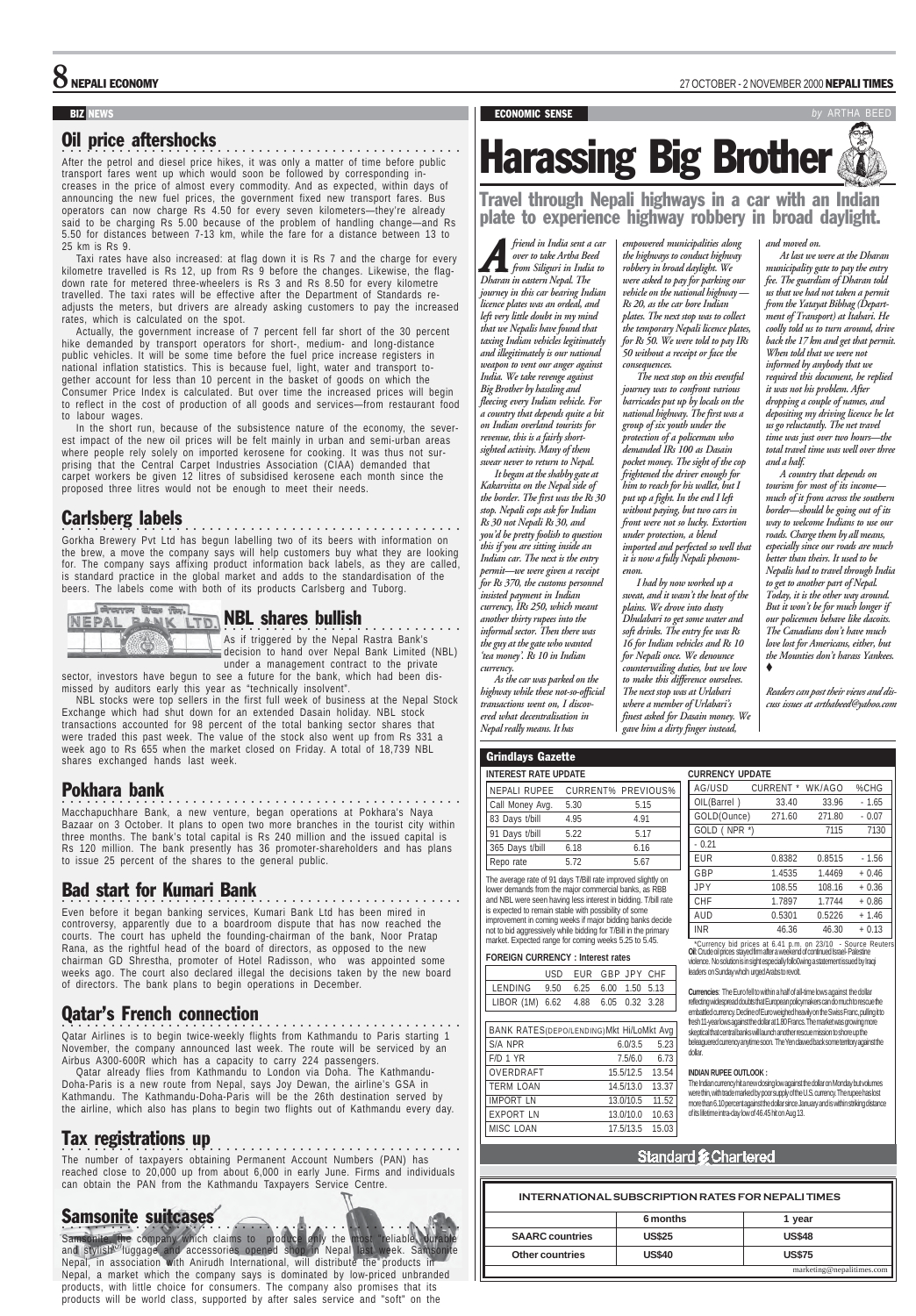#### CULTURE 27 OCTOBER - 2 NOVEMBER 2000 NEPALI TIMES **8**

SAVING FAITH by **DESMOND DOIG**



 $\setminus$  fall the ancient cities of the Kathmandu valley, Bhaktapur is  $^\prime$  the least changed. There are vistas over acres of median and the discussion of the least changed. There,<br>over acres of medieval tiled roofs<br>over acres of medieval tiled roofs interrupted only by the thrust of temple spires and golden images atop tall stone pedestals. In the narrower lanes, carved wooden windows almost meet overhead. Grain is winnowed in the streets and chillies dried wherever space permits, so at times streets, temple squares and rooftops are bright scarlet. Corn and vegetables cascade from wooden eaves to dry in the wondrously golden sun of Bhaktapur. It is a farmer's city, so one surprises people laden with hay or carrying vegetables hung from bamboo yokes across their shoulders. It is not uncommon to see piled vegetables in one basket balanced by a small child or two in the other. Now small tractors have invaded the streets and lanes tremble as they pass. There is far less Western attire about. The elderly and the old stick to their traditional dress. Women wear striking red and black sarees with white shawls, their ears outlined in gold rings. There are as yet no shops selling the enticements of Bangkok and Hong Kong. Although for a while, when the valley discovered videos, there were cinema posters stuck to ancient carved wood or left standing against guardian stone lions outside temples. Youths glued to walkmans or swinging transistors to the rhythms of the BeeGees and Eagles, were never a feature of Bhaktapur. The young are out in the fields, in their unsophisticated shops, or working in Kathmandu. In fact, when you drive into Bhaktapur, your car is a time machine and you are back in the fifteenth and seventeenth

centuries, but endowed with the extra





sensory perception of looking into the twentieth century to which the tourists belong. The streets are paved in herringbone brick. You may meet the nine Durgas, fearfully masked, who strut and dance and hold up traffic as long as it pleases them. Their acolytes, boys dressed in turbans and loose robes hung with heavy silver and copper jewellery demand alms. Or your progress may be stopped by a bull fight on which bets are hurriedly placed. Shops overflow into the streets; earthen pots, vegetables, insecticides, fertilizers, brass and copper ware. On a temple plinth, a witch doctor spreads his potions such as fragments of dead animals, birds and reptiles while making sure of business by including nails, hammers, locks and flashlights among his exotica. Tradition has it that Lord Vishnu himself built the city in the shape of a sacred conch. Surprisingly enough, aerial photographs confirm the shell shape of Bhaktapur. More believable is the claim that Licchavi kings raised the status of a cluster of villages called Bhaktagiama, on the Tibet-India trade route, to the status of a small city over which a known king, Ananda, ruled in the late ninth century It is recorded that at the end of the fourteenth century the well-known Malla king, Jaya Sthiti, moved his capital to Bhaktapur. The city prospered. MuIe trains jingled over the passes from Tibet. Caravans of porters came from India. One can imagine the streets filled with traders from as far as Lhasa, Shigatse, Lucknow and Benares. Spices and condiments, salt, brocades, fine cotton silks, tea, grain, jade and porcelain, gilded images, furs, painted scrolls, arms, horses, live birds and animals for a king's menagerie. In the centre of the town was a

large hostelry favoured by Tibetans, still known as the Bhote Bahal. In an outstandingly handsome temple square is a house built for Indian Brahmins imported from South India to teach and translate religious texts. The rich raised fine houses, kings lavished love and money on the city to raise temples, shrines and rest houses for pilgrims. They embellished the city with statuary and carving, extended the palace, built baths and fountains, ghats by the river and large, ornate tanks to ensure an adequate supply of water. The fame of the city spread far and wide. Because of its numerous temples and shrines and the pious nature of its people, it became known as the city of devotees.

Though once the capital of an undivided valley, Bhaktapur fell prey to the politics of ambition that not only separated the cities of Kathmandu, Patan and Bhaktapur, but had them almost continuously at war with each other. Perhaps the walls that ringed the cities belong to an earlier age when they were susceptible to attack from numerous enemies. Or they were hurriedly built when the valley divided itself into three kingdoms, each with armed satellite towns that protected the cities. Chronicles make numerous mentions of these walls, but nothing remains of them except two gates in Bhaktapur and one in Patan. Even these are not very old. As targets of repeated attack they must have been destroyed time and time again. The western gate in Bhaktapur, surprisingly Moghul in style, is late Malla. Having seen the assault of the Gurkha king Prithvi Narayan Shah in 1767 and the unification not only of the valley but the whole of Nepal, the old gate has remained an ornament, its two stone lions guarding the city against nothing more serious than invasions of modern tourists. Through the gate is one of my favourite views; the cobbled road dipping steeply into the medieval city so that houses are elevated on plinths and connected to the road by stone stairways. Carved wooden rest houses that must once have stood free are now part of the walls of houses, most of them housing ceremonial raths of various sizes. Over the rooftops looms the tiers of the temple of the five sages, Bhaktapur's proudest monument. And beyond, are the mountains. The road is invariably filled with men carrying heavy loads of vegetables, hay and pottery. Time stands still. One looks into the high noon of Newari art and culture. Into a wondrous age that has left so many

brilliant monuments behind. Only the lampposts and the Mercedes Benz relic remind of the present. (Excerpted with permission from In the Kingdom of the Gods, HarperCollins, 1999)

# mirinda



When you drive into Bhaktapur, your car is a time machine and you are back in the 15th century ○○○○○○○○○○○○ ○○○○○○○○○○○○○○○○○○○○○○

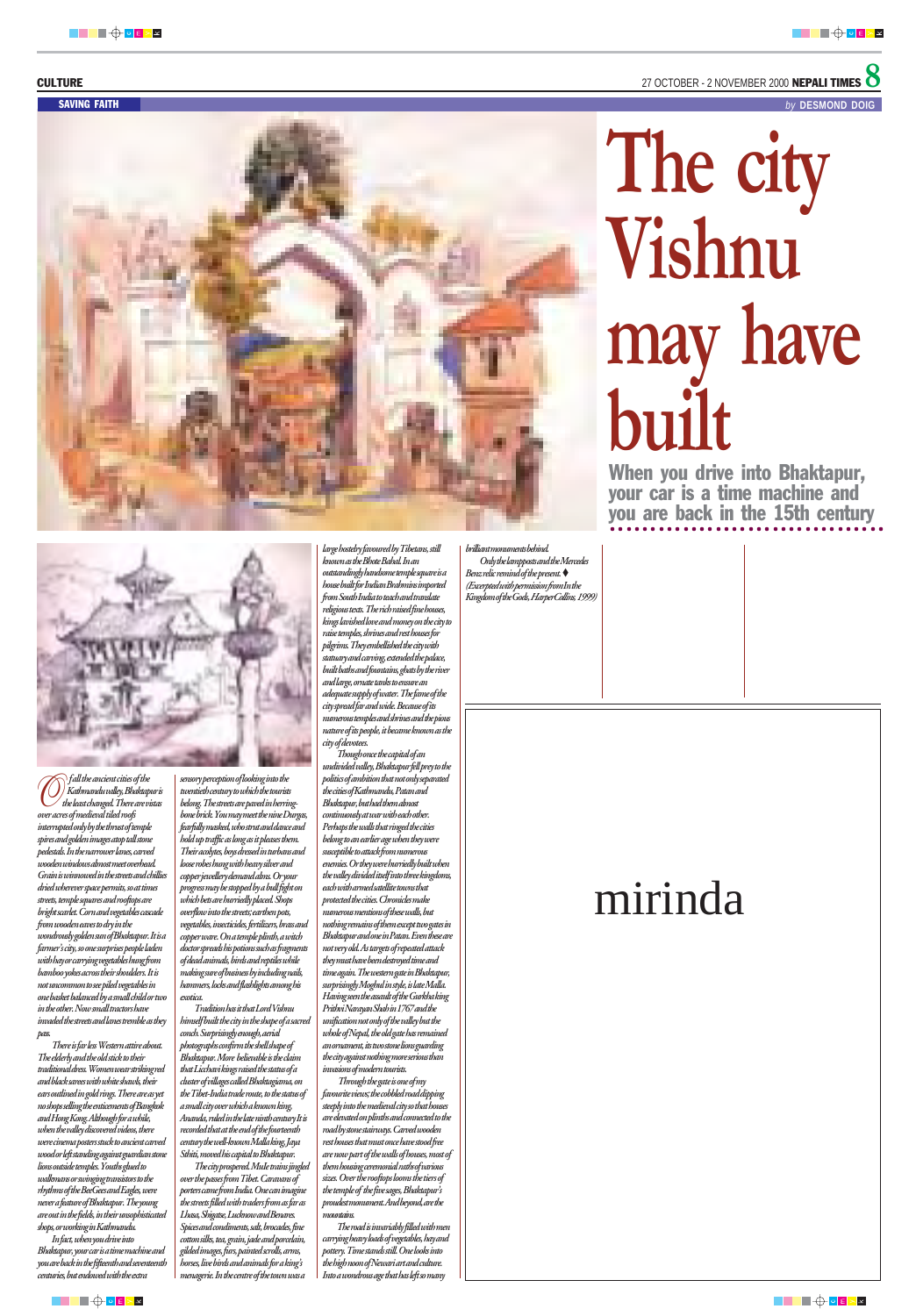TUBORG

will have to pay Rs 50. But there is no point cribbing about it since the trip will

prove well worth the amount and more.

This easternmost of the Valley's medieval urban settlements has remained a model for heritage conservation since it was declared a World Heritage Site in 1979. Indeed, Bhaktapur and her citizens stand proud with many awards and mentions for the preservation of their culture and heritage. The First Honourable Mention from Asia for 1998-99 awarded by UNESCO, states—'in recognition of its outstanding contribution to the restoration of hope, the reinforcement of solidarity and the consolidation of the culture of peace in everyday life'.

The admiration for Bhaktapur is not new. As far back as the late 19th century, when Nepal still had many well-guarded secrets, foreigners like E.A. Powell of the British East India Company wrote in his book, The Last

treasured culture, heritage, social harmony and committed people who are gentle and hard working," says Prem Suwal, mayor of Bhaktapur. "The people of this city are to be credited for having a positive outlook towards the conservation of their town. Earlier, it took quite an effort to make them do it but now everything, from heritage conservation to sanitation management, is taken care of through community efforts.

Home of Mystery: "Were there nothing else in Nepal, save the Durbar Square in Bhadgaon [Bhaktapur], it would still be amply worth making a journey halfway around the globe to see it."

And sure enough more then 50 percent of the tourists who come to Nepal take the time off to visit this great city. The city gates, just west of the Durbar Square, welcome more than 500 visitors a day

during the peak season. Entry fees are \$5 and Rs 30. (The entry tickets entitle an

individual multiple entry for a week. A visitor's pass valid till the expiry of the visa date is also issued for same price should the visitor ask for it.) More than 39,000 non-South Asians and 12,000 South Asian visitors have visited Bhaktapur this fiscal year and the city has already realised revenues exceeding \$200,000.

"They come in all sorts, individual travellers, touring groups, researchers, photographers and artists. And from all over—from Latin America to the small islands in the Pacific," says Damodar Suwal, who is in charge of the Bhaktapur Tourist Service Centre. A total of 202,688 tourists visited the city in 1999/2000, while projected arrivals for the current year is 220,000. The municipality earned \$1,483,365 in 1998/ 99, of which it spent \$1,117,760 towards heritage conservation.



ALOK TUMBAHANGPHEY AND SALIL SUBEDI<br>o to Bhaktapur before your visit there proves costly. The best preserved and least polluted of Kathmandu Valley's cities has placed a further premium on visits. The entry fee for foreign visitors is slated for an increase, beginning Jan 2001. The fee for non-South Asians will be raised to \$10, while those from the region G

"This is a city full of

███<del></del>⊕◘<mark>€</mark>⋝⊻

Bhaktapur, or the "city of devotees", with its myths of Tantrics and Tandavs, is a living heritage site believed to be guarded by the eight power goddesses, or Ashta Matrikas, who surround the city. Though official history has it that this Newari town was founded by king Anand Dev Malla in the 9th century, the famed Chinese traveller Hieun Tsang mentions the city in his travel chronicles of the 5th century AD.

Spread over an area of 6.88 sq km, 12 km south-east of Kathmandu, Bhaktapur, or Bhadgaon as it was formerly known, showcases the splendour of the Golden Age of Nepali art and architecture. There are 345 significant monuments (108 Buddhist and 273 Hindu) all of which are part of the Bhaktapur world heritage site since 1979. The city's architecture is a reminder of the various stages in Bhaktapur's history, and reflect the rule and patronage of various rulers. Among these, there are 232 architectural masterpieces from the Malla period. Several of these Malla period buildings are privately owned, and many of them are still being used as residences. The Shah rulers who came after the Mallas added another 117 buildings and the Ranas have had their own influence as well. To talk about the timelessness of Bhaktapur's living heritage would be to risk

telling the same story twice over. Yet this aspect is its biggest draw. Dawn breaks over Bhaktapur like the opening of an act set in some medieval conch-shaped stage. Hundreds of ancient monuments, brick houses, shrines and temples stand as props, and the eighty thousand or so citizens who live in this ancient town still go about doing what have done for more than a thousand years.

Devotees get their vermilion tika from the temples, farmers tread well-worn paths to their fields, potters start rolling their wheels, and women wearing the traditional black saree with red border spread the harvested rice grain out in the morning sun.

In the evening, the piths and temple courtyards come alive with bhajans, devotional songs rendered by the

town's elderly men and traditional musical performances by the Kushule musicians. The ten sites of Bhramyayani, Maheshwori, Kumari, Bhadrakali, Barahi, Indryayani, Mahakali, Mahalaxmi, Tripura Sundari and Bhairav Temple are the places to observe these performances at dusk.

"There are two types of bhajans. The morning bhajan wishes people a fruitful day

![](_page_9_Picture_16.jpeg)

SALIL SUBEDI

SALIL SUBEDI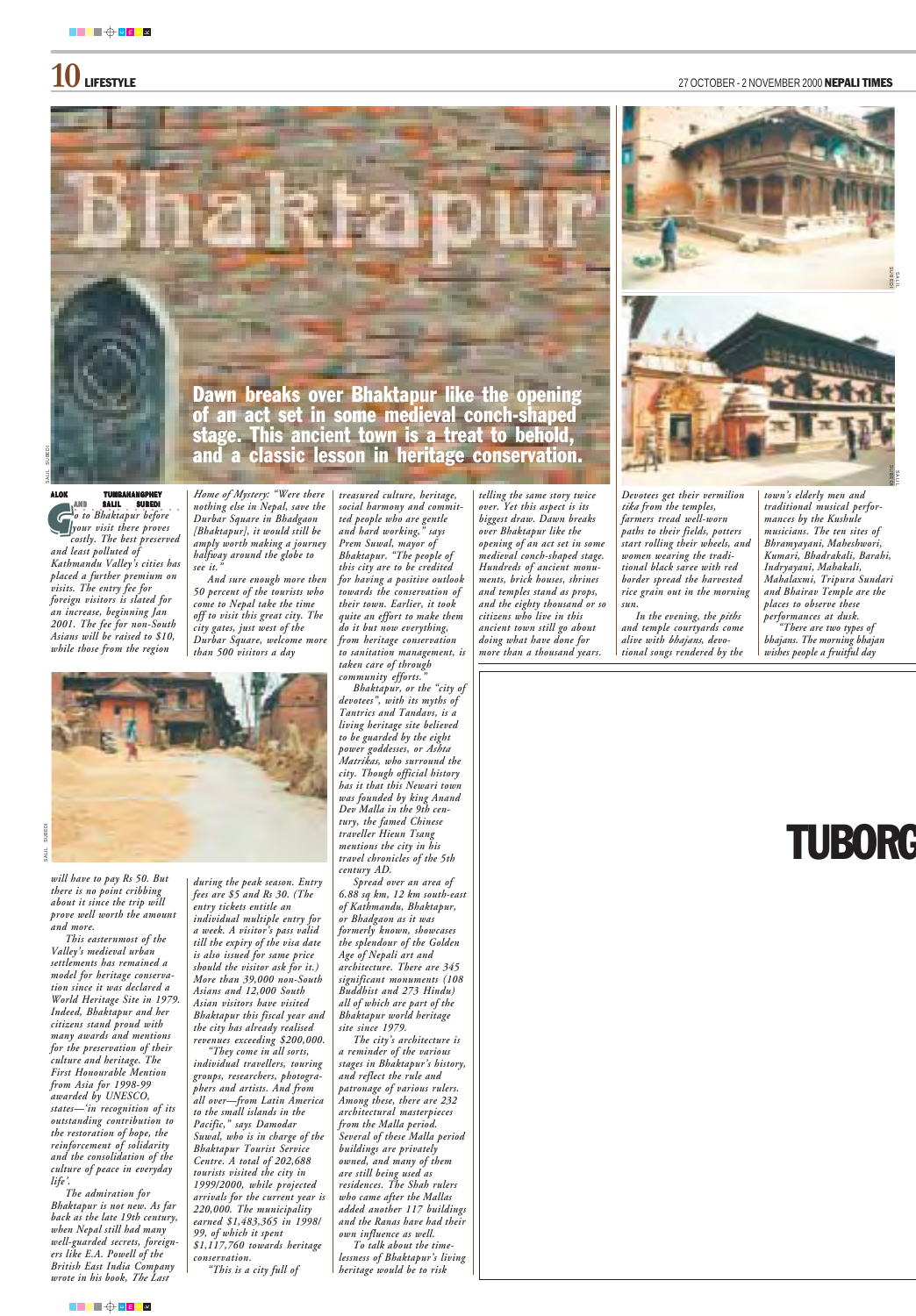# LIFESTYLE 27 OCTOBER - 2 NOVEMBER 2000 NEPALI TIMES**11**

G AD

ahead and asks the gods to be with them. The evening songs remind them to rest since the day is done," says one old man as he waits for his fellow musicians at the Bhairav temple sattal. Tibetan chants from the music shops reverberate on a serene morning, a reminder of the not-so-distant past when pilgrims from the north came chanting Buddhist prayers and rested in the numerous paati pauwas (resting places for pilgrims and travellers).

History is replayed when Sundar Prajapati, a potter at Talako Square, sits down beside the furnace with his eight-year-old son, teaching what was handed down by his forefathers. "We don't make so much of the old designs anymore, but at least my son is learning," he says.

One difficult aspect of conserving Bhaktapur's living heritage is to maintain a fine balance between the ancient and the modern. Some decisions like the municipality's ban on cable television are met with scepticism by the younger generation. "Do we have to be deprived of what the rest of the world is enjoying? Not everybody would like to stay back and do the same old work here," says Rajesh, a college student.

Another Kathmandu-based expat says: "If the municipality really wants to increase the fee, the tourists should also be provided with services and facilities of equal value. Even if tourists are charged a hundred dollars they might still come in, but that may not be the best way to go about it."

Not exactly an argument that is likely to move the mayor. "We don't want to spoil our age-old rich culture with

mediocre cultural values aired through cable television," he says.

realise that they have actually contributed to the preservation of a unique civilisation for generations to come. Our every effort is envisioned with the future in mind."

There are also some critics of the move to increase the entry fee for visitors. Among them is Goetz Hagmueller, Austrian conservationist and architect, who has been living in Bhaktapur since 1979. As head of the Bhaktapur Development Board, he played an important role in the conservation and restoration of the town. Hagmueller is not too happy about the increased entrance fee; "I agree that the municipality has been doing a lot from the money raised and has set an example in preserving the cultural and historical heritage. But the income

on cable television. However, Bhaktapur's guardians have a credible history—of knowing what is best for the preservation of this ancient town. A visit there will tell you more.  $\blacklozenge$ 

generation has only helped a certain section of the society. So it is not likely that the increase in the fee will help those in need," he says. "It is not right to use the money raised from the tourists to be used for any other purpose apart from heritage conservation," he says.

Mayor Suwal justifies the impending rise in entry fee saying: "We don't just collect money from visitors because it is profitable. People should

The only trustworthy destination for digital quality recording

& computerised CD premastering.

Anil Bhawan, Kamaladi, Kathmandu, Nepal Phone: 00977-1-243649, Fax: 00977-1-220161 E-mail: deep@enet.com.np

![](_page_10_Picture_29.jpeg)

![](_page_10_Picture_30.jpeg)

#### Digital Symphonic Recording Pvt Ltd.

The municipality is very confident of carrying out heritage conservation on its own, and has refused grants from big enterprises that have shown interest in restoring the maintained and free from the traffic and chaos of other places.

monuments. The revenue generated from tourism has been utilised efficiently and the results are there for all to see; the architectural heritage is well preserved and the city is well

> The debate may continue on aspects such as the increased

> entry fee and others like the ban

Clockwise from top left: World Heritage Site marker stone in Bhaktapur, the Thalache Sattal and the Golden Gate with the 55 Window Palace at Durbar Square, rice terraces on the outskirts of Bhaktapur highlight the town's close links to the land, woman in traditional black-and-red dress walks by the famous terracota house in Tuchi, and harvested rice lies on the streets to dry in the Mangache neighbourhood.

![](_page_10_Picture_3.jpeg)

![](_page_10_Picture_24.jpeg)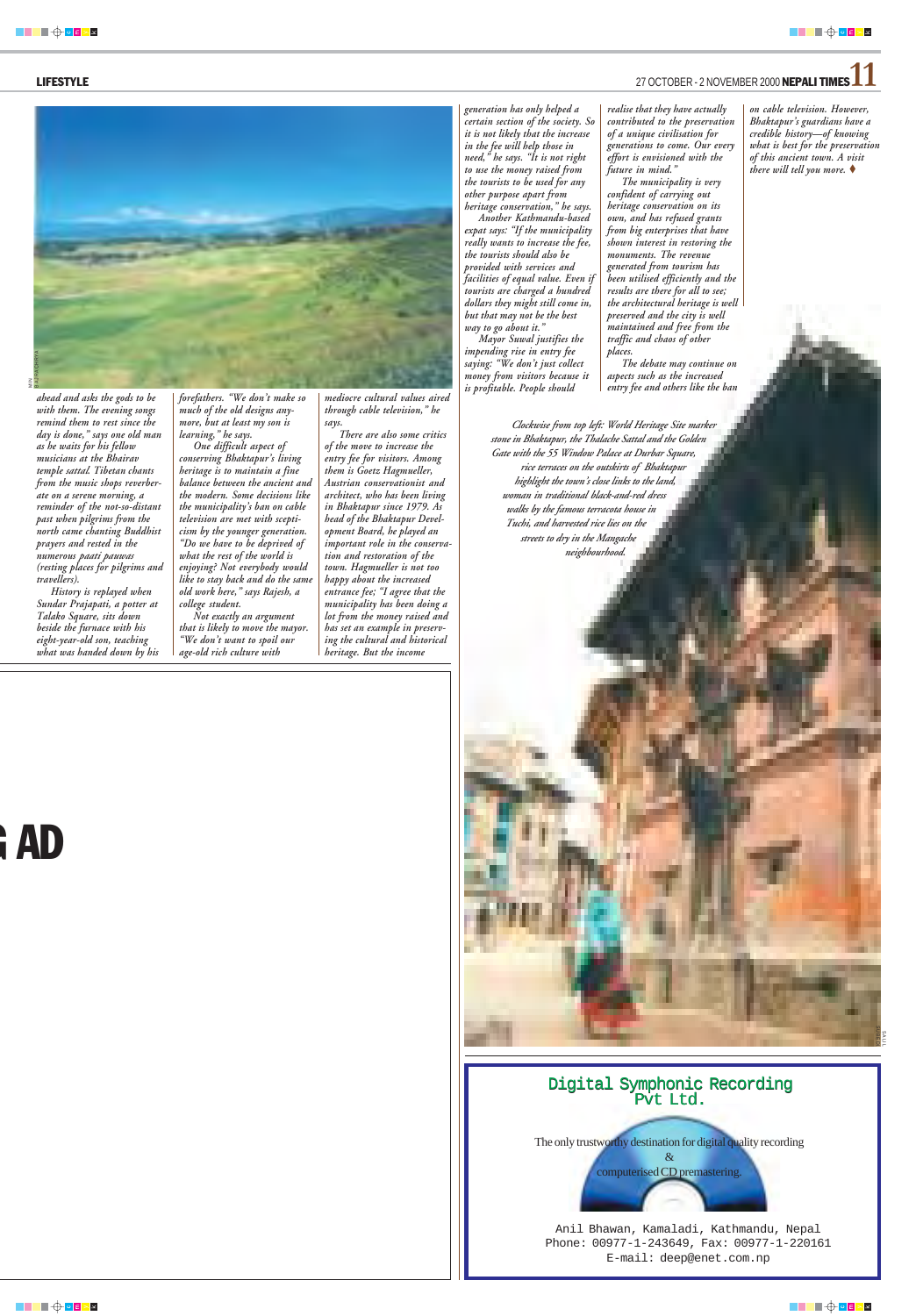# 12 CULTURE 2000 NEPALI TIMES

# A g**éjurmet's gu<sub>ð</sub>de to Kathmandu**

# SOALTEE AD

#### MANIKA BANIYA AND SWEETY ○○○○○○○○○○○○ ○○○○ SINGH

Two weeks after the Dasain feasting, Nepalis (at least those who can afford it) will be gorging themselves once again. After all it is Tihar, certainly a much more colourful and brighter festival than Dasain. And there is no better place for these Epicurean delights than Kathmandu.

The capital offer s a varied choice for those who want to break the greasy sel-roti routine. We present a selected survey of eateries that is intended to serve as a guide to both tourists and Nepalis who want to make the best of the holiday by going on a gastronomical tour.

Wunjala Moskva is one restaurant that serves the best of Kathmandu's Newari cuisine combined with what once adorned the tables of w<del>it</del>h what once adorned the tables of<br>Russian aristocrats. Moskva (Tel: 415236, 241811) serves exotic preparations that you may not find in restaurants anywhere in the world, not even in esoteric cookbooks. Where else can you find dishes with names which would make any Nepali's mouth water spontaneously like Pavlov's effect: chhwela, chatamari and woh.

Dinner at Moskva's spacious traditional setting comes packaged with glimpses of Newar culture. Moskva takes into account the festivities and the Newari New Year and may have something special

![](_page_11_Picture_9.jpeg)

this Tihar. There are the Newari specialties like me mana (boiled water buffalo tongue) for example, that comes with enough ayla (home-made rice liquor) to wash it down. The main Newari dinner will set you back Rs 1000—there's a trimmer menu for those not confident of tackling the set menu, which can be had for Rs 700.

Dessert at Kilroy's is something to sample especially because the group claims t<mark>o</mark> bave stuffed the rich and powerful—from

That's just the Newar bit, the Russian concoctions are equally tempting. You can go Russian by starting with zakuski—a platter of assorted salads. Then sample from an assortment of soups until you settle for the kill—stew of wild boar or chicken with mushroom, carrots and seasonal vegetables, stewed and baked in a clay pot, or shashlik or blinchiki with red caviar. The Russian meal costs Rs 975.

From Russia to America. If you want to go all-American, there's Mike's Breakfast (Tel: 424303) down the road from Wunjala, offering lunch and

Bhancha Ghar (Tel: 419798, 423128), which stands for the Nepali word for kitchen, began a grand and muchimitated ethnic cooking revival 12 years ago. Its fare consists of sada bhuja (a rather snobbish name for good old Nepali-style boiled rice), kalo dal (lentils garnished with Tibetan herbs), meat dishes, vegetables and pickles prepared traditionally. The desert is kheer (rice pudding). The entire 10-course set menu, including a cultural show on the side, comes at Rs 900 per stomach. The restaurant, within walking distance of Thamel, is a worthwhile stop.

breakfast, and everything in between. The choice here includes a set country breakfast and breakfast burrito (scrambled egg, potatoes, beans and cheese in a tortilla served with salsa and sour cream), among others.

Krishnarpan at Dwarika's Hotel at Battisputali (Tel: 473724, 472328). Dinner comes in five variants—4-, 6-, 9-, 12- and 16-course meals—and reservations are a must if you want to get a table. The prices also climb with the size of the course ranging from Rs 950 to over Rs 2,000. The only piece of advice for those seeking to sample the whopping 16-course dinner at Krishnarpan is to fast on the day you go there.

Mike's also makes the best pancakes in R town and serves sandwiches custom made to suit your choice of bread and fill-ins. Contrary to its name, Mike's also serves lunch. Mike's has chicken stew, enchiladas, stuffed baked potato or home made pasta. Average spending per person at Mike's would be in the range of Rs 195-260. There is also the Indigo Gallery on the floor above the restaurant for those with an eye for art, and time to while away.

> What can be said with a great deal of certainty about Tamura's prices is that, at Rs 500-800 per head you pay less than what you would for the same food in Tokyo. One of its dinner specials, the mixed nigiri (raw fish and rice) costs Rs 800 and another speciality, ika sashimi, comes at Rs 600 per

plate. For lunch, try the succulent sushis and -<br>-<br>norimabi

![](_page_11_Picture_40.jpeg)

![](_page_11_Picture_41.jpeg)

Closer to the tourist centre of Thamel is another pit stop worth considering for a quick sandwich or a sampling of its desserts. The menu at Kilroy's of Kathmandu (Tel: 250440) is not as elaborate, it does not serve any speciality but has a mix as diverse as Thamel's tourists—from french onion soup and gundruk (fermented vegetable soup) and tandoori rotis and thalis to tenderloin steak for the main course. Kilroy's "Welcome to Nepal" costs about Rs 630.

Bill Clinton to Cindy Crawford and Mick Jagger, and our own former prime minister Sher Bahadur Deuba. Pineapple with cracked black pepper, and vanilla ice cream with hot citrus sauce are worth trying out if your taste buds don't

#### go totally beserk.

The Gurkha Grill at Soaltee Crowne Plaza is perfectly suited for a fun-filled evening. With a Filipino band thrown in, GG's offers contemporary global cuisine at its best. There's the GG's Jumbo MoMo served with cilantro sauce for starters. Lobster Thermidore served in a creamy sauce flavoured with mustard and mushroom and served with saffron rice may be just the thing for you and your companion. Or you could go a little classical and do the Smoked Salmon on lettuce with spring onion, green peppercorns, fennel leaf, capsicum and olive Oil. A range of chocolate fudges, rolls and mousses make the desserts

Kathmandu is a suprisingly cosmopolitan gourmet's paradise. It's all here, and all you need to do is explore. There are a lot of other restaurants, especially in Thamel, just waiting to be discovered.

![](_page_11_Picture_32.jpeg)

Another well-known destination for Nepali food is **Bhojan** Griha (Tel: 411603), in a typical Nepali setting with elaborate Nepali dances and comic performances

performed around your table. R Bhojan Griha's bar is decorated with erotic carvings and goes by the name of Kamasutra. Strictly adults only.

Then there's the mother of all restaurants serving ethnic food—

What makes Krishnarpan dinners special is the ambience of this classically R designed hotel where there's a story about every brick and every bit of antique woodwork. Krishnarpan's ceremonial feasts are served on tables designed with centuriesold latticed woodwork, in traditional plates, bowls and glasses by hostesses dressed in traditional outfits.

![](_page_11_Picture_22.jpeg)

Away from the din and bustle of the city centre and ensconced on a quiet r<del>es</del>idential hillock south east of Kathmandu<br>in the Hetel Kide, where **Temene** is the Hotel Kido, whose **Tamura** restaurant (Ph: 240303) offers what patrons say is the most genuine Japanese cuisine in Nepal. Tamura's secret is its Japanese chef, whose culinary skills have made it a haunt for most Japanese residing in Nepal.

No attempt to list all the eateries in Kathmandu can do justice to the creativity and class that all classy hotels offers at their restaurants. Still some stand

out. One of them is Ying Yang Thai restaurant in Thamel, probaby one of the most genuine Thai tastes this side of Kanchanaburi.

Two other must-do places are housed **Wi**thin five-star establishments—the Alfresco (Tel: 273999, 272999) at Soaltee Crown Plaza and the Far Pavilion (Tel: 488122, 488123) at the Everest Hotel. Alfresco specialises in Italian cooking and is one for fine dining at surprisingly affordable prices (even for the rich variety of wines) which belies the up-market setting and clientele.

Alfresco also has fare for those with deep pockets—try the gamberoni al cognac (pan-seared large prawns flambéed in Cognac) at Rs 700 a plate or the filetti di salmone "Alfresco" (poached fillet of salmon on spinach with cream topped with onion confetti) for Rs 900. It's India at its best at the Far

Pavilion, where meals are accompanied by gazals. The menu sports an exciting list of names that sound truly royal and what's more, the taste is rich and flavoured by different eastern spices. Take the keshari murg mangaar for instance. This king of kababs is a whole chicken marinated traditionally in saffron-flavoured yoghurt, lemon and cream and cooked in a tandoor. If you **ap**e decidedly green then you might like to<br>For the blump horms charm from try the khumb korma ghazni, fresh mushrooms and garden green peas in a rich tomato and onion gravy with cashew nputs. R

simply irresistible.

R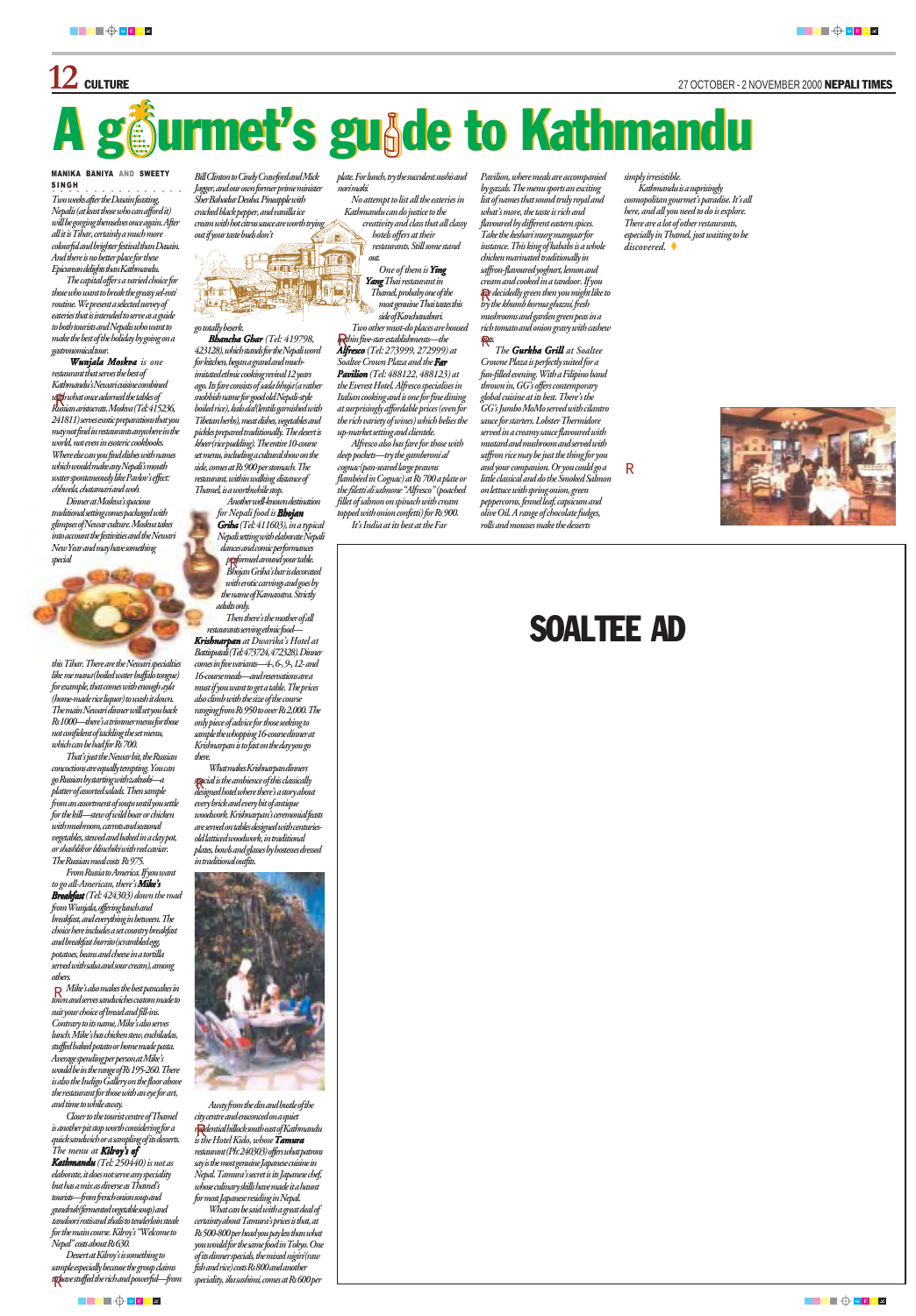○○○○○○○○○○○○○○○○ Sunil Pokhrel, Nepal's foremost street theatre director, has been preoccupied lately trying to shake up Nepali policy-makers who believe AIDS is not yet a problem for the country. He had his chance on Tuesday when his group, Arohan, was asked to stage a drama event in front of Prime Minister Girija Prasad Koirala, government ministers and bureaucrats on the occasion of the 55th anniversary of the United Nations, and this year's theme: "Race Against Poverty: Breaking the silence on HIV/AIDS".

#### RAMY ATA LIMBU

After the speeches were over, half a dozen people sprang up from the audience, shouting: "What's all this noise? Why are you wasting time discussing an invisible disease?" Another ran up to the podium and said: "AIDS is an Africa problem, not a Nepal problem." Another angry man said: "We don't have roads, there is encephalitis, diarrhoea, those are our problems, not AIDS."

Who were these hecklers? Wasn't security going to take them away? No, it turned out, these were actors from Arohan, and this was the dramatic medium they chose to highlight the problem of denial. Later,

the audience is told that AIDS is a real problem for the

country's health and everyone is vulnerable. The aim of the drama, which was staged in a street-play format, was to tell Nepalis and their rulers that they are not as safe from HIV infection as they think, and how to avoid being infected. Perhaps street theatre is the way to take the message to the grassroots, and to spread the message about an epidemic that is going to be the biggest killer of Nepalis in the 19-45 age group in the next decade.

# the tough brothel life and the Entertain and educate Let them eat apples

![](_page_12_Picture_2.jpeg)

Says the Nepal Resident Coordinator of the United Nations, Henning Karcher: "There is no room for complacency, and the window of opportunity to invest in effective interventions to prevent the spread of HIV is closing fast." The UN says the AIDS virus is increasing poverty in poor nations and undoing earlier gains by draining away resources from education, farm growth and other development sectors, and the danger is Nepal could face the same crisis. Conservative estimates put the number of HIV-infected in the country at 32,000, while the real figure could be five times as many. And it is a number that is

growing. A recent estimate indicated that nearly one in every five sex workers in Kathmandu is infected, and so are half of all intravenous drug users. Equally at risk are large numbers of poorly educated, young village men seeking lowpaid seasonal work in India's big cities, and to some extent in Kathmandu also, where they visit brothels.

Makwanpur, the district south of Kathmandu, is one of the nine districts where various non-governmental organisations are staging street plays in the run-up to World AIDS Day on 1 December. Here, the local Taranga cultural troupe will perform Junge Hawaldaar, a one-hour street drama, which uses comedy to convey its serious message. "We have to ensure that spectators enjoy the show. At the same time, we provide information that will make them think," says Taranga's Ujwal Sharma. Enlivened by improvisations, the play shows how young and unsuspecting village girls are lured by organised bands of traffickers

# NATION  $\frac{27 \text{ OCTOBER}-2 \text{ NOVEMBER 2000 NEPALI TIMES}}{27 \text{ OCTOBER}-2 \text{ NOVEMBER 2000 NEPALI TIMES}}$

with offers of jobs in India's big cities. Its main protagonist is a policeman and it depicts

**Nepal** calling **Japan** 

threat of HIV/AIDS that commercial sex workers are

exposed to.

The AIDS education street plays are expected to create greater awareness among those at risk and generate popular demand for the government to act. But the artistes admit that imparting the message will not be easy. "The sexual connotation associated with AIDS, and the fact that it is a disease that takes years to show up makes it difficult to express through plays," says Arohan's Sunil, who with his actress wife Nisha has travelled extensively across Nepal performing plays on various health and development themes. "At times, performers have to sacrifice the artistic element to hammer home the message, but it is rewarding when people want to know more about the issue after the

performance."

more for things like entry permits to the Annapurna Cóñservation Area, or Bhaktapur, or flights to  $effortc$ 

His Kathmandu-based group often uses local village performers and trains them in staging plays. "Street theatre is a powerful medium for spreading awareness. But there

> Pokhara. Or even cheese balls. They can. But so can many Nepalis, and why shouldn't everyone pay the same if they can afford it. I suggest, humbly, the plague of discrimination isn't worth the extra money. In any case, I'm back yn Yenhandu where ''the veheese balls are fairly priced for all and I'm thy Phy to convince my son to eat apples anyway. ٠ **A large consignment of books, especially flown in for you from Boston by Lufthansa has arrived at the United Books Store in Thamel, the booklover's paradise. Get one free postcard for every book you buy. Hurry, and get to United before supplies run out. These books were especially selected for you from the Harvard Book Store, Kate's Mysterious Bookshop and the Spencer Bookshop in Boston.** B O Q K

![](_page_12_Picture_44.jpeg)

have to be follow-up

programmes. You can't expect one performance to bring about change overnight," he says.

One of the great successes in

#### **HERE AND THERE by DANIEL LAK** Let them eat apples

the street theatre genre was another AIDS education play that was staged earlier by Taranga for truck drivers along Nepal's highways. Guruji ra Antare is about a truck driver and his helper, in which the driver shows his assistant how to use condoms. Recalls Taranga's Sharma: "We performed at highway stops. It became a hit. Fathers and daughters could watch the same play without squirming with

embarrassment."

This is also what the new plays aim at—to get Nepalis out of the mode of denial that has marked the general response to

AIDS.

#### Street dramas seek to inform Nepalis about AIDS

cheese balls. You know, the lovely, surably enriched our lives in the

![](_page_12_Picture_15.jpeg)

locally made junk food that has immea-Kathmandu valley. Or at least those of our children.

As somewhat of an economic nationalist, wherever I live, I try to buy local and think global. So the arrival of Nepali-manufactured snacks in packages that appeal to my children gave me great pleasure. No more Uncle Chipps in over-inflated packages from a certain neighbouring country. No more of those dreadful, poisonous Pringles that are probably a byproduct of the American nuclear weapons programme. My children can overeat salty, fatty substances to their heart's content, with only their parents and their doctor to object.

That is, until I tried to buy some cheese balls in Birethanti, the roadhead in Myagdi district. This village is at the beginning of the long trek and trade route to Jomsom, over the soaring ridge of the middle hills and up the Kali Gandaki river valley. It is a cosmopolitan place, home to Gurungs, Magars, Thakalis and other assorted members of the Nepali mosaic. There's even an Englishman whose company is one of the attractions of the place for me.

But the cheese balls set off a furious series of events; most of them in my fevered imagination, which regular readers can attest is in a constant state of

ferment. Or perhaps fermentation. No matter. The cheese balls in question were for my son, a between-meals snack to keep him quiet while I read a novel by

the side of the Bhurundi Khola. We were each enriching ourselves, in our ways. I went from shop to shop in search of the junk food in question, and was met with a stone wall of monopolistic obstinacy. There were, it turned out, two prices for cheese balls—one for Nepalis, one for foreigners.

I was flabbergasted that something so inexpensive and innocuous could fall victim to this all-pervasive disease of discriminatory pricing. There's no exaggeration in saying 'disease' for such practices are a cancer upon the face of commerce, society and, I daresay, national pride. Okay, okay, it's just a packet of cheese balls, and perhaps I'm miserly. But think about it. In fact, let me refer to a friend in India confronted with a similar situation. Perhaps the reason for my ire will seem more reasonable coming from my friend's experience, from the other side of the discriminatory equation, if you will.

He is a member of the proud Bengali nation, and as such takes no nonsense from anyone. His nearest and dearest is a talented American journalist. The two of them went to an art exhibition at a Delhi museum and were confronted with a sign demanding, as admission, Rs 10 per Indian national and Rs 150 per "foreigner". My friend, as they say, went ballistic and I paraphrase him but slightly in the following lines.

"What the #\$%\$ is all this about? Are we such a

sorry lot that we automatically assume all non-Indians are richer, more easily tapped for funds and by implication, better than us? What about the Ambanis, the Tatas, the IT barons of Bangalore? Will you let them in

There were, it turned out, two prices for cheese balls—one for Nepalis, one for foreigners.

A team of two Japanese technicians and four producers are already in town making last-minute arrangement for the broadcasts. NHK's Nepal Correspondents Miki and Laxman Upreti are providing research and logistical support.

The eight-hour programme will consist of music, talks, interviews and short radio features on lifestyle, nature, culture, trekking, tourism, commerce, industry and aspira-

for a measly 10 rupees and charge my friend here, who earns, less than I, do by the way, fifteen times more? What kind of ridiculous cringing reverse, discrimination do we have here?" And so on. The poor admissions clerk let them both in for free, just to get every day. The station, which has been promoting the programme in newspapers, radio, television and the Internet as one that would provide "a realistic picture of Nepal", hopes

tions of young Nepalis, among others. An interview with Prime Minister Girija Prasad Koirala is also to feature in the broadcast.

rid of my friend. The point is not that foreigners can't afford to pay to double listenership on D-day. The broadcasts will be conducted live from the studios of Radio Nepal, which is providing technical support in the

For jungle safari, NHK's producers will be taking the Japanese audience to Chitwan. The trekking part will focus on Pokhara and the

surrounding hills. Also featured will be wayside eateries from Patan's Durbar Square to restaurants in Kathmandu's posh tourist hotels.

And because any programme on Nepal will be incomplete without the mountains, NHK's producers will also have a segment on mountain flights with former Miss Nepal, Niru Shrestha, piloting Buddha Air's Beech 1900Ds.

apan's public radio, the Japan Broadcasting Corporation (NHK), is doing an eight-hour direct broadcast from Nepal on 3 November. The broadcast which is part of NHK's "All-Asia Autumn 2000" programme is to be broadcast throughout Japan on the station's medium wave frequency. J

> All NHK producers are willing to concede is that the entire effort is "only a nice coincidence" but for a foreign station to devote an entire day's programming on a country 5,000 kilometres away also speaks of growing Japanese interest in Nepal.

NHK broadcasts are listened to by about 20 million people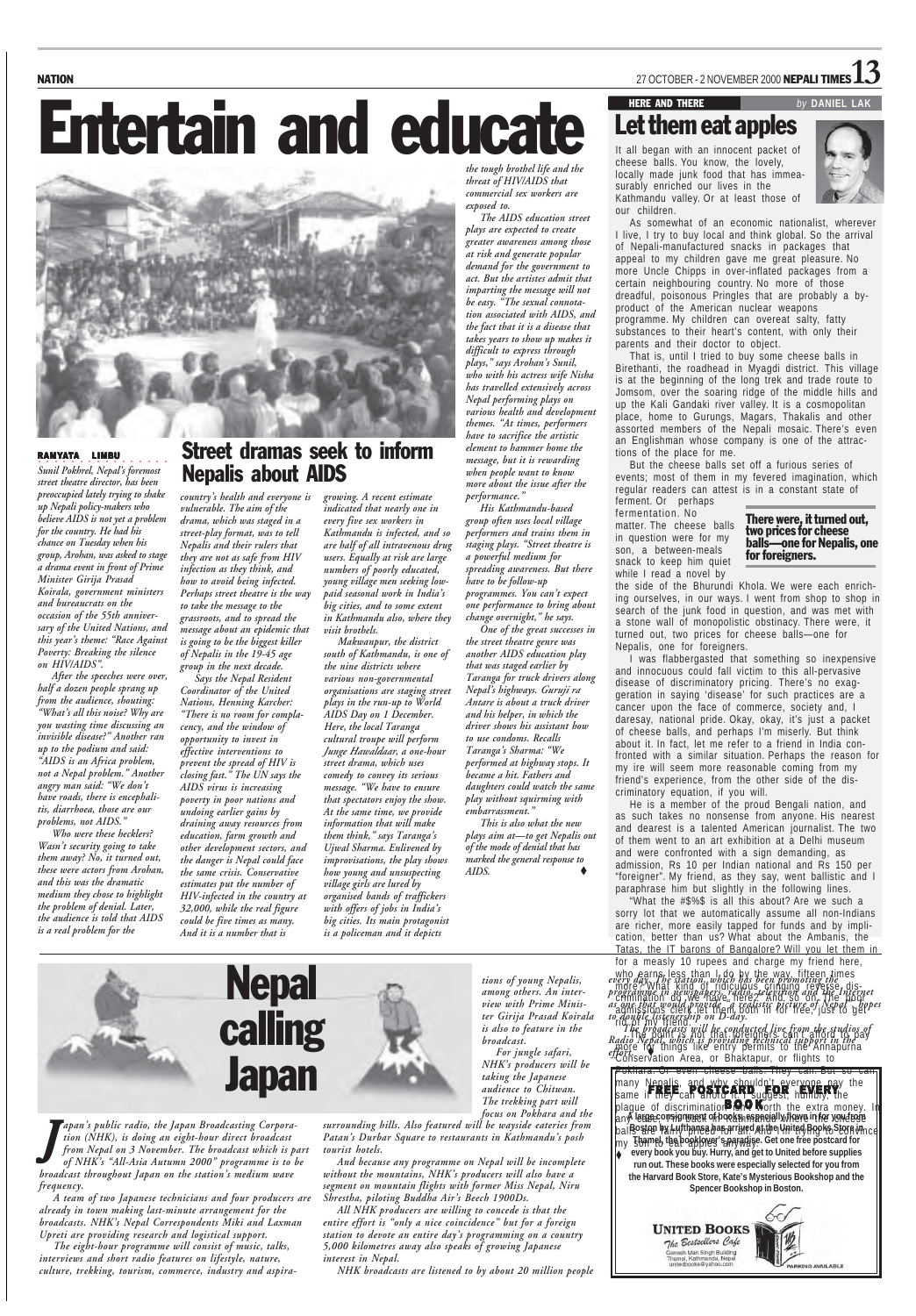#### ○○○○○○○○○○○○○○○○○○○○○○○○○○○ ○○○○○ After Nobel, Kim faces crises SEOUL - Basking in a chorus of congratulations

after winning this year's Nobel Peace Prize, South Korean President Kim Dae-Jung faces dissenting and restive voices at home amid fears of a second economic crisis. A spate of domestic political and political woes shows that Kim has to convince an increasingly doubtful people that he can fix an ailing economy—thus far described as having made the best recovery from the 1997 Asian crisis.

This despite the fact that many here were in a festive mood after the 74-year-old Kim was named Nobel winner on 13 October, for his pursuit of democracy in South Korea, and his efforts toward peace with North Korea through his 'sunshine policy'. Business conglomerates raced to run huge newspaper advertisements to convey their con-

![](_page_13_Picture_21.jpeg)

gratulations, and Seoul last week was graced with fireworks and cultural events.

But not everyone is in a cheerful mood. Indeed, rising oil prices, domestic debt problems, falling stock prices and unfinished efforts to clean up the financial sector have raised new worries about a second phase of economic woes. Kim's government is having hard time trying to convince people of

the need to spend an additional \$44.63 billion to bail out the ailing financial sector.

This amount would be on top of the \$98.2 billion already spent on bail-outs following the economic crisis in end-1997. ''I begin to worry that I could be the next to be laid off,'' said Kim, 38, a sales manager of a conglomerate unit that is under the creditor bank-directed restructuring. (The Guardian)

#### China to okay pact on human rights

○○○○○○○○○○○○○○○○○○○○○○○○○○○ ○○○○○ Beijing – On 23 October, China announced its intention to adopt the terms of the UN Convention of Economic, Social and Cultural Rights before the year is out. The announcement came at a summit meeting between top officials from China and the European Union in Beijing.

#### **LUKE HARDING IN NEW** DELHI ○○○○○○○○○○○○○○○○

With France holding the EU presidency, Jacques Chirac led the European delegation to China. He said he was sure the Chinese would ratify the convention before the end of the year. The EU has been encouraging the Chinese to ratify for some time.

Beijing signed two UN conventions on human rights in 1997 and 1999 respectively but have been hesitant to incorporate the terms of the agreements into Chinese law. Despite this week's assurances, diplomats believe it may well be several years before the regime ratifies the second and politically more significant of the two conventions—that dealing with political and civil rights. They likewise doubt if the ratification of the two conventions will lead to advances in human rights in China in the short term. "On paper, the Chinese enjoy a good number of liberties," an American diplomat pointed out, "but in reality these laws are simply ignored." By contrast, EU representatives saw the announcement by Beijing as "further proof" of progress in the field of Chinese human rights. According to Chirac, Brussels will continue to work toward the establishment of a state of law in China and the advancement of human rights. To this end EU officials presented the Chinese premier Zhu Rongji with a list comprising the names of dissidents and other victims of state persecution. (Observer News Service)

#### War correspondent shot dead

○○○○○○○○○○○○○○○○○○○○○○○○○○○ ○○○○○

One of Sri Lanka's most respected journalists, Mylvaganam Nimalrajan, has died aged 39 after being shot by unknown assailants. He reported for numerous foreign news organisations from Jaffna where fighting has raged for the past 17 years. He was one of the few independent journalists able to function in the peninsula and at times was almost single-handedly responsible for informing the outside world of the latest developments in a conflict that has killed 60,000 people.

The lepers, meanwhile, have too.  $\blacklozenge$  (Observer News Service)

New Delhi - India is in the throes of a modest sexual revolution. After two centuries of Victorian stuffiness, couples now walk about holding hands in Delhi parks as they wander past the Moghul tombs. There is kissing on TV, and teenage girls hang out after school in Internet chat rooms, flirting with male classmates. But in one corner of India's capital the sari has not just slipped a little but has fallen off entirely to reveal a bare midriff. It all happens at Djinns, Delhi's hippest bar and nightclub, not far from a major traffic

intersection where lepers beg. Here is where the capital's young elite rich comes to party. They might even get off with each other, behaviour unthinkable a decade ago. With

its plastic hippopotamus, red London phone box and fake hunting memorabilia, Djinns may resemble a trendy London pub, but that is not the point. It is one of the few places in India where it does not feel like India. None of the girls wear anything traditional–they flaunt microskirts, dinky designer handbags and sheer tops. The boys sport Armani shirts, shiny black loafers and floppy haircuts.

Having talked my way in– something of an achievement in itself—I struck up a conversation at the bar with Rajiv. He claimed to have made his money exporting garments. He liked London and had visited Equinox, the Ministry and other London clubs. How easy, I asked, was it to meet girls here? "The thing about Indian girls," Rajiv explained, "is that they are very shy at first. But once you get to know them, they f\*\*\* like wild." On the dance floor behind him, a couple of topheavy Sikhs bopped away to the latest rave tracks. On a balcony above, the club's Indian DJ waggled his arm in the air. Girls in sequinned evening dresses working for Chivas Regal took photographs of the suitably glamorous. Over in the darker

![](_page_13_Picture_9.jpeg)

This election also saw the entry of the first Muslim woman into Parliament. Feryial Ashraff is the widow of the Muslim Congress leader and Minister for Rehabilitation who was killed in a helicopter crash early in the election campaign.  $\blacklozenge$  (Observer News Service)

recesses, several matronly chaperones wearing salwar kameez sat around looking bored. Everyone in Gucci, Prada or Armani seemed to be having a good time. The designer labels are just one consequence of India's blossoming consumer revolution, which began in the early nineties when the country's previously closed economy was opened up for the first time.

What gives Delhi its unique hedonistic frisson is that much of the money being spent in places such as Djinns—where a half-pint of lager costs \$3.50—is not strictly earned. The capital is full of bureaucrats, and in India bureaucrats are synonymous with corruption. While a handful of the boys and girls at Djinns are the progeny of neorich IT professionals, most have politicians or senior civil servants for parents.

"They are a thoroughly spoilt bunch. If they ever get into trouble their parents always get them off the hook," one Indian friend told me. But it is not just

# **More sex please, we're In-**

With open displays of affection, girls flirting with<br>**I** of a in the init chat rooms and kissing on TV,<br>India is in the midst of a sexual revolution. **loys in Internet** chat rooms and kissing on TV, India is mitte midst of a sexual revolution.

> the young heterosexual rich who are enjoying India's gradual sexual awakening. In another Delhi hotel, the capital's first gay bar has just opened. Its customers are almost exclusively middleclass, educated and Englishspeaking. Yet the bar marks a modest beginning in a country where homosexuality is still technically illegal and many gay men find themselves bullied by relatives into unhappy arranged marriages. Back at Djinns, it is 2am and time to go home. A procession of chauffeur-driven BMWs and Mercedes swoop down from the hotel car park. The drivers are taking their charges back to monstrous, Dallas-style 'farmhouses' in south Delhi, complete with swimming pools and mock-Grecian porticoes, and to huge flats in Delhi's plusher colonies.

knocked off and gone home

COLOMBO - For the first time in two decades, which have seen Tamils wage a determined and bloody separatist war against the Sri Lankan government, an elected Tamil member of parliament will hold a cabinet position in the island's new People's Alliance (PA) led governing coalition.

Two parties, the Tamil Eelam People's Democratic Party (EPDP) and the Muslim led National Unity Alliance (NUA) will be backing Chandrika Kumaratunga's People's Alliance (PA), which already has the support of at least ten members of the Sri Lanka Muslim Congress. These alliances give the PA a working majority in the Sri Lankan Parliament, with 117 seats in the 225 member House. While some sections of the island's Tamil community have secured this high level representation, others too have had members returned to Parliament. But

![](_page_13_Figure_37.jpeg)

tives to further their ends.

The NUA and the Muslim Congress will also be making their presence felt in order to secure a place in President Kumaratunga's new government. However, this is expected to antagonise some sections of the Sinhalese Buddhist population which fears that the president will capitulate to the demands of the island's minorities. Rauff Hakeem, leader of the NUA, a Muslim party, has already insisted that the PA agree to appoint three independent commissions promised under the new constitution, within the first 100 days of government. These are independent commissions set up for public

service, the judiciary and the conduct of elections.

The passing of this new constitution remains on top of the president's legislative agenda, which underpins her ambition to reach a peace deal with the island's Tamil community. The new constitution is aimed at giving equal rights to the Tamils and seeking a negotiated end to the war with the separatist Tamil Tigers (LTTE), but without the requisite two-thirds majority in parliament it remains an uphill struggle.

It is unlikely that the opposition UNP and the three Tamil parties backing the Tamil Tigers will endorse the new constitution. The Marxist People's Liberation Front, which won ten seats and is expected to function as a separate bloc in parliament, is also unlikely to do so. In such a situation, President Kumaratunga may have to make a key decision on whether she will go ahead with transforming the new parliament into a constituent assembly, which would then allow the new constitution to be adopted by a simple majority followed by a nation-wide referendum. The political calculations will have to be made very carefully in this matter, so as to ensure that the new constitution receives more than 50 percent of the votes in the referendum.

Opposition leader Ranil Wickremasinghe, whose UNP party won 89 seats against the PAs 107, has said that the new government is unstable and will not last more than six months. But having led his party to defeat in eight consecutive elections since August 1994, Wickremasinghe's own leadership position is under threat.

# Sri Lanka: Tamils at the top table

#### A generation after, and against the backdrop of a bloody separatist war, Sri Lanka's Tamil population will have a voice at the highest level of the island's

**Batticaloa** 

#### **EOVER RAJAKARUNANAYAKE** IN COLOMBO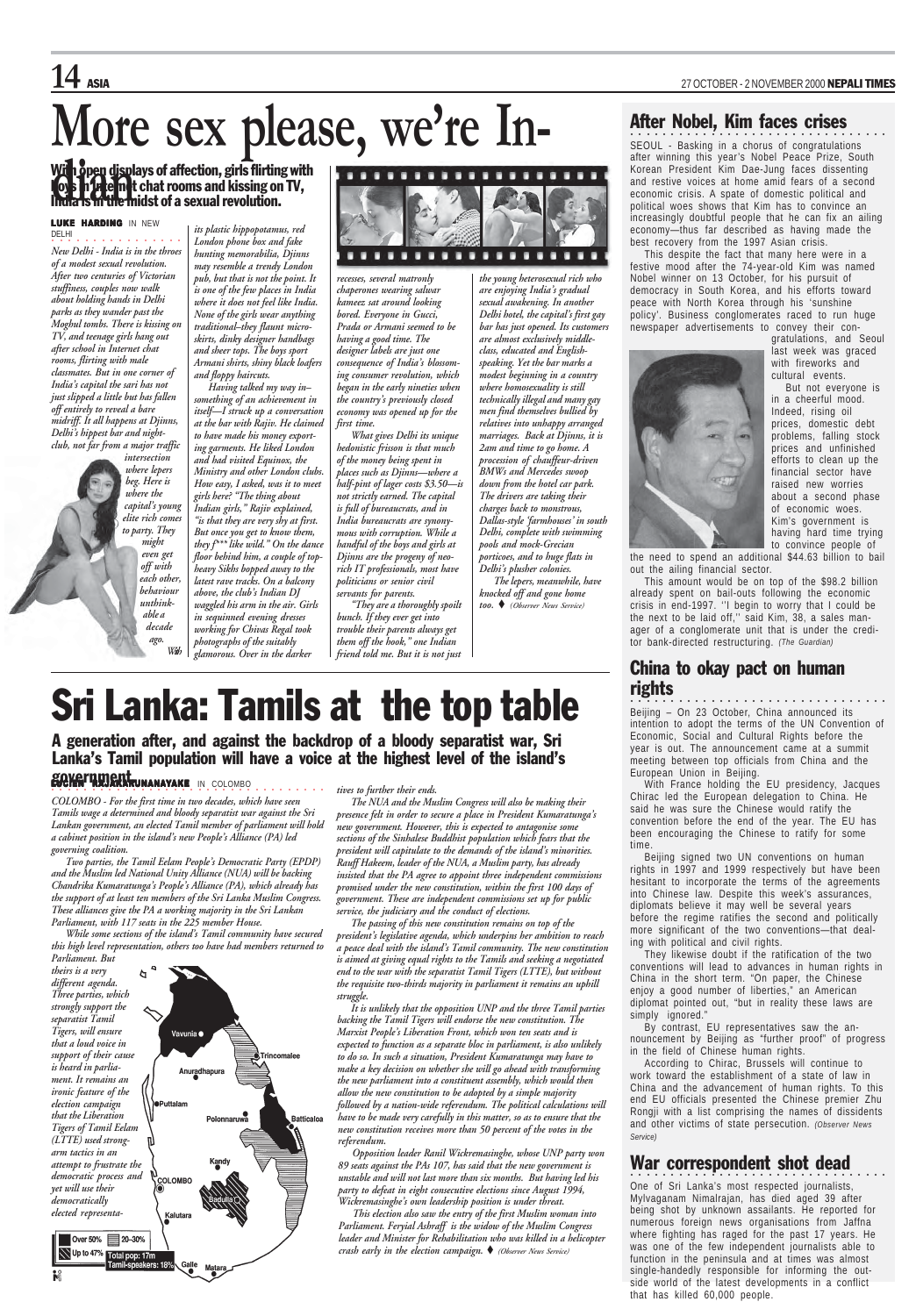BY DILIP HIRO **IN LONDON** ○○○○○○○○○○○○○○○○ the current domestic politics of the US and Isr<sup>el</sup> have begun to impinge on the Middle East conflict to such an extent that new players have emerged as probable mediators. The visits by United Nations Secretary General Kofi Annan and the European Union's Javier Solana to the violence-torn region seem to reflect the diminishing role of the US—a country that has dominated the peace process for almost a decade. Anxious to remain in office, Ehud Barak has been trying frantically to cobble together an emergency national unity government for just one month. Then there is President Bill Clinton—a lame duck chief executive, further handicapped by the fact that his wife, Hillary, is contesting a Senate seat in

 $\prod_{\substack{\text{Isr} \text{ell } k}}$ 

#### US in the **Middle East**

1923 – US policy af Kemily Ninel<br>Seyma: vikk US-sale af HABK<br>Kelinisted mindler

rch 1979 - Tranty be

nco – Liti Balla cur Intani po

iy TABR - Viya Filmir

- US anto UN

New York state where Jewish votes and money are crucial to victory. It was in such a situation that Kofi Annan stepped into the breach, followed by Solana, the EU's foreign policy representative.

By being personally involved in alleviating inflamed relations between Israel and the Palestinians, Annan raised the profile of the UN, something that has been missing since the US grabbed the mantle of chief intermediary. In 1991 Israel's hardline Likud Prime Minister Yitzhak Shamir had agreed to participate in the Madrid peace conference on two conditions. He wanted the UN to be excluded and bilateral talks between Israel and each of its three Arab neighbours, with Jordan's delegation to include Palestinians who were not members of the Palestine

Given the severity of the crisis that enveloped the region, it is incumbent upon the UN Security Council and its secretary general to play a leading role in dousing the flames, and return the parties to the negotiating table. After all, the Palestine problem is the only one that the UN shares with its predecessor, the League of Nations, established after the First World War. And it was the UN General Assembly that in 1947 proposed partitioning Palestine into Arab and Jewish sectors, which led to the emergence of Israel in 1948.  $\blacklozenge$  (Gemini News)

Liberation Organisation. This has been the case all along between the Israeli negotiators and their Palestinian counterparts, who represent a fledgling political-administrative entity, called the Palestinian Authority. It also explains why Barak refused point blank to accept an international inquiry into the recent violence, and insisted on a bilateral investigation. In contrast to Israel's lukewarm response to Annan's involvement the Palestinians, aware of the power imbalance between them and the Israelis, welcomed it.

#### BY RIGHARD NORTON-TAYLOR IN LONDON ○○○○○○○ ○○○○○○○○○○○○○○○○○○○○○○○○○○○

![](_page_14_Picture_26.jpeg)

**he West's three permanent members of the UN Security Council**<br>account for 80 percent of the world's weapons sales at a time wh<br>it is incapable of mounting effective peacekeeping operations, account for 80 percent of the world's weapons sales at a time when it is incapable of mounting effective peacekeeping operations, according to a report published yesterday by a London-based think tank.

Domestic considerations weigh heavily on Barak. He has the support of only a third of the 120 MPs, and the device of a national unity administration can only briefly postpone the final reckoning—a no-confidence vote backed by an alliance of religious parties and the Likud, led by Ariel Sharon. It was to bolster Barak's sagging political fortunes that, following the failure of the Camp David II talks on 26 July, Clinton went out of his way to praise him for making "concessions" on the future status of Jerusalem.

Two days later Clinton told an Israeli television interviewer, "I have always wanted to move our embassy [from Tel Aviv] to West Jerusalem." Tel Aviv is the internationally recognised capital of Israel. Jerusalem is Israel's selfdeclared capital. It is the

The IISS damned the lack of government commitment to international peacekeeping. "It remains the case that the UN continues to overreach, approving ambitious mandates and deploying inadequately supported forces in volatile situations," Chipman said. "The long-term aim of the UN operation in Sierra Leone is unclear and the capacity of the UN to make a sensible contribution to what is a hugely unstable situation in the Congo is questionable," he said. UN member states were "incapable of producing the sometimes very large contingents that a proper operation would require," he said.

standing policy of the 21-member Arab League to sever relations with any country setting up its embassy in Jerusalem. To refresh Clinton's memory the Arab League reiterated its longstanding policy. While Bill Clinton's statement impacted positively on his wife's election campaign, it forfeited his claim to be an honest broker between Israelis and Palestinians. It came on top of his thinly disguised criticism of Arafat and Egyptian President Hosni Mubarak as obdurate, and somehow responsible for the failure of Camp David II.

Britain and France have invested considerable political and diplomatic capital in setting up a joint EU military force, which would conduct peacekeeping operations without the involvement of the US or NATO. France wants to cap its six-month stint as EU president at the European summit in Nice in December with a firm commitment to set up a credible force with at least 60,000 troops.  $\blacklozenge$  (Guardian News Service)

(London-based Dilip Hiro is the author of Sharing the Promised Land: A Tale of Israelis and Palestinians)

# Mediating the Middle East

![](_page_14_Picture_2.jpeg)

![](_page_14_Picture_3.jpeg)

For nearly 10 years the UN has been sidelined from the Middle East peace process. Now, with the Clinton-brokered truce failing to take hold, the UN and the EU step in.

The US increased its share of the international arms trade last year and now accounts for nearly 50 per cent of the \$53.4 billion annual market, according to the report in the International Institute for Strategic Studies (IISS) publication the Military Balance. Britain came second, selling nearly  $\bar{$}10$  billion worth of weapons, while France was third at almost \$6.6 billion.

Much of these weapons systems were supplied to the Middle East, the world's biggest arms market. Saudi Arabia, the world's largest arms buyer, purchased more than \$5.5 billion worth of weapons last year.

Taiwan was the largest arms importer in East Asia. Middle Eastern countries spent \$60.5 billion on arms last year, says the report, which also notes that the Israeli air force had set up its first anti-ballistic missile battery some 30 miles south of Tel Aviv. The IISS also reported that 100,000 people were killed as a direct result of armed conflicts in the year up to August, 60 percent of them in sub-Saharan Africa.

 $\mathbf{\dot{.}}\dots\mathbf{\dot{.}}\dots\mathbf{\dot{.}}\dots\mathbf{\dot{.}}$  engaged in the difficult and extremely sensitive operation to recover corpses from the sunken Russian submarine, Kursk, pierced the inner hull of the nuclear vessel for the first time and found a less threatening environment than had been feared.

"The long-term aim of the UN operation in Sierra Leone is unclear...

While defence spending increased in most regions of the world, including the US, spending by NATO's European members other than Britain and the three new entrants—Poland, Hungary, and the Czech Republic—continued to decline. "NATO countries in Europe are feeling the strain of what looks like an increasingly lengthy commitment in Kosovo," the report said. "Even those with all-professional forces are finding they are over-committed in Europe and beyond".

The report is deeply sceptical about the EU's ability to realise its plans for an independent, 60,000-strong rapid-reaction force. "European leaders speak of a European defence capacity but have not voted [for] the funds to finance it," said the IISS director, John Chipman. If the continent is unable to muster a credible independent force, NATO will have to remain strongly involved in EU security. "European defence, in all but the most trivial of cases, will remain a transatlantic affair," Chipman said.

The world's three biggest arms suppliers are permanent members of the UN security council who continue to militarise the world's most volatile regions.

# **The Insecurity Council Triad**

#### ○○○○○○ ○○○○○○○○○○○○○○○○○○○○○○○○○○○○

#### Better conditions for air travellers

○○○○○○○○○○○○○○○○○○ ○○○○○○○○○○○○○○ Pressure on the airline industry is likely to increase with the publication of a British parliamentary report calling for better health and safety conditions for air travellers.

The science and technology select committee of the British House of Lords, which is due to report on the medical environment of aircraft cabins in three weeks, is expected to recommend that airlines give passengers more explicit preventive advice about deep vein thrombosis (DVT) before long-haul flights. The condition, often referred to as "economy class syndrome" can be brought on by sitting for long periods in cramped conditions.

According to Farrol Khan, director of the Aviation Health Institute, which researches air deaths, the amount of leg room makes many economy class airline cabins a health hazard. "The danger in economy class is far greater because when the passenger is sitting still the usual pumping action of the calf and thigh muscles no longer pushes the blood up to the heart while at the same time the pressure on the edge of the seat blocks the return of the venous blood," he said.

Although no detailed research has been carried out, Khan estimates that as many as 6,000 passengers a year may die as a result of DVT, with as little as three hours of cramped conditions putting some people at potential risk of blood clots in the deep veins of the legs which can move to the lungs, causing a potentially fatal embolism. The Lords select committee is expected to call on airlines to advise passengers to drink plenty of water, take aspirin which helps to thin the blood—and exercise leg muscles during the flight to try to fend off the condition. (The Guardian)

#### Mbeki attacks CIA on AIDS

○○○○○○○○○○○○○○○○○○ ○○○○○○○○○○○○○○ Not many people enjoy being criticised—especially men in powerful positions. Like South Africa's President Thabo Mbeki. For months Mbeki has been offering his abstruse opinions on the subject of AIDS. Now, instead of finally accepting research results the whole world considers valid, he is working himself into a lather over conspiracy theories.

According to reports in two South African weeklies, Mbeki told his African National Congress that the CIA was working closely with pharmaceutical manufacturers. He accused the two of colluding to promote a link between HIV and AIDS to boost drug industry profits.

Mbeki has been under fire for months for questioning the causality between HIV and AIDS. In an interview with Time magazine he said, "The problem is that once you say immune deficiency is acquired from that virus your response will be anti-retroviral drugs." Many other factors, Mbeki said, could contribute to the collapse of the immune system, citing for example poverty, malnutrition and contaminated water. Mbeki maintained that the deaths of thousands of people could not be traced back to a single virus. Mbeki's latest statements could be catastrophic for a country in which one in five adults is infected with the virus and in which—

according to the

![](_page_14_Picture_37.jpeg)

government's own estimates—six million people will die of AIDS over the next decade. (Sueddeutsche Zeitung)

#### Divers open up Kursk hull

The combined teams of Russian and Norwegian divers, who started descending over 100 metres to the Kursk on the bed of the Barents Sea on Friday, cut through the outer hull, stripped away a layer of industrial rubber casing designed to maximise the vessel's stealth and pierced the tougher inner hull at the stern. Russian navy spokesmen reported that the rescue workers found "pure water" inside one compartment. There were no traces of fuel or of increased radiation from the submarine's two nuclear reactors.

Six teams of three divers are working round the clock from a diving platform, resembling a large mobile oil rig, which arrived at the scene of the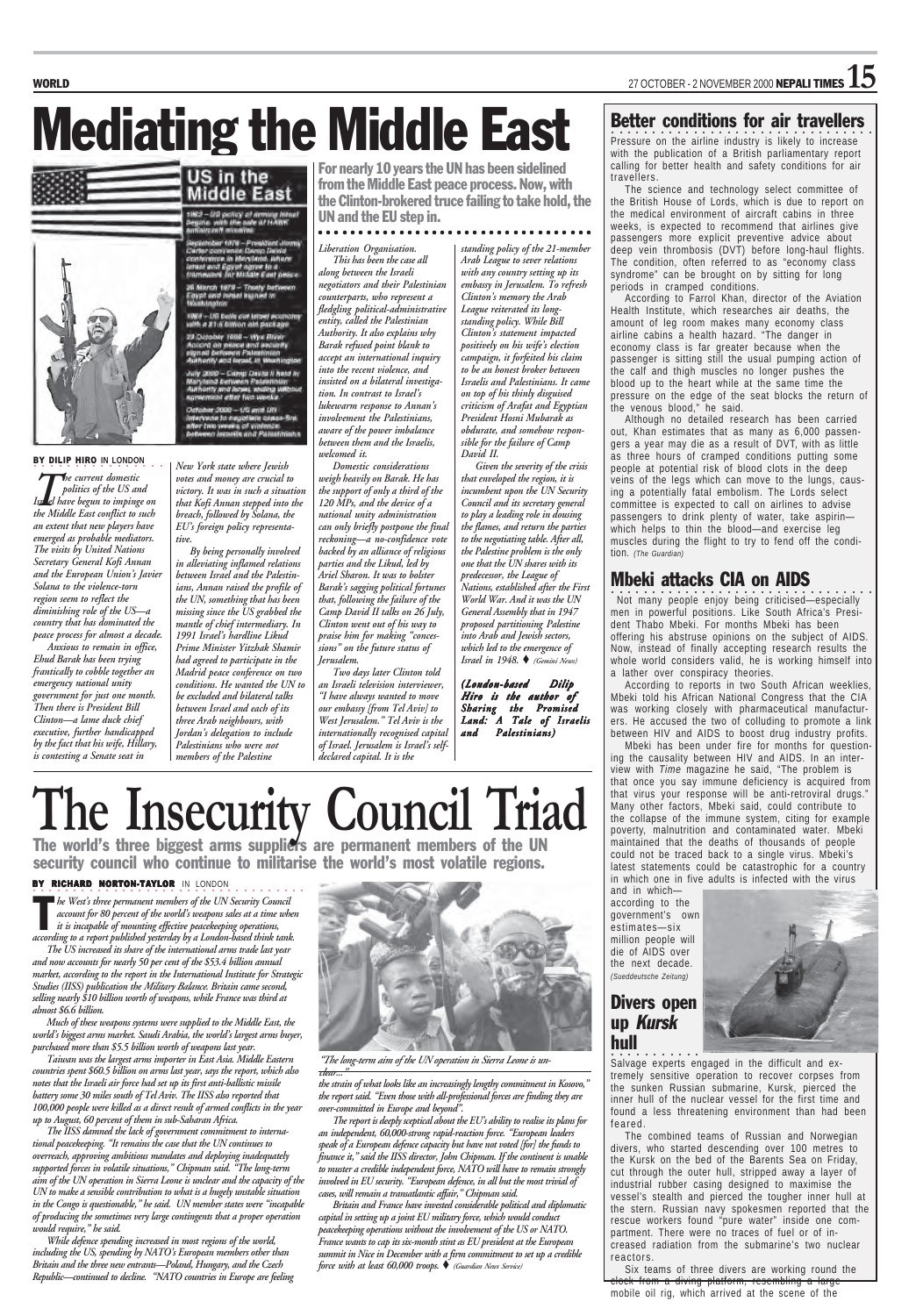# **16** MULTIMEDIA 27 OCTOBER - 2 NOVEMBER 2000 NEPALI TIMES

# **"Corporations advertise, culture**<br>
Subvertise, don't advertise, says a new international<br>to take part in a "Buy Nothing Day"<br> **Expression of the motion of the motion of the motion of the motion of the motion of the motion**

#### DUNCAN CAMPBELL IN

CALIFORNIA . . . . . . . . . It carries some of the most striking visual images of any magazine in the world, and perhaps no publication could claim to be more in tune with the current international campaign against corporatism and globalisation. It is Adbusters, the "journal of the mental environment". Next month it will be encouraging the world to take part in a  $\overset{\circ}{a}Buv$ Nothing Day" and this month it is running a "creative resistance contest" to encourage world-wide cultural rebellion.

> environmental activism to the 80s... Above all, it will change the way we interact with the mass media and the way in which meaning is produced in our society.'

It was founded by an Estonian who has worked for the Australian defence department, and is based on the Pacific coast of Canada. Its ideas come from the French Situationists and from Marshal McLuhan but its concepts and execution are very much twenty-first century. The manifesto at the back of the bimonthly explains who is behind the publication: "We are a loose global network of artists, writers, environmentalists, ecological economists, medialiteracy teachers, reborn lefties, ecofeminists, downshifters, high-school shit-disturbers, campus rabble-rousers, incorrigibles, malcontents and green entrepreneurs... We believe that culture jamming will become to our era what civil rights was to the 60s, feminism to the 70s, and

![](_page_15_Picture_7.jpeg)

Ganada. There he became an award-winning documentary filmmaker before founding Adbusters, which was driven by his increasing disillusionment with the corporatisation of the world and the failure of conventional left politics to combat it. His philosophy is contained in the book Culture Jam, the Uncooling of America, where the list of dedications includes "My mortal enemy, Philip Morris Inc which I vow to take down." Lasn believes that the mass media now dispense a form of the "soma" that novelist Aldous Huxley predicted in Brave New World: "The most powerful narcotic in the world is the promise of belonging. And belonging is best achieved by conforming to the prescriptions of America."

 $\sim$   $\sigma$   $\sigma$   $\mu$  2  $\chi$   $\tau$ market research and the to

Adbusters was actually born more than 10 years ago, but it is only since the events of Seattle last year that led up to

the demonstrations in Prague this year, that it has suddenly started to break through to a much wider audience. Its founder and editor-in-chief is 58-year-old Kalle Lasn, who left Estonia as a two-year-old, and grew up in Australia where he worked for the defence department before moving first

Subvertise, don't advertise, says a new international campaigner against globalisation who wants the world to take part in a "Buy Nothing Day"

> to ta to refige process. At the beginning, I did feel we were talking to the converted," says Lasn, "but all of a sudden there is a well-spring of interest." Initially, Adbusters was produced on newsprint and had only a small if loyal following, but it now sells 100,000 copies worldwide, mainly in the US, but also throughout Australia and New Zealand and with around 2,000 subscribers in the UK. Its small team of journalists, based in Vancouver, are mainly in their 20s and 30s. "There is a messy feeling that things aren't quite right." Essentially, Lasn sees the magazine as a player in the epic battle between corporate culture and civic culture—"a people-driven planet earth or a corporate-

In response, Lasn and his colleagues have set themselves the task of "unswooshing America" and "jamming its image factory until it comes to a sudden, shuddering halt". Adbusters is effectively the bulletin of that movement. Lasn estimates that we receive around 3,000 marketing messages in an average day; from the logos on people's clothes to the billboards or posters we pass, to the commercials on our televisions and the ads in our daily papers or the signs in our supermarkets. Some research puts the figure

even higher. Adbusters' aim is

driven planet inc.". And for all the playful nature of the publication, Lasn and his colleagues are quite serious. As he put it in Culture Jam: "Instead of treating vegetative, corporate-driven TV culture as something to be gently, ironically mocked, it's time to face the whole ugly

"We believe that culture jamming will become to our era what civil rights was to the 60s, feminism to the 70s, and environmental activism to the 80s..."

spectre of our TV-addicted nation, the savage anomie of a society entranced and entrapped and living a lie. It's time to admit that chronic TV watching is North America's number-one mental health problem and that a society in which citizens spend a quarter of their waking lives (more than four hours a day) in front of their sets is in serious need of shock therapy."

If you watch people flipping through Adbusters in a bookstore or newsagents, you can often sense the slight puzzlement on their faces. Is this ad for Absolut Vodka for real? Is this two-page photo-spread of an elderly man asking "How can I die with dignity?" an invitation to a website about dying? This is part of the magazine's intent, a desire to

challenge the persuasion industry, to subvert the meaning in the message and to encourage people to become "culture jammers", taking on the corporations at their own game. "Corporations advertise and culture jammers subvertise", is one of their credos.

Adbusters does take ads itself and will run "advocacy advertisements", such as either pro or anti-abortion, but it reserves the right to vet every other kind of ad which means that most that do appear are mainly for books and CDs, rather than for, say, cars and alcohol. Some of the visuals are subversions of well-known ads

![](_page_15_Picture_20.jpeg)

but although all the likely suspects—Nike, McDonald's, Coca-Cola and Walt Disney have been lampooned, only one has sued: "Absolut Vodka came after us with a horde of lawyers, but we beat them back quite handsomely. They got scared and ran away with their tail between their legs. We have quite consciously provoked people like Nike and McDonald's—they haven't sued but they do subscribe."

Lasn ran into problems, however, when he tried to advertise his Buy Nothing Day on television. All the major networks refused to run the commercials and CNN only agreed after being hounded by a reporter from the Wall Street Journal. But Adbusters remains optimistic. If not culture jam today, then certainly culture  $jam$  tomorrow.  $\blacklozenge$  (The Guardian)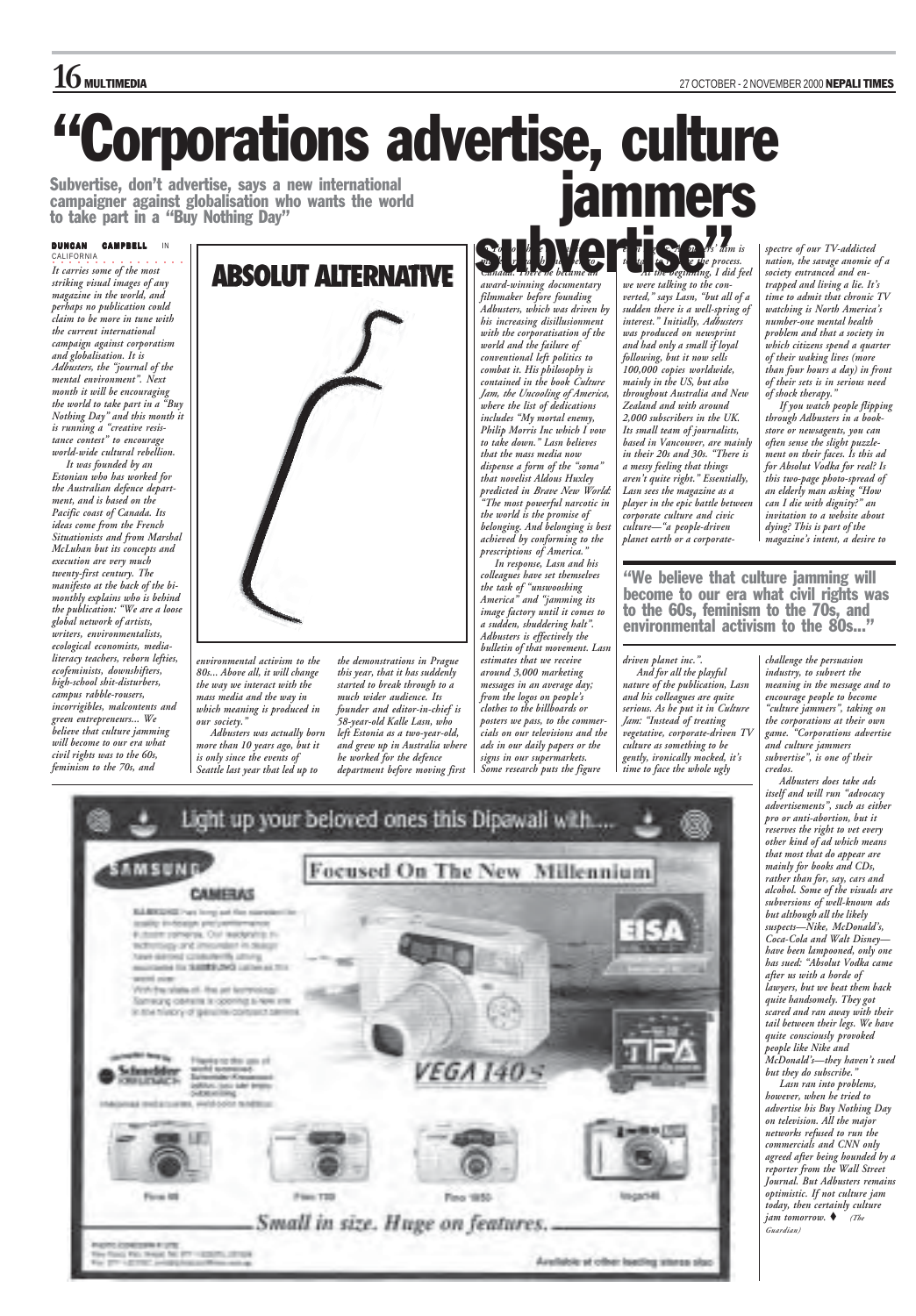## SPORTS 27 OCTOBER - 2 NOVEMBER 2000 NEPALI TIMES **17**

#### The suspects that David Beckham wrote My World rather in the Sense that the Pharaohs built the pyramids. Beckham's prose is excruciating as one imagines VS Naipaul's shots at goal would and reading this aggressively styleby t**efantasists**pn ○○○○○○○○○○○○○○○○○○ ○○○○○○○○○○○○○○○○ ne suspects that David Beckham wrote My World rather in the sense that the Pharaohs built the pyramids. Beckham's prose is as excruciating as one imagines VS Naipaul's shots at goal would be,

way dutifully through yard upon yard of muslin. Curiously, though, its very monotone, stream-of-tape-recorded consciousness style begins after a while to seem like some artful, sub-

Pinteresque device. "I had," he tells us, "one really, really good friend called John at primary school. I had other friends…. but no one like him." There have been livelier narratives. We never encounter John again, or probe deeper into why he meant so much to Beckham. It is just one of those bald, uninterpretable things, like chasing someone with a vacuum cleaner, wearing a sarong or including a close-up photo of your dirty feet in your autobiography. Not that any of this matters much, since the text in this lavish production is far less important than the photographs, and

![](_page_16_Picture_14.jpeg)

neither can compete with the volume's delicious aroma. There could be no finer reason to buy this book than to sniff it. Readers who buy it but don't inhale are missing out on most of the fun.

Since you can now apparently take a course in the Manchester United star at the University of Staffordshire, there's no point in his pretending to be an ordinary guy. Ordinary guys don't land up on the syllabus alongside Plato and Pynchon. But this is precisely what this crafty, apparently guileless book is out to counterfeit. Beckham projects himself as a shy, modest, chaste, uxorious, home-loving, extravagantly commonplace type, faintly naive and just a mite boring, not quite as geekish as Gary Lineker but tilting more towards him on the football-star spectrum than to the Dionysiac George Best.

David Beckham's book My World might read like something scribbled by a badger, but the aroma will appeal to both male football fans and female

> This split down the book's middle, between text and image, is also the fissure known as David Beckham. In the front half, the bashful lad who loves his old mum and prefers curling up with a take-away to showbiz orgies; in the second half, the sultry, self-displaying narcissist, hungry for the  $admiring$  gaze.  $\blacklozenge$  (Guardian News Service)

○○○○○○○○○○○○ ○○○○ usy days are in the offing for Nepali golfers as three major golf tournaments get underway in November. These are the Surya Nepal Western Open in Pokhara, the Surya Nepal Eastern Open in Dharan, and the Surya Nepal Masters. The last is a prestigious tournament which will see Nepali golfers compete with some of the best from India and elsewhere from South Asia for the top spot.  $B_{Novem}$ 

He is relentlessly devoted to his wife: "I see us as the perfect couple", he announces, a phrase which avoids odious self-adulation only because it clearly doesn't know itself to be even more unacceptable than referring to oneself and one's partner as a couple of prize turds. For a man who has been regularly "hit by thongs and knickers", Beckham is upright in a moral rather than libidinal sense. At one point, he observes leeringly that a particular set of bra and panties he received in the post must have come from "a big girl". Elsewhere, however, he reveals that he likes to get in touch with the feminine side of himself: hence the celebrated sarong. He even cautiously enjoys a bit of art, and has been known to indulge in a little nature imagery, such as "over the moon". He is also far more addicted to cool new-age tattoos than to tacky old-style booze; indeed he intends to have the names of his future children etched into his back along with that of Brooklyn—which, given his ferocious domestic affections, might end up taxing even his lithe torso. The irony is that Beckham is indeed an ordinary guy, even if he is also playing at being one for all he's worth. The counterfeit is true after all. He comes across as attractively—as well as tediously—low-key, and is as quick to praise others as he is to criticise himself: "I was showboating, hitting flash, stupid balls," he

# Beckham's burblings

comments of his early days as a player. He also detests racism (he is a quarter Jewish himself), and isn't in the least bothered by being fancied by gay men. A lot of people will read this book as one might read something scribbled by a badger: what matters is the author rather than the content. But football fans will read it for inside information, and there's a good deal of that. But this regular guy is also a public fetish, and the book can work only by prudishly playing down that whole dimension.

"I have a camera up my backside almost 24 hours a day," Beckham tells us, but it's hard to know whether this is a boast or a whine. He is scrupulously careful not to overdo the moaning to side-step the obvious riposte: how come he's so averse to cameras when half this book, indeed half his life, consists of images?

## Clash of irons With three major tournaments it is a busy month coming up for Nepali golfers

"I have a camera up my backside almost 24 hours a day," writes Beckham in his new book.

#### MUKUL HUMAGAIN

Surya Nepal Masters has its roots in 1993 when in began as the Surya Nepal Invitation Open Golf Championship. Renamed Surya Nepal Masters in 1999, its venue too was shifted from the Royal Nepal Golf Club (near the airport) to Gokarna Golf Club, the only 18-hole course in Nepal. The competition is slowly putting Nepal on the map of the golfing world. It is the only international-class golf tournament of the country and is recognised by the Professional Golfers Association of India (PGAI), which has included it in its official tour. The tournament, organised by Surya Tobacco Company (STC), has grown in stature by the year. Not only has the number of players increased, the prize money too has gone up annually. Compared to the Rs 800,000 in 1999, this year the

total purse is Rs 1.2 million (the champion will take home Rs 195,000), making it the biggest in Nepal and comparable to most tournaments in the Indian circuit.

Around 100 professional golfers from Nepal and other South Asian countries are expected to take part in the Surya Nepal Masters to be held 22-25 November. "We are hopeful that 16 Nepali and 80 top Indian professionals will be in the fray", says Binod Thapa, marketing manager of STC. In 1999, there were 15 Nepali and 70 Indian professionals taking part. Rohtas Singh of India finished with 2 under 142 and won the first Surya Nepal Masters, while Feroz Ali and Harmeet Kahlon (both of India) were tied at second place. The Nepali pro Ramesh Nagarkoti stood at the eighth place with 145. Among the amateurs, Nepali golfer Rajan Thapa took the title. But before the Masters, STC will be organising the second Surya Nepal Western Open at Pokhara's Himalayan Golf Course even as it inaugurates the Surya Nepal Eastern Open at Dharan Golf Club. The two tourneys, which carry prizes totalling Rs 50,000 each, is open only to Nepali professionals and amateurs. Says Thapa of STC, the tournaments outside Kathmandu is to provide a platform to aspiring golfers and also to promote the

sport. Though golf is still known as a game of the elite in Nepal and participation is still mainly restricted to the well-heeled and the expats, trends are changing. The number of players has gone up to 400 from just a hundred a decade ago. A number of exciting players such as Deepak Acharya, Ramesh Nagarkoti, Radheshyam Thapa, Rajan Thapa, Yelambar Adhikari, Deepak Neupane and Toran Shahi have emerged in the national scene. However, no Nepali has won a professional tournament so far. The best performance till now was in the 1996 edition of the Surya Championship when caddie-turned-player Deepak Thapa Magar stood second. In the amateur section, Deepak Acharya created a sensation when he won the title in 1995 and successfully defended it the next year.

With more and more golf courses coming up every year, Nepal can easily be promoted as a golf tourism destination. Tournaments like Surya Nepal Masters can provide the initial impetus. As STC's Thapa says, "We want to link golf with tourism. That was the reason behind organising tournaments at major tourist spots outside Kathmandu. Not only does it encourage domestic professionals but it also helps the tourism industry."

Rio de Janeiro -The living football legend, Pele, turned 60 this week, and he is not so sure how to deal with the anniversary that he will celebrate quietly with his second wife Assiria and their twins in Switzerland. "I still am as afraid of my birthdays as of brutal defenders," he said. But defenders rarely had a chance as the facts about Pele's

success speak for themselves. Pele scored 1,283 goals in his professional career spanning 21 years. He won three World Cup titles with Brazil in 1958, 1962 and 1970, two intercontinental championships and 10 Sao Paulo titles with his club Santos, plus a US

![](_page_16_Picture_19.jpeg)

title with Cosmos New York in his final year 1977. Pele was named World Footballer of the Century last year.

His parents had seen it coming from the start. Legend has it that his mother was stunned by how the yet to be born boy was kicking inside her. And his father reportedly said at the time: "It will be a great footballer." Maybe he should also have been nominated for the Nobel Peace Prize, since an African tour by Pele and his Santos club in 1969 actually halted the war between Biafra and Nigeria.

"The king of one African country even offered me one of his daughters for a night. But I declined," recalled Pele. Pele's friends believe that Edson Arantes do Nascimento would have gained world fame even if he hadn't been a footballer. Pele himself rates his time as Brazilian sports minister between 1996-1998 higher than his professional career.

"We built 100 sports centres which managed to get the children off the streets and away from crime. These successes are lasting, not like a football result," he said. Pele resigned after several run-ins with Brazilian football officials, but said he will return to politics when the time is right.

Pele has never lacked confidence and even said he could still play pro football: "There was only one Beethoven and there is only one Pele." This underlines how it must have hurt him that coach Tele Santana snubbed him in 1986 when he wanted to play at a fifth World Cup aged 45. He is still astonishingly fit and youthful, and has many plans for the future: "To turn 70 in perfect health, to set up my personal internet site, and to help get Brazilian football out of its bureaucratic chaos.

There is also a short-term aim: "To convert the

penalty against Gordon Banks at the official

#### weiter farty farewell party not meet the state and the state all, and the state all, and the state all, and the Pele was also involved in what is arguably the finest goalkeeper save ever, when England's Banks dived to his right and knocked Pele's formidable header over the crossbar during a World Cup match in 1970 at Guadalajara, Mexico. (dpa) **CARD & A VAT BILL**

Whenever you buy genuine CITIZEN Watch **vou will receive AN INTERNATIONAL GUARANTEE CARD and a VAT BILL.** 

![](_page_16_Picture_35.jpeg)

Citizen Showroom and Service Centre TIME POINT

1st Fl Ratna Plaza, Dharmapath, Kathmandu, Tel: 222818

Authorised Retailers

BHATBHATENI DEPARTMENT STORE, Bhatbhateni SULUX CENTRE, Khichapokhari / Bishal Bazar / Bluebird SHARMA IMPEX, New Road **ANKIT STORE, Bishal Bazar** 

# Pele turns 60

MIN BAJRACHARYA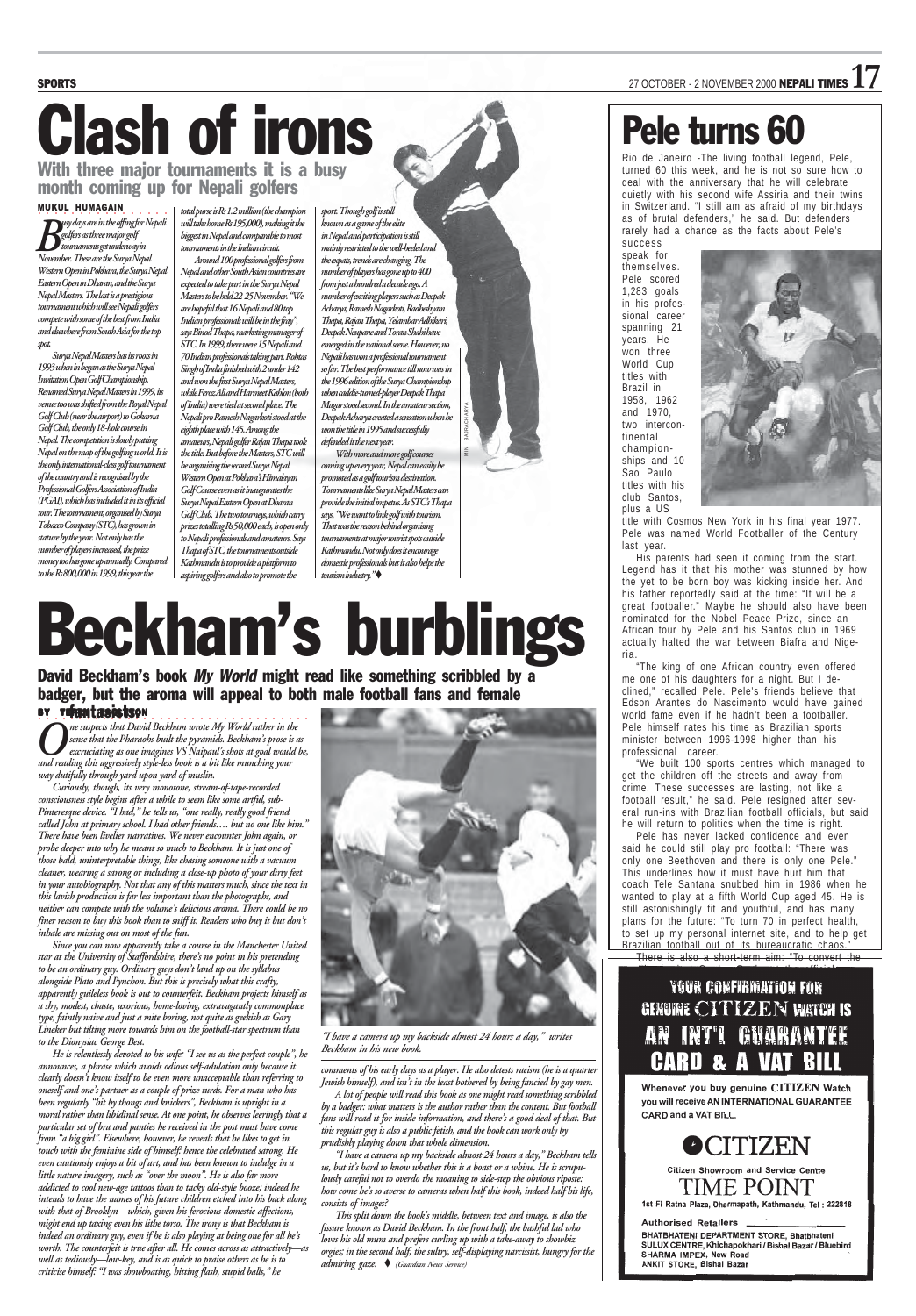#### ABOUT TOWN

To send in your entries, please fill in the details below and fax to 977-1-521013, or email to lucky winner is **Perry Thapa** 

43 Doesn't like Mad Hatter (5) 45 Said from this pulpit (4)

**INF**COM

Ouline

![](_page_17_Picture_30.jpeg)

Ph.........................................email..........................................................

Name...................................................................................................... Dhoka, Lalitpur.

crossword@himalmedia.com. Entries can be dropped off at Himalmedia Pvt Ltd, Patan

## himal books

|                | rö.                                                  | 700                                                                                    |
|----------------|------------------------------------------------------|----------------------------------------------------------------------------------------|
|                | WIN A                                                | ROUR                                                                                   |
|                |                                                      | ine with<br>MILLENNIUM OF                                                              |
|                |                                                      |                                                                                        |
| 20             |                                                      |                                                                                        |
|                |                                                      |                                                                                        |
| 28             | æ                                                    | The most convenient and economic way to surf the internet                              |
|                |                                                      |                                                                                        |
|                |                                                      | <b>Terms and conditions</b>                                                            |
|                |                                                      | 1 The contest is open to everyone, except<br>employees of Himalmedia Pvt Ltd and       |
|                | 40                                                   | Infocom Pvt Ltd.                                                                       |
| 48             | 4                                                    | 2 In case of more than one correct entry, the<br>winner will be decided by lucky draw. |
|                | 50                                                   | 3 Entries have to reach Himalmedia, by 5 pm,                                           |
|                | 53                                                   | 31 Oct, Tuesday.                                                                       |
|                | issue.                                               | 4 The winner will be announced in the coming                                           |
|                | 河                                                    | 5 The prize has to be collected from                                                   |
| 48             | Colours changing (3)                                 | Himalmedia within a week of the announce-<br>ment. 2PbleaAsShcowhaaSo⊌it(h3)an ID.     |
| 50             | Chinese math symbol? (4)                             | 30 A long, long way to go (3)                                                          |
| 51             | Shaft (4)                                            | 31 Leo's bullfight cheer (3)                                                           |
|                | 52 Small world after all (3)                         | 32 Edge (3)                                                                            |
|                | 53 Ancient Peruvian (4)                              | 33 Comes before the egg (3)                                                            |
|                | 54 Control, Alt, (3)                                 | 35 Small time (6)                                                                      |
| 55             | Mo. (3)                                              | 38 Hid this insect? (3)<br>39 Is this singer a prick?(5)                               |
|                | 56 Sage gets older (4)                               | 40 Pennies (5)                                                                         |
|                |                                                      | 41 Regions in sq km (5)                                                                |
| 1              | Low and profundo (5)                                 | 42 East-south-east (3)                                                                 |
| 2<br>3         | Jacob's Dad (5)                                      | 44 Nepal is in South (4)                                                               |
| 4              | Passing out tactic (5)<br>Karmic feat (4)            | 45 Pop (3)                                                                             |
| 5              | Insult and manipulate (3)                            | 46 Yike! This ain't an axe. (3)                                                        |
| 6              | This one has a ring (6)                              | 47 Everyone Al knows (3)<br>49 Escudo                                                  |
| $\overline{7}$ | Paddled with this saint? (5)                         |                                                                                        |
| 8              | Insult a dog? $(3)$                                  | N)                                                                                     |
| 9              | One of three swine? (3)                              |                                                                                        |
|                | 10 Dined and had tea (3)<br>13 Status, or vadis? (3) |                                                                                        |
|                | 18 Says sorry to serpent (7)                         |                                                                                        |
|                | 20 Be under (7)                                      |                                                                                        |
|                | 23 Aurora (3)                                        | а.<br>温.                                                                               |
|                | 24 Not even Dod? (3)                                 |                                                                                        |
|                | 25 How old? (3)                                      |                                                                                        |
|                | 26 Sick of eating? (3)                               | Out of 17<br>correct entries the                                                       |
|                | 27 Native American (3)                               | lucky winner is Perry Thana                                                            |

**\*** Rock and blues-Robin n' Looza play their selection of rock, blues, soul and Nepali numbers every Friday night at The Bamboo Club, Thamel. Drink and dine while you listen.

 $\div$  Dances-Classical Nepali dances based on Buddhist and Hindu epics and the Tantric pantheon, every Tuesday at the Great Pagoda, Hotel Vajra. 7 pm. Rs 300. Tel: 271545

**Art-Exhibition by three Finnish** women artists Marjo Yli-Antola, Umppa Niinivaara & Marita Mikkonen. Siddhartha Art Gallery, Baber Mahal Revisited. 11am - 6 pm. 411122.

 $\div$  Barbecue. Shangri-La Hotel is hosting barbecue nights for the season at its prize-winning Shambala Garden. Masked dancers of Bhaktapur, Gandharvas and other traditional

# QUICKWORD 4 by **Cross Eyes**

![](_page_17_Picture_41.jpeg)

![](_page_17_Picture_39.jpeg)

#### NEPALI WEATHER

![](_page_17_Picture_16.jpeg)

#### Nepali

sisters to protect their brothers from evil  $\frac{1}{1}$ and Yamaraj—the lord of death. Brothers  $\div$  **Tihar-** the festival of lights and firecrackers. Of people, crows, dogs, cows and bulls. The five-day-long colourful festival started 25 October, with the worship of crows, dogs and cows. Crows, in the hope they will always bring good news to the family; dogs, to guard against evil and death; and the cow, as a representation of Laxmi, the goddess of wealth. After the cow, it is the turn of the bull. Two days in Tihar are traditionally days of dipawali, when every household light traditional lamps (diyo) or candles to invite the goddess Laxmi home. Evenings are fun for kids who go about singing bhaili and deusi songs, giving blessings and collecting money and food in a late night door-to-door celebration. The last day of Tihar is Bhai Tika (29 Oct), when sisters pray for the long life and prosperity of their brothers and worship them ritually. A vertical tika of seven colours is put on the forehead by the and sister sisters exchange gifts.

**Basanti -** Plaza 2 **Chautari –** Ashok, Krishna (470090), **Dhukdhuki -** Bishwo Jyoti (221837), Goon (Kha) (520668), Prithvi (online booking), Ganga Chalchitra **Mailee -** Goon (Ga) (520668), Ranjana (221191)  $\diamond$  Hindi **Aaghaz -** Tara (476092) **Deewane -** Metro **Dhadkan** - Nava Durga (online booking) **Dhai Akshar Prem Ke - Gopi (470090) Fiza -** Radha **Hindustan Ki Kasam** – Shivdarshan **Jis Desh Mein Ganga Rehta Hai -** Kumari (414932), Goon (Ka) (520668) **Jurassic Park -** Padma **Phir Bhi Dil He Hindustani -** Manakamana **Shikari -** Plaza I Online bookings at <www.nepalshop.com>

#### **MUSIC**

northwesterly wind, making it colder and clearer later in the<br>we**SATHMANDU** If you were wondering what is causing these clouds to build up over the Himalayan foothills, a satellite image of the water vapour content in the atmosphere provides a clue. The Tibetan plateau and the northern slopes of the Himalaya are blocking moisture. Some of this escapes southward through gaps in the mountains. However, apart from some snow in the high mountain regions down to elevations of 14,500, it isn't bringing rain. Over the weekend and into next week, afternoons will continue to be hazy, and inversion will cause clinging smog in Kathmandu Valley. Worth watching is a cyclone brewing in the Bay of Bengal, it is going to veer eastwards but will bring fresh week.

 **Jazz**-Live jazz by Cadenza at Upstairs Restaurant, Lazimpat. Every Saturday 7:30-10:00 pm.

 **Ballads and Dances** of Old Tibet performed by Tsering Gurmey and Tsering Paljor every Thursday at the Naga Theatre, Hotel Vajra. 7 pm. Rs 400.

Tel : 271545

#### **EXHIBITIONS**

#### ADVENTURE SPORTS

 **Mountain Bike Championship**. An International Class Mountain Bike Championship in three phases. 11 November, Saturday. Registration open till event eve. MTB theory and practice workshop follows after the championship by international cyclists. Surf **www.bikingnepal.com** or contact Peter Stewart, Race Director at Himalayan Mountain Bikes, Thamel. 427427

#### DINING

The station, known among fans as a music station void of all idle chit-chat and teenage gossip, currently broadcasts 20 hours a day with 4 hours of programmes and 16 hours of music ranging from the history of rock and roll, alternative, 16th to present century classical, indigenous, tribal and various other music.  $\blacklozenge$ 

musicians perform every Tuesday and Friday evening. Steaks of every kind from chicken to wild boar topped with sauce of choice. 6:30 pm. Tuesday and Friday Rs 850+tax. Rest of the week Rs 750+tax

#### FESTIVAL

One of the most popular FM stations in the Valley, HITS FM, has been pulled off the air this week by Radio Nepal in a move that HITS managing director, Sonny Shrestha, described as "unilateral, arbitrary, unethical, and unbusinesslike".

HITS used the Radio Nepal transmitter on FM 100 for eight hours of programming daily for which it paid a block fee of Rs 4 million a year. "We were given barely a few hours' notice before we actually stopped broadcasting, and we have immediately protested this action," said Shrestha.

Radio Nepal's board decided Monday to allow another company, Classic FM to broadcast 18 hours a day. The stateowned radio's Shailendra Raj Sharma defended their decision saying that the contract with HITS had expired and the company had not bid for an extension. "How can we give air time to a party that didn't even bid?" he asked.

HITS FM 100 started broadcasting four years ago and had managed to gain a popular following among the valley's youngsters. HITS FM also established a music award and had a chatty tone that was later copied by other FM broadcasters. The company now plans to install its own transmitter within two months and broadcast on FM 91.2.

"Sacred Valley, Shakti Radio"—the FM radio station that has managed to generate a cult following in a relatively short time with its unique style of presentation and choice of music has added another aspect to its services: a live webcast on the Internet.

The free monthly periodical, www.hbc.com.np, from the Himalayan Broadcasting Corporation (HBC) features informative and interactive browsing using an enhanced interactive software called the 'flash' technology.

Currently, the online magazine, already into its second issue, hosts an array of information on philosophy, archival audio and mp3 music that can be downloaded. There are also contents on

![](_page_17_Picture_25.jpeg)

Nepali society, and literature, accompanied by sleek designs and interactive tools. The text is available in both English and Nepali.

Says Bibhuti Shrestha, info-tech manager at HBC, "This is our effort to show the rest of the world that Nepal too possesses the knowledge and ability to produce great websites, so that it might encourage the international enterprises to base their web companies here and thus contribute to the nation's economy."

The station has tied up with Worldlink as its partner in its new endeavour. The live Internet broadcast is done by using a direct audio feed from HBC to a server at Worldlink, running 'Real Server G2' which is attached to the Internet backbone in the US.

# 94 FM online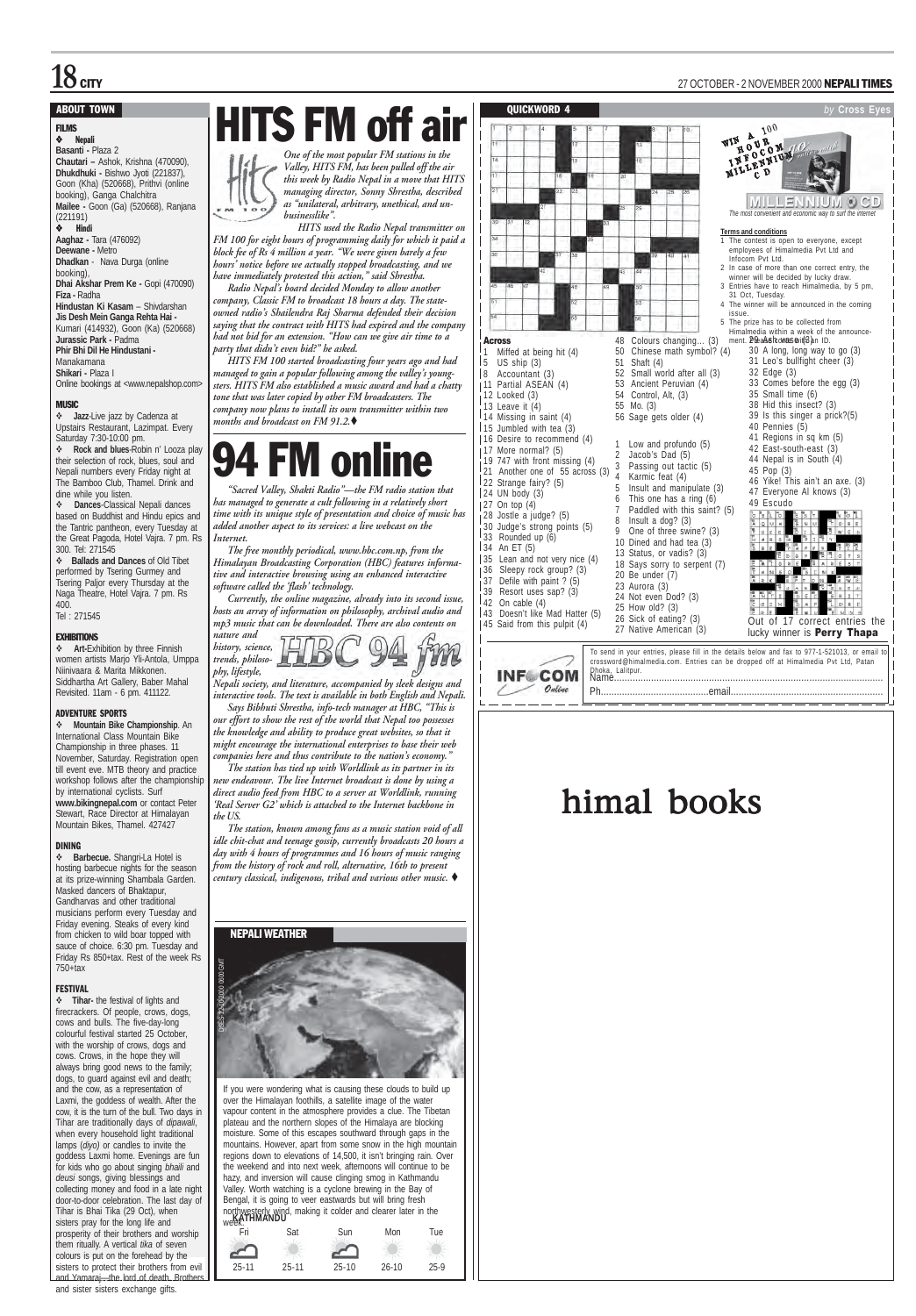27 OCTOBER - 2 NOVEMBER 2000 NEPALI TIMES **19**

# **HAPPENINGS** MIN BAJRACHARYA

![](_page_18_Picture_7.jpeg)

Swiss geographer Toni Hagen is felicitated on the 50th anniversary of his arrival in Nepal by the Tibetan Community in Kathmandu on 25 October. Also in the picture: Samdup Lhatse, Dharmasala's representative in Kathmandu and Mrs Hagen.

#### **OFF THE BEATEN TREK by SALIL SUBEDI**

trek off the beaten path can also be a less-ambitious **L**one, where you don't need trek off the beaten pation<br>also be a less-ambitiou<br>one, where you don't the<br>the paraphernalia of a major expedition. So, if you are the kind whose idea of fun is not the sadomasochistic urge to lug yourself up and down 5,000m passes, and you find yourself in Pokhara and want to get away from lakeside touts for two days, the Landruk Loop is the trek for you.

You start at Phedi on the Pokhara-Baglung road, walk (or rather climb) past Dhampus, take a night break in Landruk, climb up to Ghandruk and then turn your power off and coast down to Birethanti without any effort at all. Then take an hour-long taxi ride back to Pokhara.

The difficult part is getting up at dawn in Pokhara, swallowing some "subcontinental breakfast" (chiura and omelette washed down by tea) to take the buses bound for Baglung. If you don't mind a splurge you could take the taxi to Phedi.

Japanese volunteer R Sugiyama and JICA representative in Nepal, Ken Hasegawa, inspect choice Thak Khola apples at the Horticulture Centre in Kirtipur this week.

![](_page_18_Picture_5.jpeg)

Prime Minister Girija Koirala arrives at the Raddison Hotel for a conference on the Millenium Summit and Its Relevance to Nepal organised by the Nepal Council of World Affairs on 24 October.

The trail doesn't make it easy for you: it climbs steeply right away but since it is early morning the climb is quite bearable. And true to the adage: the early tourist gets the view, you get some good scene-scenery (as we Nepalis like to call it) whenever you stop to catch your breath. Although steep, the path climbs through forest and the sun rarely gets through the canopy.

After you cross the forest, the air is crisper and the smell and sight of golden rice fields in the

![](_page_18_Picture_15.jpeg)

The climb is quite stiff, and there is always a temptation to head further north towards Chomrong and Ghorepani. But we have to get back to Pokhara, and this is only a two-day trek, remember? So reluctantly you head down. You can stop by to check out the famous Gurung Museum in Ghandruk which has a collection of artefacts—weapons, clothing, utensils and household goods used by the Gurungs, and dating back to the last century. Enjoy a good dollop of traditional millet dhindo to give you enough energy for the three-hour descent to Birethanti and you're off. You plunge past fields, rivers, forests and lose altitude so fast it almost makes your ears pop. Syauli Bazar, about an hour's walk ahead before reaching Birethanti, remains a perfect place to ease back and have a final snack before you get back to asphalt. The green fields, the sound of the river and the tea is your final parting to this simple yet exhilarating trek and also to face the gauntlet of taxi drivers coaxing you to take their vehicle back down to Pokhara.

there, so for the really good views you have to wait till sunrise and that is a view worth waiting for.

From Dhampus onwards, the rhododendron forest opens up more. An hour and a half of a

Sunrise view of Annapurna South (left) and<br>Landruk.<br>Seti valley provide a picturesque <sup>i</sup>there, s foreground to the hills and azure sky to the south. Another two hours of this and you are already in Dhampus. Mountain weather being what it is, it may have clouded up by the time you get Landruk.

# **LOOPING LAZILY AROUND**

![](_page_18_Picture_29.jpeg)

![](_page_18_Picture_30.jpeg)

![](_page_18_Picture_31.jpeg)

#### steady but easy climb later you reach Pothana, which opens up a vista of the Annapurnas and Machhapuchhare. A look back

down at the trail you've walked provides a great sense of achievement.

After Pothana you are on the other side of the mountain, on the trail north towards Pittim Deurali, a 45-minute walk. You pass waterfalls and rhododendron forests to reach Tolka, climbing down a path laid out like a staircase. From here, the path winds in and out with the contours of the mountainside and before long you are in Landruk, just in time for some noodle soup made by the sauni of a local tea shop.

Landruk these days is looking like Zermatt in the tourist season, and the restaurants are clean with patios where you can have lime juice in the sun. And like the hotels of Zermatt give you great views of Matterhorn, almost every room in the lodges of Landruk have window seats looking out at Annapurna South and Hiunchuli.

You can also admire the views while walking along the paths as the first rays of the sun catch the tops of the Annapu-rnas. Our trail now loops down to the Modi Khola and up to the incredibly clean and friendly Gurung village of Ghandruk.

#### Sunrise view of Annapurna South (left) and Hiunchuli from

![](_page_18_Picture_21.jpeg)

The golden paddy fields of Dhampus with Nau Danda in the back-